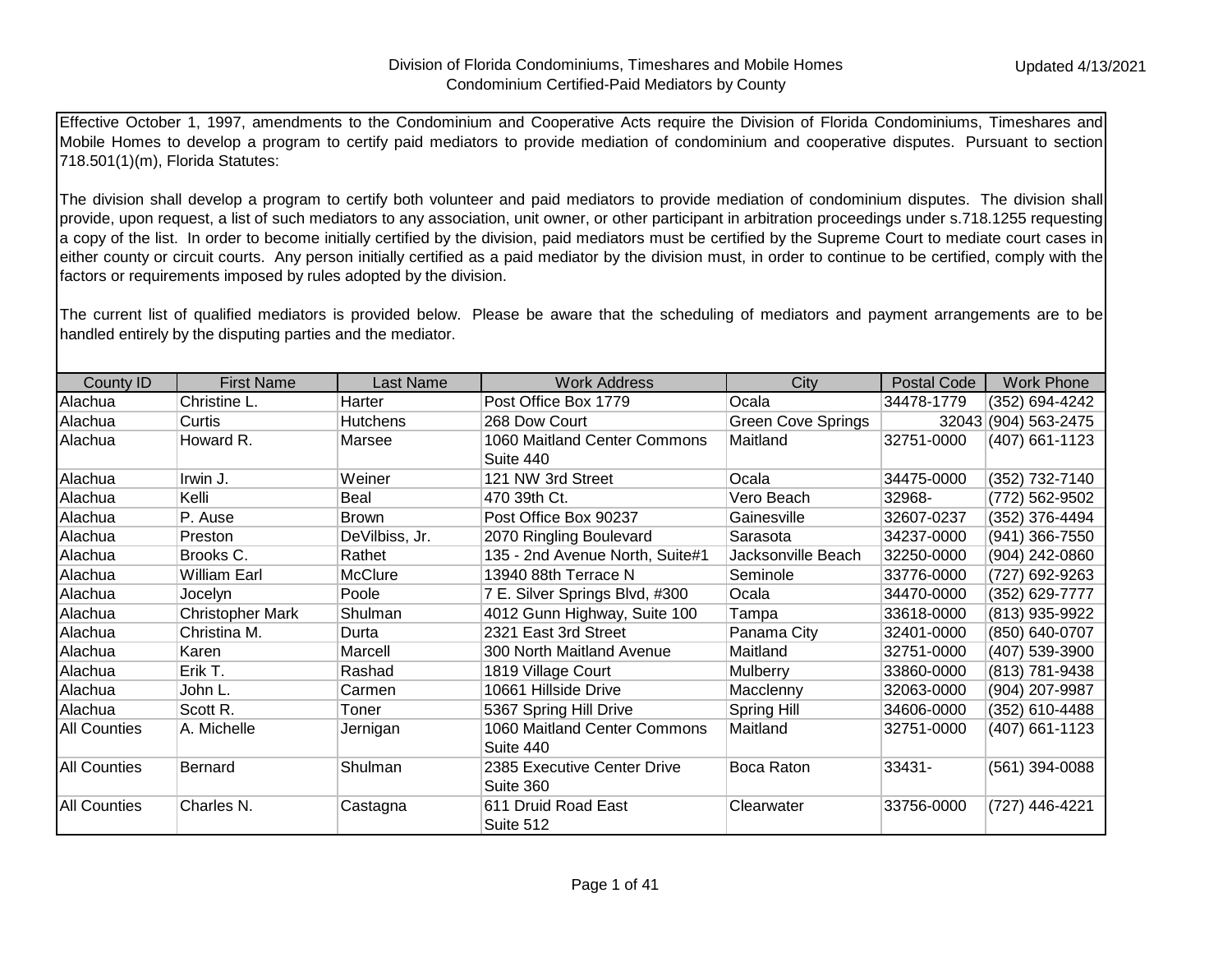| <b>All Counties</b> | Gary                 | Feder           | PO Box 249177                    | <b>Coral Gables</b>       | 33124-9177 | (305) 667-7100       |
|---------------------|----------------------|-----------------|----------------------------------|---------------------------|------------|----------------------|
| <b>All Counties</b> | John M.              | Green, Jr.      | 125 NE 1st Avenue<br>Suite 2     | Ocala                     | 34470-0000 | (352) 732-9252       |
| <b>All Counties</b> | Karl W.              | Spahr, Jr.      | 12 Thunbergia Court              | Homosassa                 | 34446-0000 | (352) 382-0387       |
| <b>All Counties</b> | Kimberly             | Cohen           | 1940 North Monroe Street, #16    | Tallahassee               | 32399-1030 | (850) 414-6867       |
| <b>All Counties</b> | Rob                  | Longshore       | 5713 Mossy Top Way               | Tallahassee               | 32303-0000 | (850) 443-5408       |
| <b>All Counties</b> | Walter W.            | Sylvester       | Post Office Box 7075             | Boca Raton                | 33431-0000 | (561) 213-3416       |
| <b>All Counties</b> | Michael              | Baviello, Jr.   | 800 Seagate Drive, #2004         | <b>Naples</b>             | 34103-0000 | (239) 434-0446       |
| <b>All Counties</b> | Leonard T.           | Helfand         | 2371 Blairstone Road Unit#173    | Tallahassee               | 32301-0000 | (850) 673-9479       |
| <b>All Counties</b> | Thomas F.            | Icard           | 2033 Main Street, Suite 600      | Sarasota                  | 34237-0000 | (941) 366-8100       |
| <b>All Counties</b> | Clark                | Jordan-Holmes   | 3435 Bayshore Blvd, Suite 1500   | Tampa                     | 33629-0000 | (813) 966-2626       |
| <b>All Counties</b> | Faith                | Knight          | 15000 Citrus Country Drive, #321 | Dade City                 | 33523-0000 | (800) 565-9804       |
| <b>All Counties</b> | Stuart A.            | Kramer          | 630 Vasser Street, #2502         | Orlando                   | 32804-0000 | (407) 310-9940       |
| <b>All Counties</b> | Faith                | Manker          | 9465 Southern Oak Lane           | Jupiter                   | 33478-0000 | (561) 972-8382       |
| <b>All Counties</b> | Joseph J.            | Mantione        | 2875 South Orange Ave, #500      | Orlando                   | 32806-0000 | (727) 643-6688       |
| <b>All Counties</b> | John P.              | Prevas          | 150 Belleview Blvd, #802         | <b>Belleair</b>           | 33756-0000 | (727) 441-8099       |
| <b>All Counties</b> | <b>Robert Lee</b>    | Rector          | 30230 Johnston Road              | Dade City                 | 33523-0000 | (352) 588-3729       |
| <b>All Counties</b> | Kevin E.             | Skipper         | PO Box 7872                      | <b>Wesley Chapel</b>      | 33545-0000 | (352) 422-4899       |
| <b>All Counties</b> | Wynnora S.           | Wilson          | 9121 SW 62nd Court               | Pinecrest                 | 33156-0000 | (305) 505-8907       |
| <b>All Counties</b> | Ricardo A.           | Woods-Obinna    | 7431 Terrace River Drive         | Tampa                     | 33637-0000 | (813) 421-0114       |
| <b>All Counties</b> | Leonore              | Greller         | 830 NW 44th Avenue               | <b>Coconut Creek</b>      | 33066-0000 | (954) 247-1850       |
| <b>All Counties</b> | Marc E.              | Narotsky        | 3029 NE 188th Street, #912       | Aventura                  | 33180-0000 | (800) 913-6250       |
| <b>All Counties</b> | Isaac D.             | East            | 3913 Cedar Bluff Lane            | Jacksonville              | 32226-0000 | (407) 712-5380       |
| <b>All Counties</b> | Tyrone "Tye"         | Bourdony        | 3119 Twisted Oak Loop            | Kissimmee                 | 34744-0000 | (865) 387-7269       |
| <b>All Counties</b> | Lloyd A.             | Comiter         | PO Box 970611                    | Boca Raton                | 33497-0000 | (561) 883-7806       |
| <b>Baker</b>        | Christine L.         | Harter          | Post Office Box 1779             | Ocala                     | 34478-1779 | (352) 694-4242       |
| <b>Baker</b>        | Curtis               | <b>Hutchens</b> | 268 Dow Court                    | <b>Green Cove Springs</b> |            | 32043 (904) 563-2475 |
| <b>Baker</b>        | Brooks C.            | Rathet          | 135 - 2nd Avenue North, Suite#1  | Jacksonville Beach        | 32250-0000 | (904) 242-0860       |
| <b>Baker</b>        | Mary Parham          | <b>Burnett</b>  | 311 East Union Street            | Jacksonville              | 32202-0000 | (904) 733-9454       |
| <b>Baker</b>        | Gerald T.            | Harper          | 4110 Southpoint Blvd., Ste 228   | Jacksonville              | 32216-0000 | (904) 296-7000       |
| <b>Baker</b>        | Chris John           | Hagenah         | 11681 Stonebridge Drive North    | Jacksonville              | 32223-0000 | (904) 885-0639       |
| Baker               | Christina M.         | Durta           | 2321 East 3rd Street             | Panama City               | 32401-0000 | (850) 640-0707       |
| <b>Baker</b>        | Karen                | Marcell         | 300 North Maitland Avenue        | Maitland                  | 32751-0000 | (407) 539-3900       |
| <b>Baker</b>        | John L.              | Carmen          | 10661 Hillside Drive             | Macclenny                 | 32063-0000 | (904) 207-9987       |
| Bay                 | <b>Steven Kelley</b> | Hall            | 4399 Commons Drive, E. Ste 300   | Destin                    | 32541-0000 | (850) 337-4620       |
| Bay                 | Richard S.           | Johnson         | 107 North Partin Drive           | Niceville                 | 32578-0000 | (850) 279-6868       |
| Bay                 | Carl D.              | Selph           | PO Box 27684                     | Panama City               | 32411-0000 | (850) 238-2108       |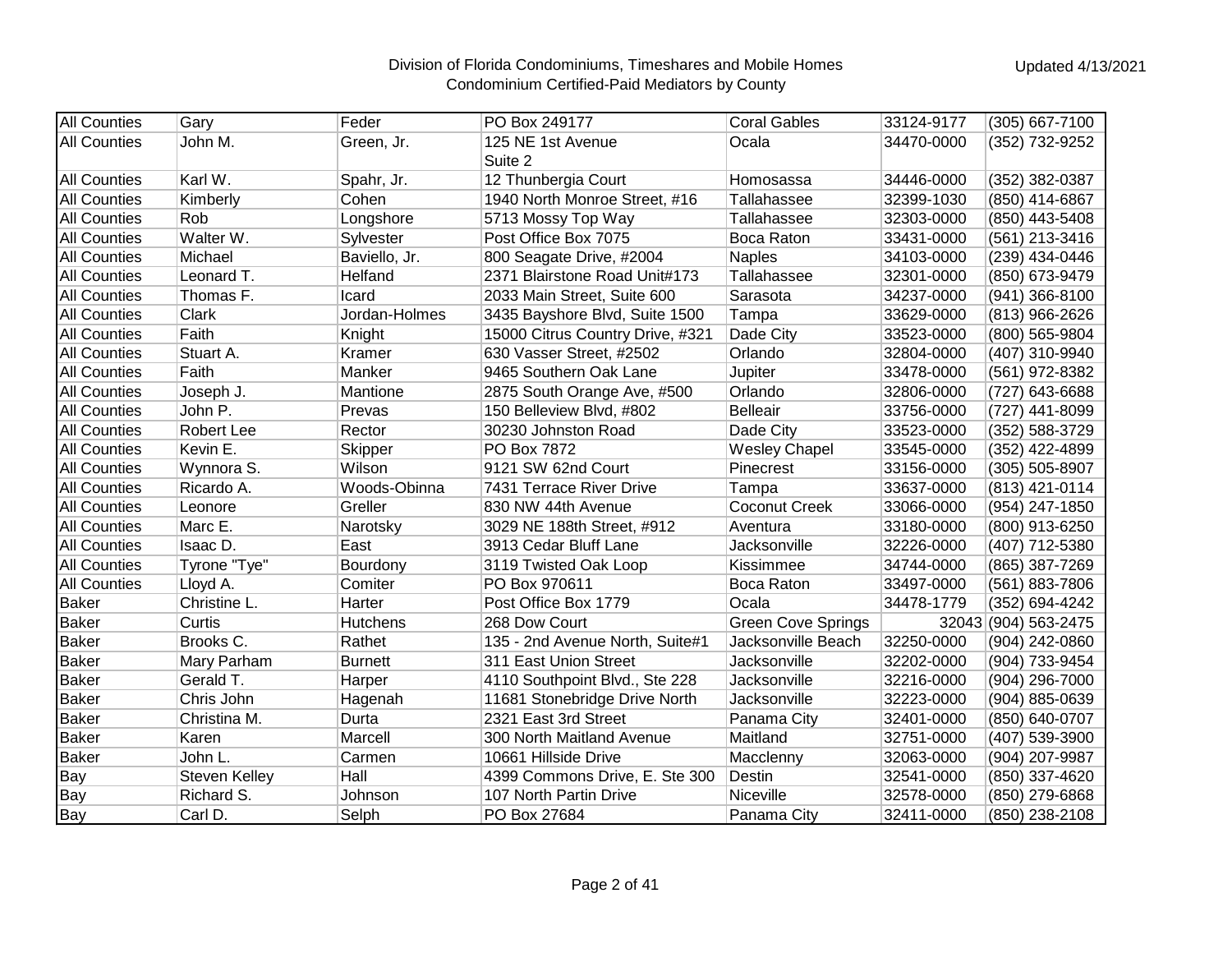| Bay             | Christina M. | Durta           | 2321 East 3rd Street            | Panama City               | 32401-0000 | (850) 640-0707       |
|-----------------|--------------|-----------------|---------------------------------|---------------------------|------------|----------------------|
| Bay             | William R.   | Wohlsifer       | 1100 Park Avenue, Suite B       | Tallahassee               | 32301-0000 | (850) 219-8888       |
| <b>Bradford</b> | Christine L. | Harter          | Post Office Box 1779            | Ocala                     | 34478-1779 | (352) 694-4242       |
| <b>Bradford</b> | Curtis       | <b>Hutchens</b> | 268 Dow Court                   | <b>Green Cove Springs</b> |            | 32043 (904) 563-2475 |
| <b>Bradford</b> | Gerald T.    | Harper          | 4110 Southpoint Blvd., Ste 228  | Jacksonville              | 32216-0000 | (904) 296-7000       |
| <b>Bradford</b> | Chris John   | Hagenah         | 11681 Stonebridge Drive North   | Jacksonville              | 32223-0000 | (904) 885-0639       |
| <b>Bradford</b> | Christina M. | Durta           | 2321 East 3rd Street            | Panama City               | 32401-0000 | (850) 640-0707       |
| <b>Bradford</b> | Karen        | Marcell         | 300 North Maitland Avenue       | Maitland                  | 32751-0000 | (407) 539-3900       |
| <b>Bradford</b> | John L.      | Carmen          | 10661 Hillside Drive            | Macclenny                 | 32063-0000 | (904) 207-9987       |
| <b>Brevard</b>  | Christine B. | Accas           | 1900 Cavendish Court            | Viera                     | 32955-0000 | (321) 639-8190       |
| <b>Brevard</b>  | Christine L. | Harter          | Post Office Box 1779            | Ocala                     | 34478-1779 | (352) 694-4242       |
| <b>Brevard</b>  | Diana        | Mitchell        | Post Office Box 2224            | <b>Winter Park</b>        | 32790-0000 | (407) 484-4665       |
| <b>Brevard</b>  | Eric D.      | Dunlap          | 105 Spring Valley Loop          | <b>Altamonte Springs</b>  | 32714-0000 | (407) 682-2785       |
| <b>Brevard</b>  | Howard R.    | Marsee          | 1060 Maitland Center Commons    | Maitland                  | 32751-0000 | (407) 661-1123       |
|                 |              |                 | Suite 440                       |                           |            |                      |
| <b>Brevard</b>  | Kelli        | <b>Beal</b>     | 470 39th Ct.                    | Vero Beach                | 32968-     | (772) 562-9502       |
| <b>Brevard</b>  | Kevin S.     | Doty            | 1701 Highway A1A                | Vero Beach                | 33963-2206 | (772) 234-4711       |
|                 |              |                 | Suite 220                       |                           |            |                      |
| <b>Brevard</b>  | Lynn Edward  | Wagner          | 526 Alokee Court                | Lake Mary                 | 32746-0000 | (407) 302-5998       |
| <b>Brevard</b>  | Patrick J.   | Mastronardo     | 395 Golf Brook Circle           | Longwood                  | 32779-0000 | (407) 389-4270       |
|                 |              |                 | Apt. 101                        |                           |            |                      |
| Brevard         | Richard B.   | Lord            | 1060 Maitland Center Commons    | Maitland                  | 32751-0000 | (407) 661-1123       |
|                 |              |                 | Suite 440                       |                           |            |                      |
| <b>Brevard</b>  | Richard S.   | Fein            | 20051 Alana Court               | Estero                    | 33928-     | (239) 498-7996       |
| <b>Brevard</b>  | Roland H.    | Acosta          | 2500 Maitland Center Parkway    | Orlando                   | 32751-0000 | (407) 875-0955       |
|                 |              |                 | Suite 209                       |                           |            |                      |
| <b>Brevard</b>  | Eric D.      | Dunlap          | 105 Spring Valley Loop          | <b>Altamonte Springs</b>  | 32714-0000 | (407) 682-2785       |
| <b>Brevard</b>  | Kevin S.     | Doty            | 1701 A1A, Suite 220             | Vero Beach                | 32963-2206 | (772) 234-4711       |
| <b>Brevard</b>  | Joy P.       | Ewertz          | 545 Delaney Avenue, Bldg 9      | Orlando                   | 32801-0000 | (407) 956-4122       |
| Brevard         | Daniel       | Greene          | PO Box 3092                     | Orlando                   | 32802-3092 | (407) 448-5391       |
| <b>Brevard</b>  | Reinhard M.  | <b>Hack</b>     | 11720 SW Rossano Lane           | Tradition                 | 34987-2343 | (772) 579-8327       |
| <b>Brevard</b>  | Cristina     | Hernandez       | 13230 SW 44th Street            | Miami                     | 33175-0000 | (305) 554-7866       |
| <b>Brevard</b>  | Jane S.      | Hunston         | 801 Maplewood Drive, Suite 22-A | Jupiter                   | 33458-0000 | (561) 659-3000       |
| <b>Brevard</b>  | William H.   | Lore            | 8015 Arcadian Court             | Mt. Dora                  | 32757-0000 | (407) 230-5121       |
| <b>Brevard</b>  | Michael P.   | <b>McSoley</b>  | 1880 82nd Avenue, Suite 201     | Vero Beach                | 32966-0000 | (772) 257-0700       |
| <b>Brevard</b>  | Nadine       | Mitchell        | 1300 Armstrong Drive, #104      | Titusville                | 32780-0000 | (321) 269-6900       |
| Brevard         | Kenrick A.   | Pratt           | PO Box 2026                     | Apopka                    | 32704-2026 | (407) 451-3292       |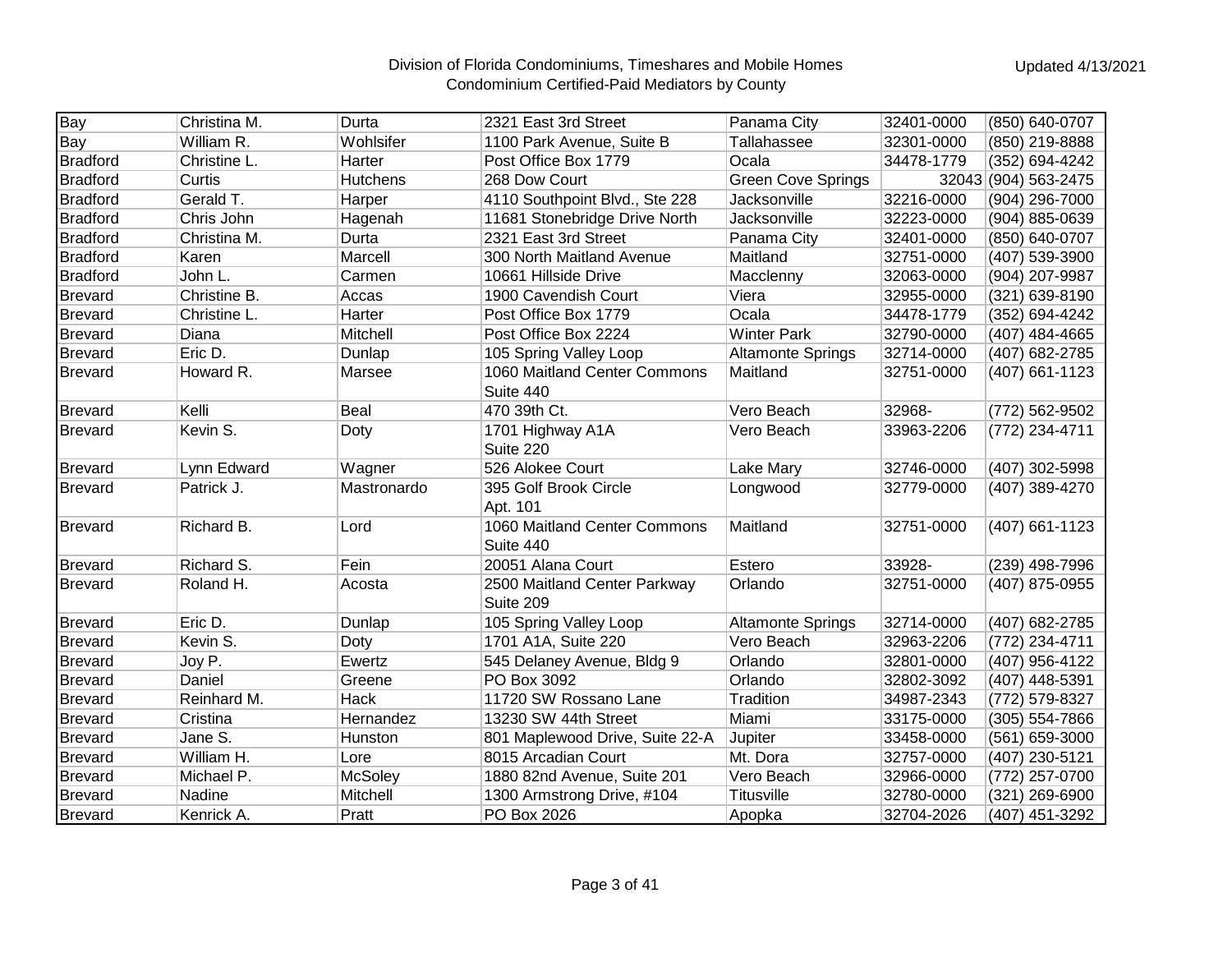| <b>Brevard</b> | Ida M.       | Roberts          | 7205 Somersworth Drive                             | Orlando                  | 32835-6162 | (407) 521-7787 |
|----------------|--------------|------------------|----------------------------------------------------|--------------------------|------------|----------------|
| <b>Brevard</b> | Lewis S.     | Waxman           | 6905 NW 77th Street                                | Tamarac                  | 33321-0000 | (954) 288-1915 |
| <b>Brevard</b> | Arve A.      | Wikstrom         | 300 East South Street                              | Orlando                  | 32801-0000 | (407) 538-5509 |
| <b>Brevard</b> | Daisy Q.     | Gonzalez-Colli   | 213 Reading Avenue                                 | <b>Titusville</b>        | 32796-0000 | (321) 525-3093 |
| <b>Brevard</b> | Anselm J.    | Dyer             | 4320 Swanna Drive                                  | Melbourne                | 32901-0000 | (571) 330-5016 |
| <b>Brevard</b> | Lauren Davis | Van Wie          | 3160 Appaloosa Boulevard                           | Melbourne                | 32934-0000 | (321) 253-2028 |
| <b>Brevard</b> | Harvey M.    | Alper            | PO Box 162967                                      | <b>Altamonte Springs</b> | 32716-2767 | (407) 869-0900 |
| <b>Brevard</b> | Christina M. | Durta            | 2321 East 3rd Street                               | Panama City              | 32401-0000 | (850) 640-0707 |
| <b>Brevard</b> | Karen        | Marcell          | 300 North Maitland Avenue                          | Maitland                 | 32751-0000 | (407) 539-3900 |
| <b>Brevard</b> | Latorre      | Ariadne          | 4183 Cortland Drive                                | Davenport                | 33837-0000 | (305) 510-2033 |
| <b>Brevard</b> | Deborah D.   | Haataja-Deratany | PO Box 33626                                       | Indialantic              | 32903-0000 | (321) 591-6934 |
| <b>Brevard</b> | David A.     | Dees             | 8700 Astronaut Blvd, #4                            | Cape Canaveral           | 32920-0000 | (321) 392-0020 |
| <b>Broward</b> | Ainslee R.   | Ferdie           | 717 Ponce De Leon Boulevard<br>Suite 215           | <b>Coral Gables</b>      | 33134-0000 | (305) 445-3557 |
| <b>Broward</b> | Brian W.     | Pariser          | 9130 South Dadeland Boulevard<br><b>Suite 1511</b> | Miami                    | 33156-     | (305) 670-7730 |
| <b>Broward</b> | Bruce A.     | <b>Blitman</b>   | 9050 Pines Boulevard                               | <b>Pembroke Pines</b>    | 33024-0000 | (954) 437-3446 |
| <b>Broward</b> | Daniel S.    | Herman           | 20335 West Country Club Drive<br>#1404             | Aventura                 | 33180-0000 | (305) 931-5888 |
| <b>Broward</b> | Jack L.      | Herskowitz       | 9100 South Dadeland Boulevard<br><b>Suite 1404</b> | Miami                    | 33156-0000 | (305) 238-3346 |
| <b>Broward</b> | James H.     | Ebel             | 10221 SW 13th Street                               | Pembroke Pines           | 33025-0000 | (954) 704-4488 |
| <b>Broward</b> | Jeri         | Poller           | 6013 NW 23rd Avenue                                | Boca Raton               | 33496-0000 | (561) 998-3735 |
| <b>Broward</b> | John E.      | Downey           | 3485 South West Forrest Hill<br>Court              | Palm City                | 34990-2601 | (561) 223-9299 |
| <b>Broward</b> | John G.      | Jordan           | 4367 North Federal Highway<br>Suite 101            | Ft. Lauderdale           | 33308-0000 | (954) 772-8222 |
| Broward        | Joseph       | Colby            | 3210 South Ocean Boulevard<br>Suite 602            | <b>Highland Beach</b>    | 33487-2511 | (561) 274-6141 |
| <b>Broward</b> | Joseph M.    | Dobkin           | 9990 SW 77th Avenue                                | Miami                    | 33156-2699 | (305) 661-7000 |
| <b>Broward</b> | Lawrence D.  | Felder           | 7900 Nova Drive, Suite 205                         | Davie                    | 33324-0000 | (954) 524-8808 |
| <b>Broward</b> | Lisa         | Hermann          | 134 South Dixie Highway, #110                      | Hallandale Beach         | 33009-0000 | (305) 356-8403 |
| <b>Broward</b> | Marion       | Hurley           | 10980 Southwest 120th Street                       | Miami                    | 33176-0000 | (305) 491-5298 |
| <b>Broward</b> | Martin A.    | Soll             | 3530 Mystic Pointe Drive<br>Suite 401              | Miami                    | 33180-0000 | (305) 932-0001 |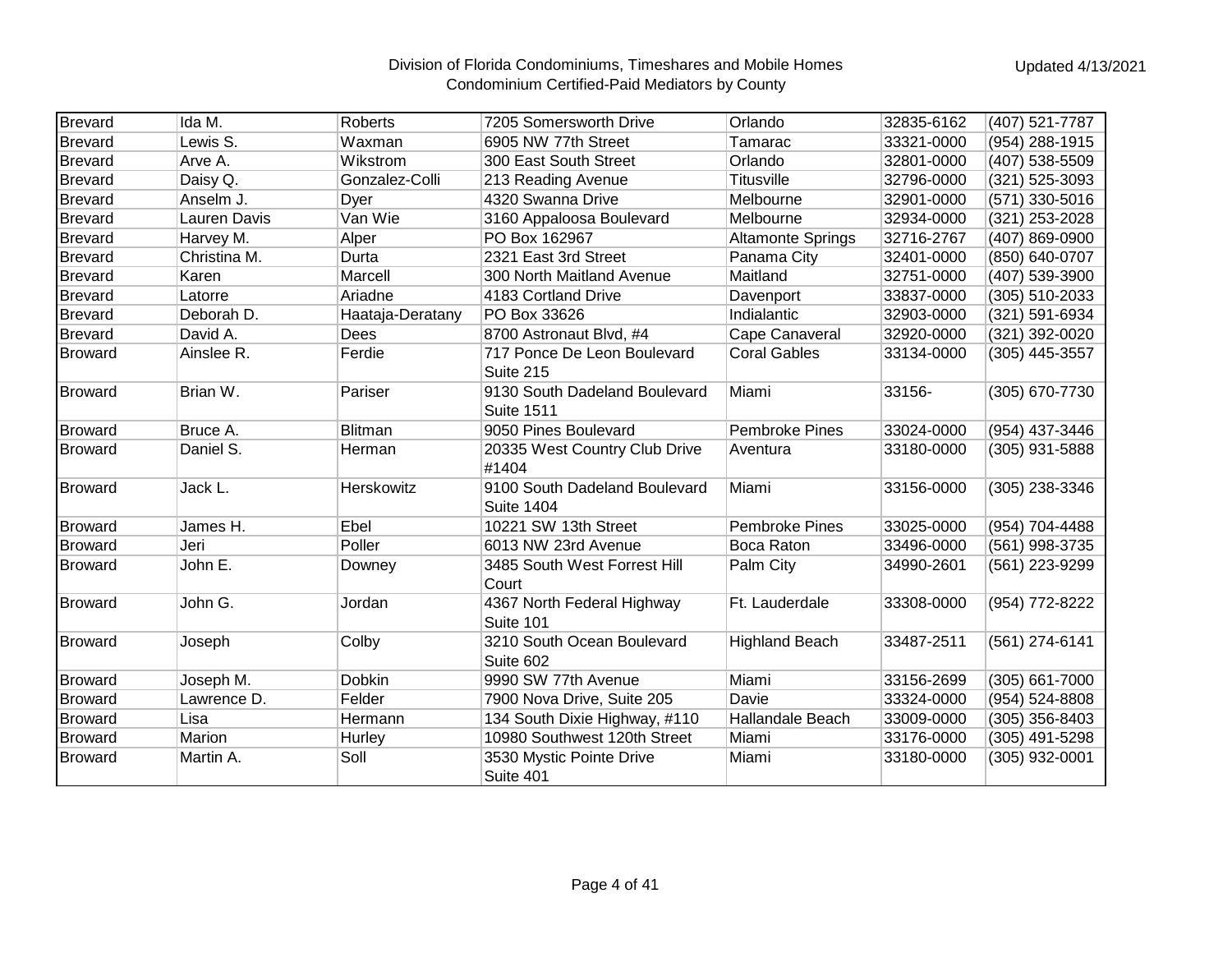| Broward        | Michael J.  | Gelfand      | 1555 Palm Beach Lakes                          | West Palm Beach        | 33401-2329 | (561) 655-6224 |
|----------------|-------------|--------------|------------------------------------------------|------------------------|------------|----------------|
|                |             |              | Boulevard                                      |                        |            |                |
|                |             |              | <b>Suite 1220</b>                              |                        |            |                |
| <b>Broward</b> | Richard S.  | Fein         | 20051 Alana Court                              | Estero                 | 33928-     | (239) 498-7996 |
| <b>Broward</b> | Robert H.   | Loevin       | 20191 East Country Club Drive                  | Aventura               | 33180-0000 | (305) 933-2535 |
|                |             |              | <b>Suite 1408</b>                              |                        |            |                |
| <b>Broward</b> | Robin I.    | Willner      | 18851 NE 29th Avenue                           | Aventura               | 33180-     | (786) 279-0000 |
|                |             |              | Suite 900                                      |                        |            |                |
| <b>Broward</b> | Ronald A.   | Luzim        | 5531 North University Drive                    | <b>Coral Springs</b>   | 33067-     | (954) 755-1500 |
|                |             |              | Suite 101                                      |                        |            |                |
| <b>Broward</b> | Sonia       | Caplan       | 20110 Boca West Drive, #217                    | Boca Raton             | 33434-0000 | (561) 483-6555 |
| <b>Broward</b> | Steven A.   | Mason        | 3363 Sheridan Street                           | Hollywood              | 33021-0000 | (954) 963-5900 |
|                |             |              | Suite 201                                      |                        |            |                |
| <b>Broward</b> | Steven J.   | Gutter       | 8211 West Broward Boulevard                    | Plantation             | 33324-0000 | (954) 475-8880 |
|                |             |              | PH <sub>4</sub>                                |                        |            |                |
| <b>Broward</b> | Thomas      | Meyer        | 2936 Florida Blvd.                             | Delray Beach           | 33483-     | (561) 272-5015 |
| <b>Broward</b> | Michael     | Christiansen | 1500 North Federal Highway,#200                | <b>Fort Lauderdale</b> | 33304-0000 | (954) 561-1711 |
| <b>Broward</b> | Caryn       | Bayazi       | 5363 NW 120th Avenue                           | <b>Coral Springs</b>   | 33076-0000 | (954) 290-6624 |
| <b>Broward</b> | John Edward | Downey       | 3485 SW Forest Hills Court                     | Palm City              | 34990-0000 | (772) 223-9299 |
| <b>Broward</b> | Geli M.     | Eldemire     | 15157 SW 15th Street                           | Pembroke Pines         | 33027-0000 | (954) 433-8221 |
| <b>Broward</b> | Joy P.      | Ewertz       | 545 Delaney Avenue, Bldg 9                     | Orlando                | 32801-0000 | (407) 956-4122 |
| <b>Broward</b> | Joyce       |              | Goodman-Guenther 10723 SW 104 Street           | Miami                  | 33176-0000 | (305) 274-5668 |
| <b>Broward</b> | Reinhard M. | Hack         | 11720 SW Rossano Lane                          | Tradition              | 34987-2343 | (772) 579-8327 |
| <b>Broward</b> | Cindy       | Niad Hannah  | 1140 NW 100th Way                              | Fort Lauderdale        | 33322-0000 | (954) 599-0401 |
| <b>Broward</b> | Cristina    | Hernandez    | 13230 SW 44th Street                           | Miami                  | 33175-0000 | (305) 554-7866 |
| <b>Broward</b> | David B.    | Israel       | 12555 Orange Drive, Ste 239                    | Davie                  | 33330-0000 | (954) 862-3692 |
| <b>Broward</b> | Darnell R.  | Kimbrew      | 1830 Radius Drive, #604                        | Hollywood              | 33020-0000 | (954) 579-5324 |
| <b>Broward</b> | Murray      | Leiner       | 17200 Huntington Park Way                      | Boca Raton             | 33496-2904 | (561) 707-0038 |
| <b>Broward</b> | Amber E.B.  | McMichael    | 224 SW 6th Avenue                              | Boynton Beach          | 33435-0000 | (954) 829-8091 |
| <b>Broward</b> | Michael P.  | McSoley      | 1880 82nd Avenue, Suite 201                    | Vero Beach             | 32966-0000 | (772) 257-0700 |
| <b>Broward</b> | Felix J.    | Mendiguita   | 8370 West Flagler Street, #238                 | Miami                  | 33144-0000 | (305) 226-4633 |
| <b>Broward</b> | Walter Z.   | Neighbors    | 2130 Hawksridge Dr. #1604                      | <b>Naples</b>          | 34105-0000 | (239) 777-6629 |
| <b>Broward</b> | Lawrence    | Plonsker     | 10580 Northgreen Drive                         | Lake Worth             | 33449-0000 | (561) 714-9798 |
| <b>Broward</b> | Jocelyn     | Poole        | 7 E. Silver Springs Blvd, #300                 | Ocala                  | 34470-0000 | (352) 629-7777 |
| <b>Broward</b> | Maria L.    | Rodriguez    | 425 Caligula Avenue                            | <b>Coral Gables</b>    | 33146-0000 | (305) 588-5391 |
| <b>Broward</b> | Maria V.    |              | Rodriguez-Echeverr 8306 Mills Drive, Suite 179 | Miami                  | 33183-0000 | (305) 541-7400 |
| <b>Broward</b> | Mary Ann    | Ruiz         | 3400 Coral Way, #203                           | Miami                  | 33145-0000 | (305) 669-0114 |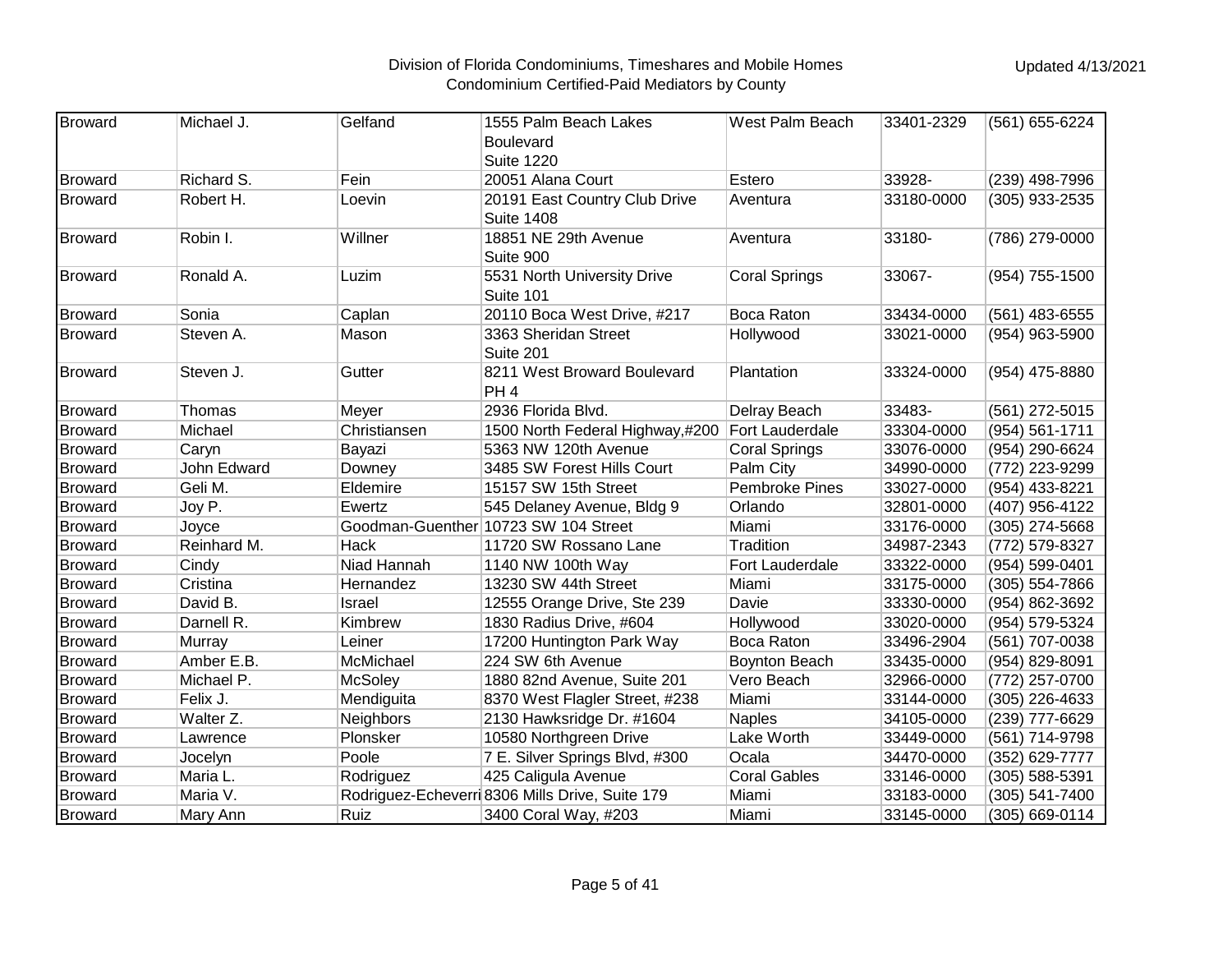| Broward        | Carmen L.               | Santamaria        | 10250 SE 56th Street, #C102          | Miami               | 33165-0000 | (305) 273-7555   |
|----------------|-------------------------|-------------------|--------------------------------------|---------------------|------------|------------------|
| <b>Broward</b> | David B.                | Schroeder         | 1100 SE 5th Court, #87               | Pompano Beach       | 33060-0000 | (954) 632-4854   |
| <b>Broward</b> | Martin B.               | Shapiro           | 900 Bay Drive, Apt. 705              | Miami Beach         | 33141-0000 | (305) 868-1922   |
| <b>Broward</b> | <b>Christopher Mark</b> | Shulman           | 4012 Gunn Highway, Suite 100         | Tampa               | 33618-0000 | (813) 935-9922   |
| <b>Broward</b> | Angela R.               | Smith             | PO Box 3131                          | Miami               | 33269-3131 | (305) 625-3708   |
| <b>Broward</b> | John B.                 | Sochacki          | PO Box 3853                          | Lantana             | 33465-0000 | (561) 233-9011   |
| <b>Broward</b> | Leonardo                | Spitale, Jr.      | 1607 Ponce De Leon Blvd,#206         | <b>Coral Gables</b> | 33134-0000 | $(305)$ 446-3030 |
| <b>Broward</b> | Steven A.               | Stinson           | 5725 Corporate Way, Suite 209        | West Palm Beach     | 33407-0000 | (561) 683-8851   |
| <b>Broward</b> | Michael F.              | Uzdavines         | 7243 Bryan Diary Road                | Largo               | 33777-0000 | (727) 723-0008   |
| <b>Broward</b> | Lynn S.                 | Waterman          | PO Box 530948                        | Miami Shores        | 33153-0000 | (305) 758-4074   |
| <b>Broward</b> | Lewis S.                | Waxman            | 6905 NW 77th Street                  | Tamarac             | 33321-0000 | (954) 288-1915   |
| <b>Broward</b> | David H.                | Young             | 2 South Biscayne Blvd, #2100         | Miami               | 33131-0000 | (786) 472-2250   |
| <b>Broward</b> | Rhonda                  | Hollander         | 314 South Federal Hwy                | Dania Beach         | 33004-0000 | (954) 923-1985   |
| <b>Broward</b> | Abbie B.                | Chapnick          | 5301 N Federal Hwy, Suite 250        | Boca Raton          | 33487-0000 | (844) 263-3428   |
| <b>Broward</b> | Duff                    | Candace R.        | 1680 Michigan Ave, Suite 700         | Miami Beach         | 33139-0000 | (786) 231-5236   |
| <b>Broward</b> | Agustin "Gus"           | Perez-Cervera     | 44 West Flagler Street, #1900        | Miami               | 33130-0000 | (305) 579-9990   |
| <b>Broward</b> | Deborah Rachel          | <b>Beylus</b>     | 22191 Larkspur Trail                 | Boca Raton          | 33433-0000 | (561) 789-0710   |
| <b>Broward</b> | Steven                  | Michaelson        | PO Box 451231                        | Fort Lauderdale     | 33345-0000 | (954) 224-3802   |
| <b>Broward</b> | Marisol                 | Rodriguez-Basulto | 14160 NW 77th South, Suite 22        | Miami Lakes         | 33016-0000 | (305) 722-8900   |
| <b>Broward</b> | Jed L.                  | Frankel           | 4000 Hollywood Blvd., Ste 265 S      | Hollywood           | 33021-0000 | (954) 894-8000   |
| <b>Broward</b> | Eric M.                 | Glazer            | 3113 Stirling Road                   | Fort Lauderdale     | 33312-0000 | (954) 983-1112   |
| <b>Broward</b> | Nicole W.               | Giuliano          | 121 S. Orange Avenue, Ste 1500       | Orlando             | 32801-0000 | (321) 754-5290   |
| <b>Broward</b> | Lori A.                 | Lovgren           | 2637 East Atlantic Blvd, PMB 184     | Pompano Beach       | 33062-0000 | (561) 251-8333   |
| <b>Broward</b> | Lynette E.              | <b>McGuinness</b> | 800 Brickell Avenue, Suite 1501      | Miami               | 33131-0000 | (305) 854-9700   |
| <b>Broward</b> | Joseph D.               | Garrity           | 5485 Wiles Road, Unit 404            | Coconut Creek       | 33073-0000 | (954) 753-6666   |
| <b>Broward</b> | Latorre                 | Ariadne           | 4183 Cortland Drive                  | Davenport           | 33837-0000 | (305) 510-2033   |
| <b>Broward</b> | David J.                | Shulevitz         | 244 Biscayne Blvd, Suite 1003        | Miami               | 33132-0000 | (305) 790-9800   |
| <b>Broward</b> | Jessica D.              | Roberts           | 1800 N. Federal Highway, #207        | Pompano Beach       | 33062-0000 | $(305)$ 333-0335 |
| <b>Broward</b> | Bobby K.                | Huen              | 1773 NE 4th Avenue                   | Fort Lauderdale     | 33305-0000 | (786) 704-8262   |
| <b>Broward</b> | Richard A.              | Sachs             | 3113 Stirling Road, Suite 201        | Fort Lauderdale     | 33312-0000 | (954) 983-1112   |
| Calhoun        | Christina M.            | Durta             | 2321 East 3rd Street                 | Panama City         | 32401-0000 | (850) 640-0707   |
| Charlotte      | Dana J.                 | Watts             | 1620 Main Street                     | Sarasota            | 34236-0000 | (941) 955-5791   |
| Charlotte      | Edwin L.                | Ford              | 107 South Osprey Avenue<br>Suite 210 | Sarasota            | 34236-0000 | (941) 957-1811   |
| Charlotte      | Herbert                 | Donica            | 106 S. Tampania Ave.<br>Ste. 250.    | Tampa               | 33609-     | (813) 878-9790   |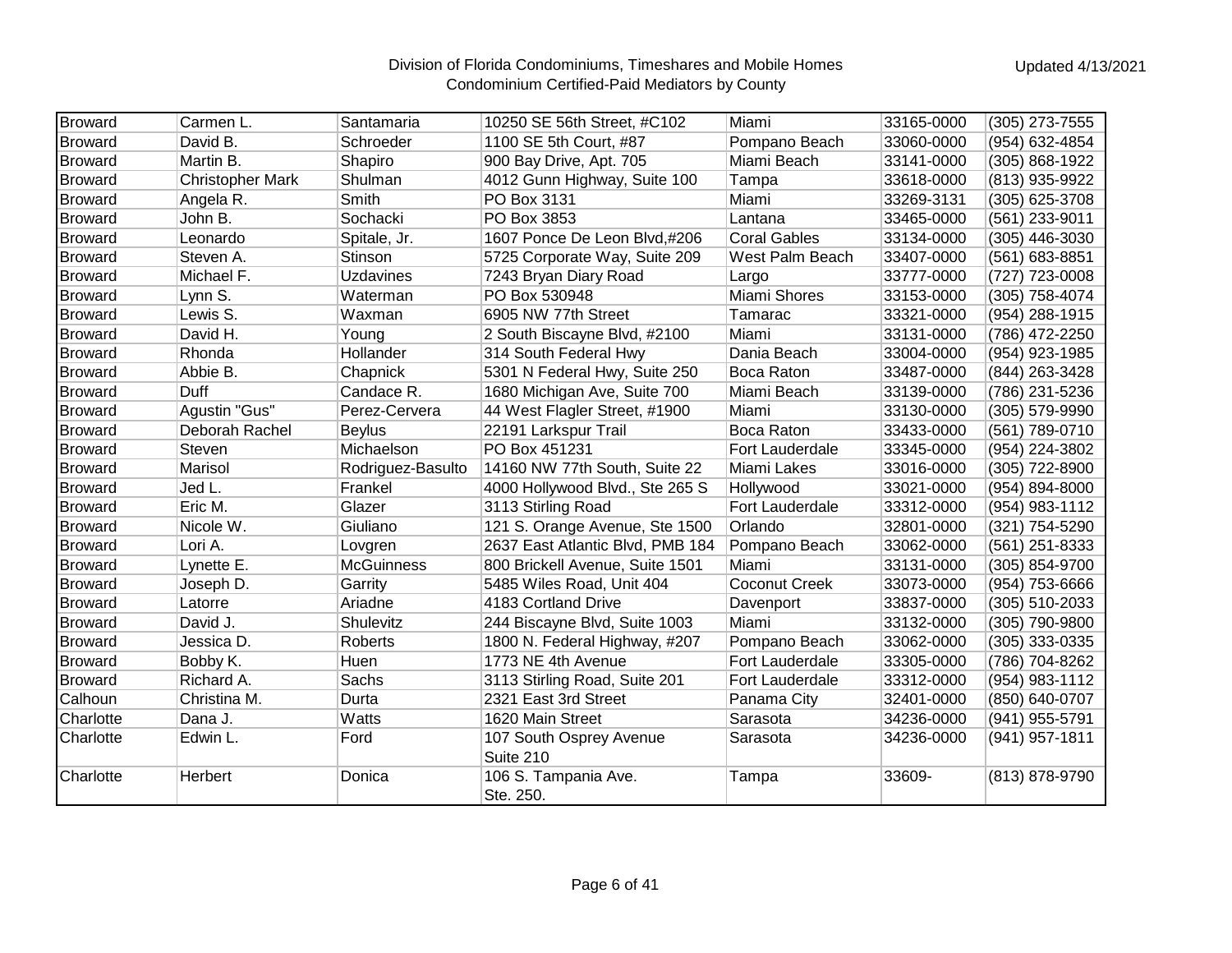| Charlotte     | Jacquelyn M.        | Shannon              | 9160 Oakhurst Road<br>Suite 3                   | Seminole          | 33776-     | (727) 596-7100 |
|---------------|---------------------|----------------------|-------------------------------------------------|-------------------|------------|----------------|
| Charlotte     | James D.            | Park                 | 1039 US 41 By-Pass, South                       | Venice            | 34285-     | (941) 483-3305 |
| Charlotte     | Paul L.             | Kutcher              | 902 West Lumsden Road, Suite<br>109             | <b>Brandon</b>    | 33511-0000 | (813) 654-7285 |
| Charlotte     | Preston             | DeVilbiss, Jr.       | 2070 Ringling Boulevard                         | Sarasota          | 34237-0000 | (941) 366-7550 |
| Charlotte     | Roger C.            | Benson               | 2158 Blossom Way South                          | St. Petersburg    | 33712-6016 | (727) 822-0357 |
| Charlotte     | Simon M.            | Harrison             | Post Office Box 07372                           | Ft. Myers         | 33919-0000 | (941) 433-4505 |
| Charlotte     | Sylvia              | <b>Golden Norris</b> | 1670 Stickney Point Road                        | Sarasota          | 34231-0000 | (941) 926-1516 |
| Charlotte     | <b>William Earl</b> | McClure              | 13940 88th Terrace N                            | Seminole          | 33776-0000 | (727) 692-9263 |
| Charlotte     | Walter Z.           | <b>Neighbors</b>     | 2130 Hawksridge Dr. #1604                       | Naples            | 34105-0000 | (239) 777-6629 |
| Charlotte     | Maria V.            |                      | Rodriguez-Echeverri 8306 Mills Drive, Suite 179 | Miami             | 33183-0000 | (305) 541-7400 |
| Charlotte     | Mariacarmen         | Romero-Vazmina       | 7782 Castleisland Drive                         | Sarasota          | 34240-0000 | (941) 321-7268 |
| Charlotte     | <b>Lisa Barnett</b> | Van Dien             | 821 Fifth Avenue South                          | Naples            | 34102-0000 | (239) 261-9300 |
| Charlotte     | Lewis S.            | Waxman               | 6905 NW 77th Street                             | Tamarac           | 33321-0000 | (954) 288-1915 |
| Charlotte     | Mary R.             | <b>Hawk</b>          | 1205 Manatee Avenue West                        | Bradenton         | 34205-0000 | (941) 748-3770 |
| Charlotte     | Elizabeth G.        | Long                 | 12770 Allendale Circle                          | <b>Fort Myers</b> | 33912-0000 | (239) 961-3288 |
| Charlotte     | Karen               | Marcell              | 300 North Maitland Avenue                       | Maitland          | 32751-0000 | (407) 539-3900 |
| Charlotte     | Jessica D.          | Roberts              | 1800 N. Federal Highway, #207                   | Pompano Beach     | 33062-0000 | (305) 333-0335 |
| Charlotte     | Alan D.             | <b>Stewart</b>       | 13014 N. Dale Mabry Hwy, #329                   | Tampa             | 33618-0000 | (813) 820-5000 |
| Charlotte     | Michael F.          | Tew                  | 2739 Oak Ridge Court, Suite 201                 | Fort Myers        | 33901-0000 | (239) 418-0888 |
| Citru         | Joy P.              | Ewertz               | 545 Delaney Avenue, Bldg 9                      | Orlando           | 32801-0000 | (407) 956-4122 |
| <b>Citrus</b> | Christine L.        | Harter               | Post Office Box 1779                            | Ocala             | 34478-1779 | (352) 694-4242 |
| <b>Citrus</b> | Herbert             | Donica               | 106 S. Tampania Ave.<br>Ste. 250.               | Tampa             | 33609-     | (813) 878-9790 |
| <b>Citrus</b> | Howard R.           | Marsee               | 1060 Maitland Center Commons<br>Suite 440       | Maitland          | 32751-0000 | (407) 661-1123 |
| <b>Citrus</b> | Irwin J.            | Weiner               | 121 NW 3rd Street                               | Ocala             | 34475-0000 | (352) 732-7140 |
| <b>Citrus</b> | P. Ause             | <b>Brown</b>         | Post Office Box 90237                           | Gainesville       | 32607-0237 | (352) 376-4494 |
| <b>Citrus</b> | Ronald J.           | Lebio                | 14332 SW 115th Circle                           | Dunnellon         | 34432-     | (352) 861-9532 |
| <b>Citrus</b> | Russell L.          | Hollingsworth        | 165 West Liberty Street                         | Hernando          | 34442-0000 | (352) 746-3885 |
| <b>Citrus</b> | Gayle B.            | Carlson              | 3111 West Dr. MLK Jr Blvd, #100                 | Tampa             | 33607-0000 | (813) 229-2900 |
| <b>Citrus</b> | John M.             | Green                | 125 NE 1st Avenue, Suite 2                      | Ocala             | 34470-0000 | (352) 732-9252 |
| <b>Citrus</b> | William H.          | Lore                 | 8015 Arcadian Court                             | Mt. Dora          | 32757-0000 | (407) 230-5121 |
| <b>Citrus</b> | Deborah L.          | Martohue             | 9150 Blind Pass Road                            | St. Pete Beach    | 33706-0000 | (727) 460-8431 |
| <b>Citrus</b> | William Earl        | McClure              | 13940 88th Terrace N                            | Seminole          | 33776-0000 | (727) 692-9263 |
| <b>Citrus</b> | Kenrick A.          | Pratt                | PO Box 2026                                     | Apopka            | 32704-2026 | (407) 451-3292 |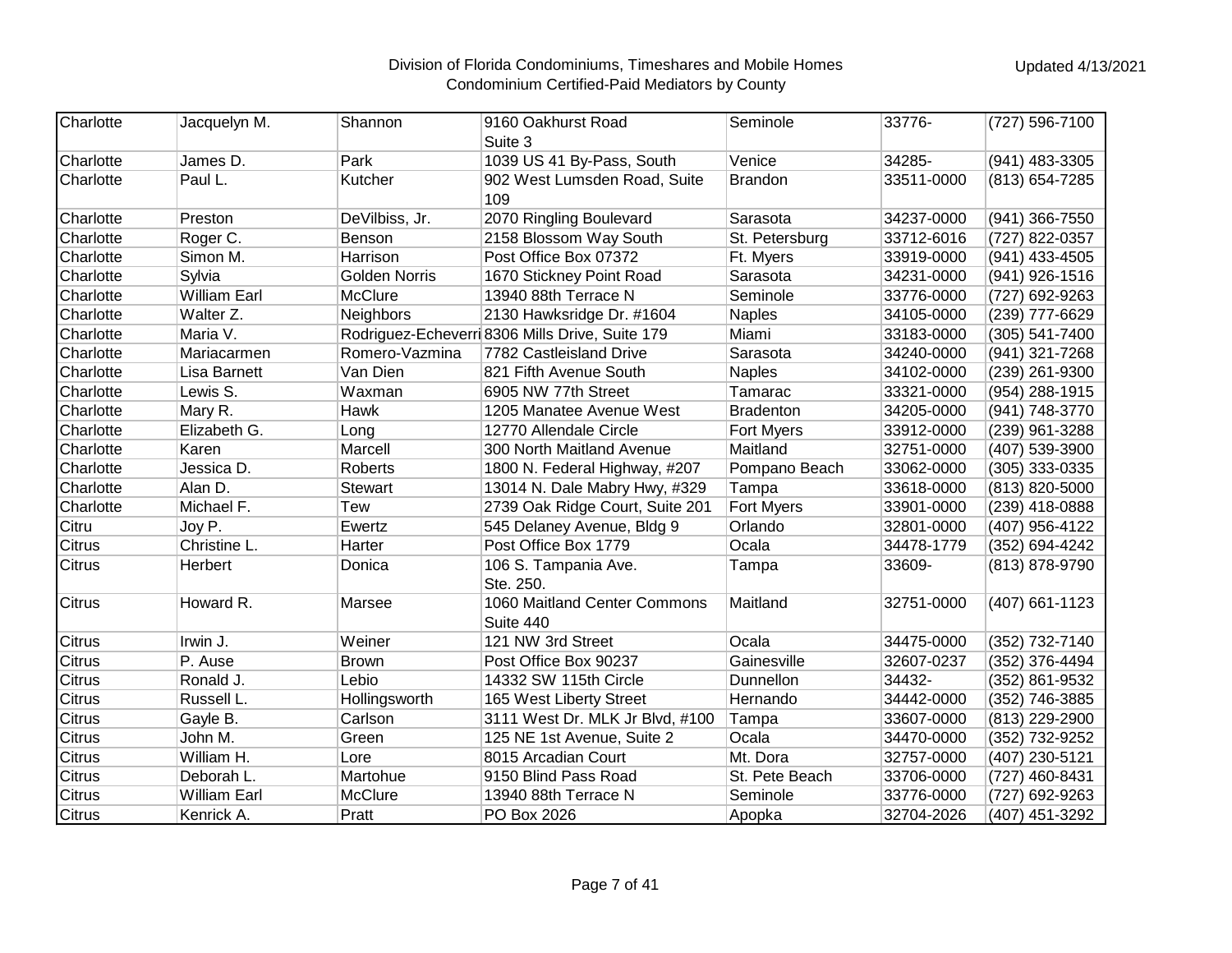| <b>Citrus</b> | <b>Christopher Mark</b> | Shulman         | 4012 Gunn Highway, Suite 100    | Tampa                     | 33618-0000 | (813) 935-9922       |
|---------------|-------------------------|-----------------|---------------------------------|---------------------------|------------|----------------------|
| <b>Citrus</b> | Robin                   | Dombroski       | 19101 Cortez Blvd, #10395       | <b>Brooksville</b>        | 34603-0000 | (352) 563-5575       |
| <b>Citrus</b> | Christina M.            | Durta           | 2321 East 3rd Street            | Panama City               | 32401-0000 | (850) 640-0707       |
| <b>Citrus</b> | Karen                   | Marcell         | 300 North Maitland Avenue       | Maitland                  | 32751-0000 | (407) 539-3900       |
| <b>Citrus</b> | Erik T.                 | Rashad          | 1819 Village Court              | Mulberry                  | 33860-0000 | (813) 781-9438       |
| <b>Citrus</b> | Scott R.                | Toner           | 5367 Spring Hill Drive          | <b>Spring Hill</b>        | 34606-0000 | (352) 610-4488       |
| <b>Citrus</b> | Alan D.                 | <b>Stewart</b>  | 13014 N. Dale Mabry Hwy, #329   | Tampa                     | 33618-0000 | (813) 820-5000       |
| Clay          | Carolyn S.              | Herman          | 126 South First Street          | Jacksonville Beach        | 32250-0000 | (904) 247-9420       |
| Clay          | Christine L.            | Harter          | Post Office Box 1779            | Ocala                     | 34478-1779 | (352) 694-4242       |
| Clay          | Curtis                  | <b>Hutchens</b> | 268 Dow Court                   | <b>Green Cove Springs</b> |            | 32043 (904) 563-2475 |
| Clay          | Mary Parham             | <b>Burnett</b>  | 331 East Union Street           | Jacksonville              | 32202-0000 | (904) 733-9454       |
| Clay          | P. Ause                 | <b>Brown</b>    | Post Office Box 90237           | Gainesville               | 32607-0237 | (352) 376-4494       |
| Clay          | Brooks C.               | Rathet          | 135 - 2nd Avenue North, Suite#1 | Jacksonville Beach        | 32250-0000 | (904) 242-0860       |
| Clay          | Joy P.                  | Ewertz          | 545 Delaney Avenue, Bldg 9      | Orlando                   | 32801-0000 | (407) 956-4122       |
| Clay          | Gerald T.               | Harper          | 4110 Southpoint Blvd., Ste 228  | Jacksonville              | 32216-0000 | (904) 296-7000       |
| Clay          | Claude R.               | Moulton         | 1354 N. Laura Street            | Jacksonville              | 32206-0000 | (904) 632-0120       |
| Clay          | Michael S.              | Price           | 1616 Jork Road, Suite 102       | Jacksonville              | 32207-0000 | (904) 396-4445       |
| Clay          | <b>Stacy</b>            | Watson May      | 6320 St. Augustine Road, Ste 2  | Jacksonville              | 32217-0000 | $(904) 866 - 4641$   |
| Clay          | Bryan R.                | Rendzio         | 1400 Prudential Drive, Suite 5  | Jacksonville              | 32207-0000 | (904) 396-1800       |
| Clay          | Chris John              | Hagenah         | 11681 Stonebridge Drive North   | Jacksonville              | 32223-0000 | (904) 885-0639       |
| Clay          | Christina M.            | Durta           | 2321 East 3rd Street            | Panama City               | 32401-0000 | (850) 640-0707       |
| Clay          | Karen                   | Marcell         | 300 North Maitland Avenue       | Maitland                  | 32751-0000 | (407) 539-3900       |
| Clay          | John L.                 | Carmen          | 10661 Hillside Drive            | Macclenny                 | 32063-0000 | (904) 207-9987       |
| Collier       | Cheryl R.               | <b>Kraus</b>    | 1072 Goodlette Road             | <b>Naples</b>             | 34102-0000 | (941) 261-7716       |
| Collier       | Herbert                 | Donica          | 106 S. Tampania Ave.            | Tampa                     | 33609-     | (813) 878-9790       |
|               |                         |                 | Ste. 250.                       |                           |            |                      |
| Collier       | Leonard P.              | Reina           | 501 Goodlette Road N,#B206      | <b>Naples</b>             | 34102-0000 | (941) 263-2059       |
| Collier       | Paul L.                 | Kutcher         | 902 West Lumsden Road, Suite    | <b>Brandon</b>            | 33511-0000 | (813) 654-7285       |
|               |                         |                 | 109                             |                           |            |                      |
| Collier       | Preston                 | DeVilbiss, Jr.  | 2070 Ringling Boulevard         | Sarasota                  | 34237-0000 | (941) 366-7550       |
| Collier       | Richard S.              | Fein            | 20051 Alana Court               | Estero                    | 33928-     | (239) 498-7996       |
| Collier       | Robert R.               | Hagaman         | 607 Myrtle Road                 | <b>Naples</b>             | 34112-0000 | (239) 860-4554       |
| Collier       | Simon M.                | Harrison        | Post Office Box 07372           | Ft. Myers                 | 33919-0000 | (941) 433-4505       |
| Collier       | Geli M.                 | Eldemire        | 15157 SW 15th Street            | <b>Pembroke Pines</b>     | 33027-0000 | (954) 433-8221       |
| Collier       | Reinhard M.             | Hack            | 11720 SW Rossano Lane           | Tradition                 | 34987-2343 | (772) 579-8327       |
| Collier       | David B.                | Israel          | 12555 Orange Drive, Ste 239     | Davie                     | 33330-0000 | (954) 862-3692       |
| Collier       | Darnell R.              | Kimbrew         | 1830 Radius Drive, #604         | Hollywood                 | 33020-0000 | (954) 579-5324       |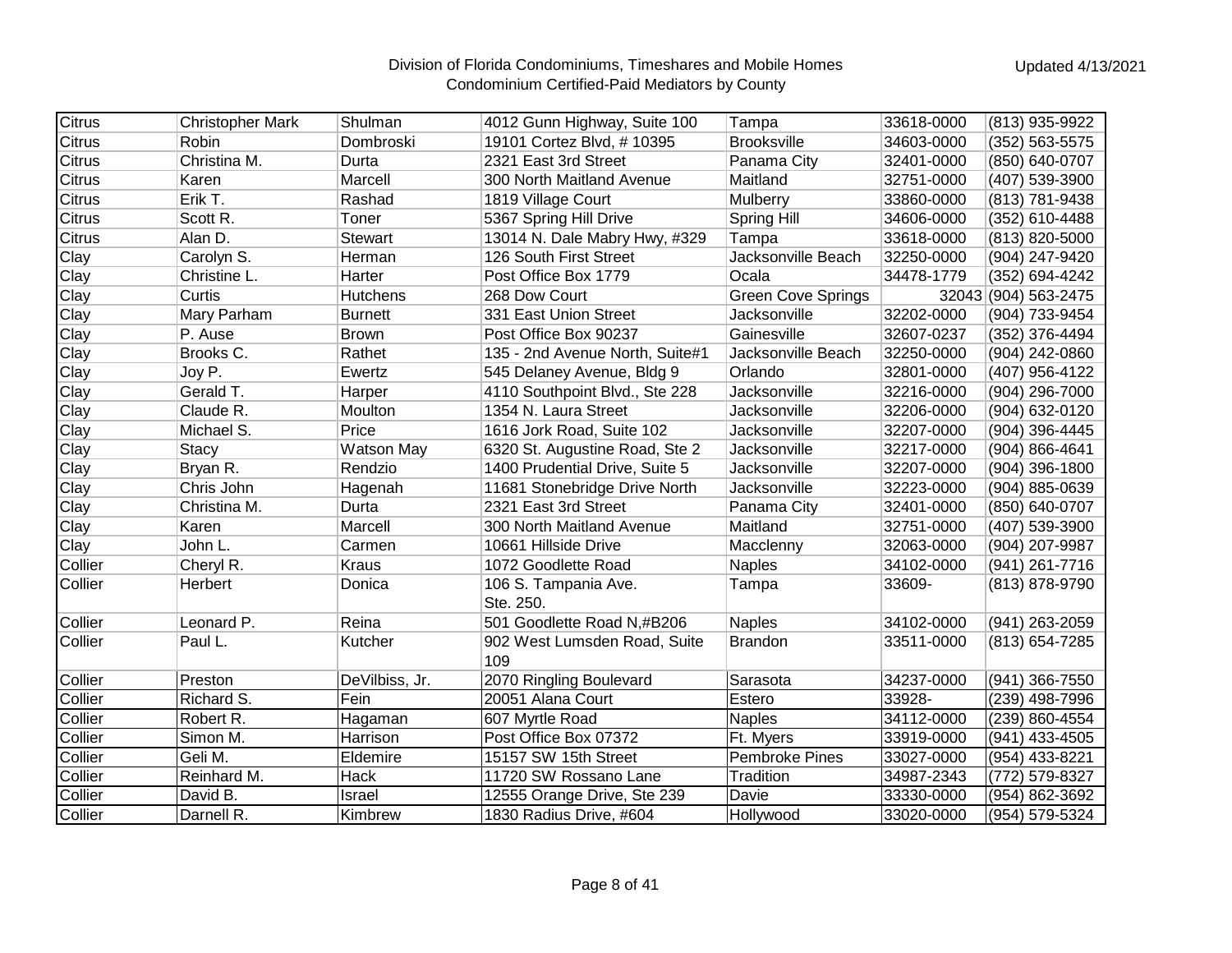| Collier  | Deborah L.          | Martohue         | 9150 Blind Pass Road                            | St. Pete Beach            | 33706-0000 | (727) 460-8431       |
|----------|---------------------|------------------|-------------------------------------------------|---------------------------|------------|----------------------|
| Collier  | <b>William Earl</b> | <b>McClure</b>   | 13940 88th Terrace N                            | Seminole                  | 33776-0000 | (727) 692-9263       |
| Collier  | Walter Z.           | <b>Neighbors</b> | 2130 Hawksridge Dr. #1604                       | <b>Naples</b>             | 34105-0000 | (239) 777-6629       |
| Collier  | Maria V.            |                  | Rodriguez-Echeverri 8306 Mills Drive, Suite 179 | Miami                     | 33183-0000 | (305) 541-7400       |
| Collier  | Mary Ann            | Ruiz             | 3400 Coral Way, #203                            | Miami                     | 33145-0000 | (305) 669-0114       |
| Collier  | Angela R.           | Smith            | PO Box 3131                                     | Miami                     | 33269-3131 | (305) 625-3708       |
| Collier  | Lisa Barnett        | Van Dien         | 821 Fifth Avenue South                          | <b>Naples</b>             | 34102-0000 | (239) 261-9300       |
| Collier  | Lynn S.             | Waterman         | PO Box 530948                                   | Miami Shores              | 33153-0000 | (305) 758-4074       |
| Collier  | Lewis S.            | Waxman           | 6905 NW 77th Street                             | Tamarac                   | 33321-0000 | (954) 288-1915       |
| Collier  | David H.            | Young            | 2 South Biscayne Blvd, #2100                    | Miami                     | 33131-0000 | (786) 472-2250       |
| Collier  | Deborah Rachel      | Beylus           | 22191 Larkspur Trail                            | Boca Raton                | 33433-0000 | (561) 789-0710       |
| Collier  | Theodore R.         | Turner           | 55 Barnard Road                                 | Osterville                | 02655-0693 | (508) 428-5151       |
| Collier  | Elizabeth G.        | Long             | 12770 Allendale Circle                          | Fort Myers                | 33912-0000 | (239) 961-3288       |
| Collier  | Jessica D.          | <b>Roberts</b>   | 1800 N. Federal Highway, #207                   | Pompano Beach             | 33062-0000 | (305) 333-0335       |
| Collier  | Alan D.             | <b>Stewart</b>   | 13014 N. Dale Mabry Hwy, #329                   | Tampa                     | 33618-0000 | (813) 820-5000       |
| Collier  | Michael F.          | Tew              | 2739 Oak Ridge Court, Suite 201                 | <b>Fort Myers</b>         | 33901-0000 | (239) 418-0888       |
| Columbia | Christine L.        | Harter           | Post Office Box 1779                            | Ocala                     | 34478-1779 | (352) 694-4242       |
| Columbia | Curtis              | <b>Hutchens</b>  | 268 Dow Court                                   | <b>Green Cove Springs</b> |            | 32043 (904) 563-2475 |
| Columbia | Howard R.           | Marsee           | 1060 Maitland Center Commons                    | Maitland                  | 32751-0000 | (407) 661-1123       |
|          |                     |                  | Suite 440                                       |                           |            |                      |
| Columbia | Gerald T.           | Harper           | 4110 Southpoint Blvd., Ste 228                  | <b>Jacksonville</b>       | 32216-0000 | (904) 296-7000       |
| Columbia | Jocelyn             | Poole            | 7 E. Silver Springs Blvd, #300                  | Ocala                     | 34470-0000 | (352) 629-7777       |
| Columbia | Christina M.        | Durta            | 2321 East 3rd Street                            | Panama City               | 32401-0000 | (850) 640-0707       |
| Columbia | Karen               | Marcell          | 300 North Maitland Avenue                       | Maitland                  | 32751-0000 | (407) 539-3900       |
| Columbia | John L.             | Carmen           | 10661 Hillside Drive                            | Macclenny                 | 32063-0000 | (904) 207-9987       |
| Dade     | Marion              | Hurley           | 10980 Southwest 120th Street                    | Miami                     | 33176-0000 | (305) 491-5298       |
| Dade     | John B.             | Sochacki         | PO Box 3853                                     | Lantana                   | 33465-0000 | (561) 233-9011       |
| Dade     | Eric M.             | Glazer           | 3113 Stirling Road                              | Fort Lauderdale           | 33312-0000 | (954) 983-1112       |
| De Soto  | Christine L.        | Harter           | Post Office Box 1779                            | Ocala                     | 34478-1779 | (352) 694-4242       |
| De Soto  | Dana J.             | Watts            | 1620 Main Street                                | Sarasota                  | 34236-0000 | (941) 955-5791       |
| De Soto  | Edwin L.            | Ford             | 107 South Osprey Avenue                         | Sarasota                  | 34236-0000 | (941) 957-1811       |
|          |                     |                  | Suite 210                                       |                           |            |                      |
| De Soto  | Herbert             | Donica           | 106 S. Tampania Ave.                            | Tampa                     | 33609-     | (813) 878-9790       |
|          |                     |                  | Ste. 250.                                       |                           |            |                      |
| De Soto  | Preston             | DeVilbiss, Jr.   | 2070 Ringling Boulevard                         | Sarasota                  | 34237-0000 | (941) 366-7550       |
| Desoto   | Reinhard M.         | <b>Hack</b>      | 11720 SW Rossano Lane                           | Tradition                 | 34987-2343 | (772) 579-8327       |
| Desoto   | David N.            | Hamilton         | 4023 West Arch Street                           | Tampa                     | 33607-0000 | (813) 966-9053       |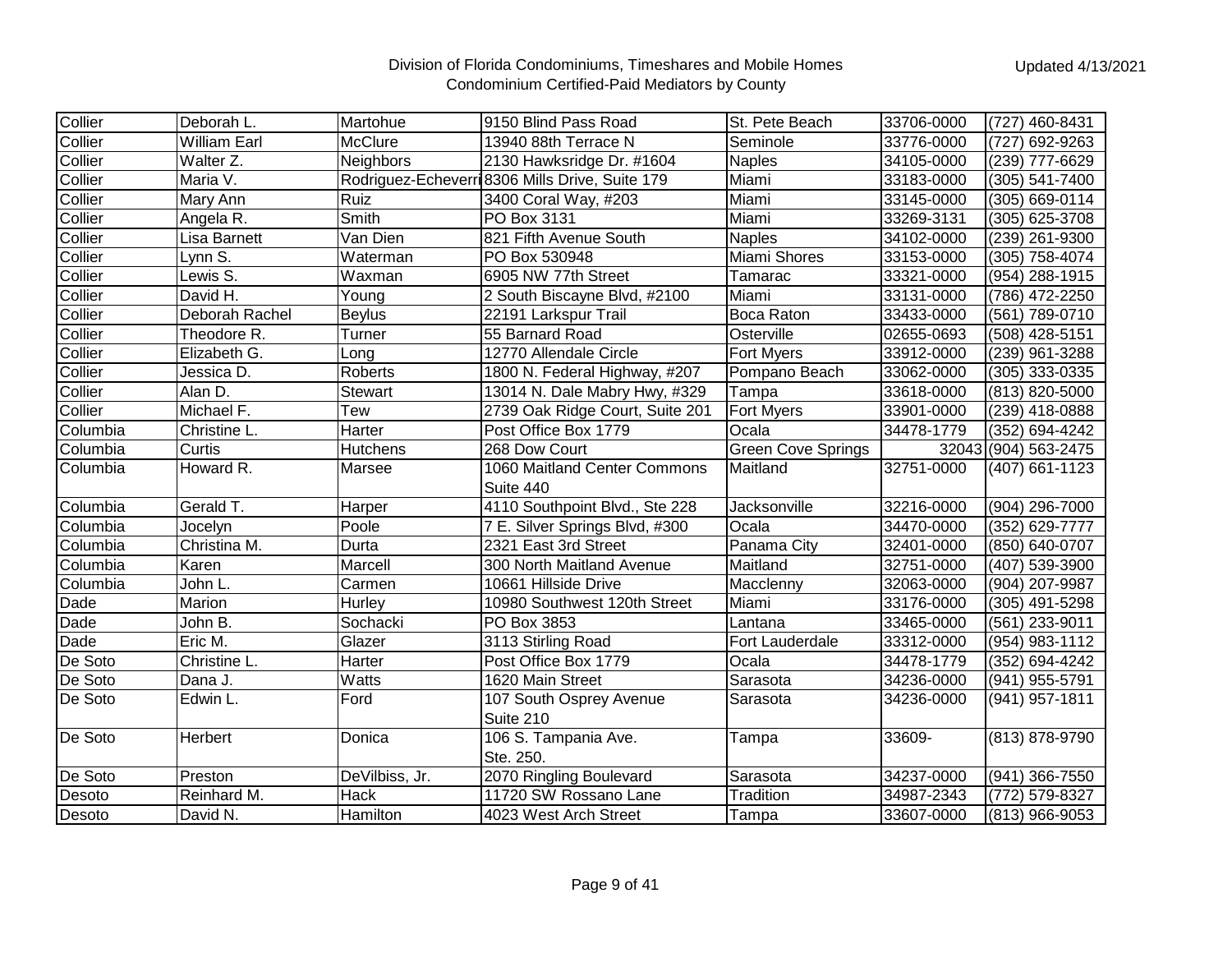| Desoto        | William H.           | Lore              | 8015 Arcadian Court             | Mt. Dora                  | 32757-0000 | (407) 230-5121       |
|---------------|----------------------|-------------------|---------------------------------|---------------------------|------------|----------------------|
| Desoto        | William Earl         | McClure           | 13940 88th Terrace N            | Seminole                  | 33776-0000 | (727) 692-9263       |
| <b>DeSoto</b> | Mary R.              | <b>Hawk</b>       | 1205 Manatee Avenue West        | <b>Bradenton</b>          | 34205-0000 | (941) 748-3770       |
| <b>DeSoto</b> | Elizabeth G.         | Long              | 12770 Allendale Circle          | <b>Fort Myers</b>         | 33912-0000 | (239) 961-3288       |
| Desoto        | Karen                | Marcell           | 300 North Maitland Avenue       | Maitland                  | 32751-0000 | (407) 539-3900       |
| <b>DeSoto</b> | Jessica D.           | Roberts           | 1800 N. Federal Highway, #207   | Pompano Beach             | 33062-0000 | (305) 333-0335       |
| <b>DeSoto</b> | Scott R.             | Toner             | 5367 Spring Hill Drive          | Spring Hill               | 34606-0000 | (352) 610-4488       |
| <b>Dixie</b>  | Christine L.         | Harter            | Post Office Box 1779            | Ocala                     | 34478-1779 | (352) 694-4242       |
| <b>Dixie</b>  | Curtis               | <b>Hutchens</b>   | 268 Dow Court                   | <b>Green Cove Springs</b> |            | 32043 (904) 563-2475 |
| <b>Dixie</b>  | <b>William Earl</b>  | McClure           | 13940 88th Terrace N            | Seminole                  | 33776-0000 | (727) 692-9263       |
| <b>Dixie</b>  | Christina M.         | Durta             | 2321 East 3rd Street            | Panama City               | 32401-0000 | (850) 640-0707       |
| <b>Dixie</b>  | Karen                | Marcell           | 300 North Maitland Avenue       | Maitland                  | 32751-0000 | (407) 539-3900       |
| <b>Dixie</b>  | John L.              | Carmen            | 10661 Hillside Drive            | Macclenny                 | 32063-0000 | (904) 207-9987       |
| <b>Dixie</b>  | Scott R.             | Toner             | 5367 Spring Hill Drive          | Spring Hill               | 34606-0000 | (352) 610-4488       |
| Duval         | Carolyn S.           | Herman            | 126 South First Street          | Jacksonville Beach        | 32250-0000 | (904) 247-9420       |
| Duval         | Christine L.         | Harter            |                                 | Ocala                     | 34478-1779 | (352) 694-4242       |
| Duval         | Curtis               | Hutchens          | 268 Dow Court                   | <b>Green Cove Springs</b> |            | 32043 (904) 563-2475 |
| Duval         | Mary Parham          | <b>Burnett</b>    | 331 East Union Street           | Jacksonville              | 32202-0000 | (904) 733-9454       |
| Duval         | Meade                | Marston-Coplan    | 320 First Street, Ste# 710      | Jacksonville Beach        | 32250-0000 | (904) 242-0952       |
| Duval         | P. Ause              | <b>Brown</b>      | Post Office Box 90237           | Gainesville               | 32607-0237 | (352) 376-4494       |
| Duval         | Brooks C.            | Rathet            | 135 - 2nd Avenue North, Suite#1 | Jacksonville Beach        | 32250-0000 | (904) 242-0860       |
| Duval         | Cindy L.             | Anderson          | 1770 Park Terrace East          | <b>Atlantic Beach</b>     | 32233-0000 | (904) 247-7410       |
| Duval         | Joy P.               | Ewertz            | 545 Delaney Avenue, Bldg 9      | Orlando                   | 32801-0000 | (407) 956-4122       |
| Duval         | Gerald T.            | Harper            | 4110 Southpoint Blvd., Ste 228  | Jacksonville              | 32216-0000 | (904) 296-7000       |
| Duval         | William H.           | Lore              | 8015 Arcadian Court             | Mt. Dora                  | 32757-0000 | (407) 230-5121       |
| Duval         | Claude R.            | Moulton           | 1354 N. Laura Street            | Jacksonville              | 32206-0000 | (904) 632-0120       |
| Duval         | Michael S.           | Price             | 1616 Jork Road, Suite 102       | Jacksonville              | 32207-0000 | (904) 396-4445       |
| Duval         | Damien M.            | Richards          | PO Box 730296                   | Ormond Beach              | 32173-0000 | (386) 676-0199       |
| Duval         | George E.            | Ridge             | 136 E. Bay Street, #301         | Jacksonville              | 32202-0000 | (904) 353-6555       |
| Duval         | <b>Stacy</b>         | <b>Watson May</b> | 6320 St. Augustine Road, Ste 2  | Jacksonville              | 32217-0000 | (904) 866-4641       |
| Duval         | Bryan R.             | Rendzio           | 1400 Prudential Drive, Suite 5  | Jacksonville              | 32207-0000 | (904) 396-1800       |
| Duval         | Chris John           | Hagenah           | 11681 Stonebridge Drive North   | Jacksonville              | 32223-0000 | (904) 885-0639       |
| Duval         | Christina M.         | Durta             | 2321 East 3rd Street            | Panama City               | 32401-0000 | (850) 640-0707       |
| Duval         | Karen                | Marcell           | 300 North Maitland Avenue       | Maitland                  | 32751-0000 | (407) 539-3900       |
| Duval         | Erik T.              | Rashad            | 1819 Village Court              | Mulberry                  | 33860-0000 | (813) 781-9438       |
| Duval         | John L.              | Carmen            | 10661 Hillside Drive            | Macclenny                 | 32063-0000 | (904) 207-9987       |
| Escambia      | <b>Steven Kelley</b> | Hall              | 4399 Commons Drive, E. Ste 300  | Destin                    | 32541-0000 | (850) 337-4620       |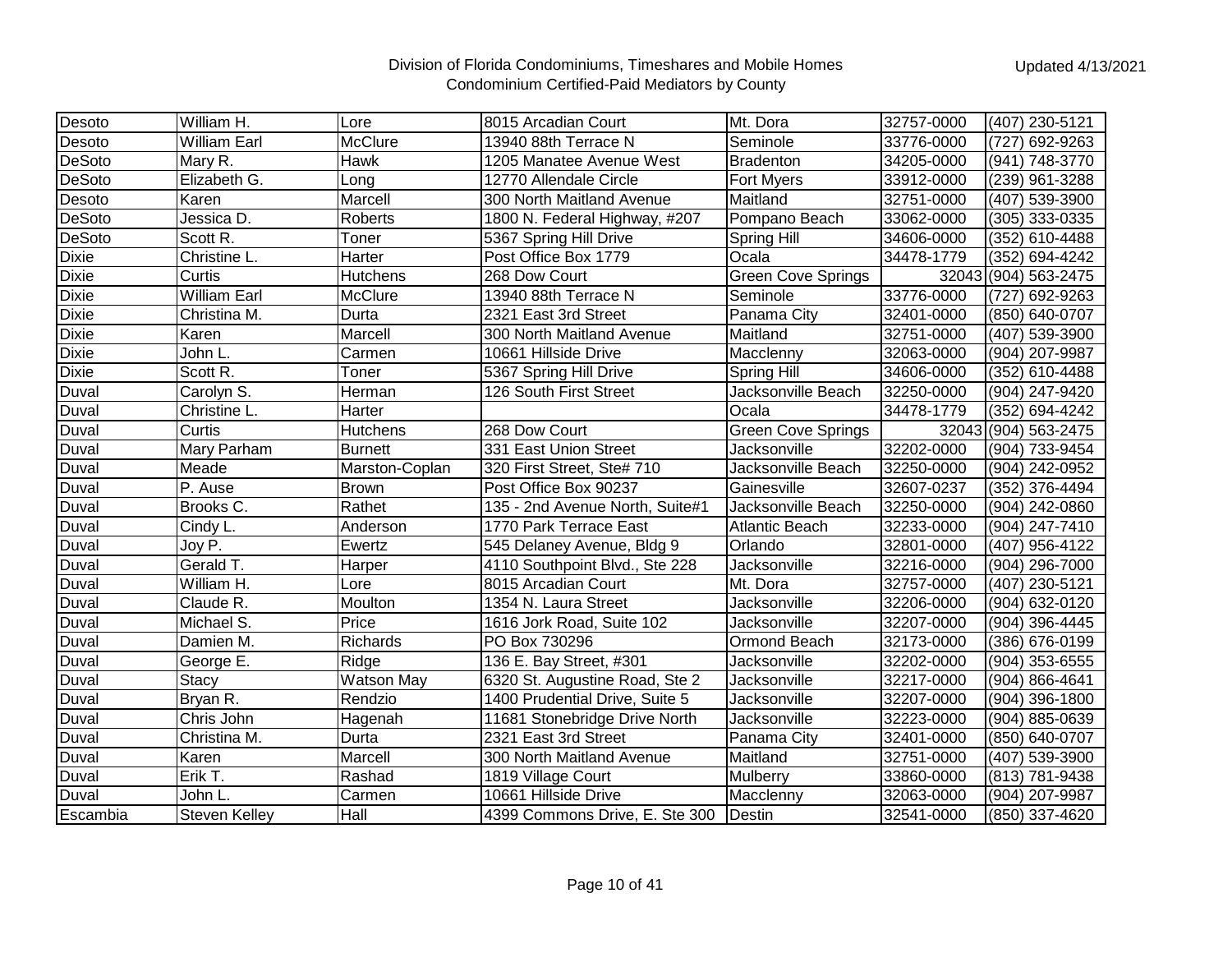| Escambia  | Richard S.           | Johnson         | 107 North Partin Drive          | Niceville                 | 32578-0000 | (850) 279-6868       |
|-----------|----------------------|-----------------|---------------------------------|---------------------------|------------|----------------------|
| Escambia  | Carl D.              | Selph           | PO Box 27684                    | Panama City               | 32411-0000 | (850) 238-2108       |
| Escambia  | Michael J.           | <b>Barnes</b>   | PO Box 415                      | Fort Walton Beach         | 32549-0415 | (850) 315-4646       |
| Escambia  | Christina M.         | Durta           | 2321 East 3rd Street            | Panama City               | 32401-0000 | (850) 640-0707       |
| Escambia  | <b>Brenda Elaine</b> | Carpenter       | 2172 West Nine Mile Road, #190  | Pensacola                 | 32534-0000 | (850) 449-8887       |
| Flager    | Christina M.         | Durta           | 2321 East 3rd Street            | Panama City               | 32401-0000 | (850) 640-0707       |
| Flagler   | Mary Parham          | <b>Burnett</b>  | 311 East Union Street           | Jacksonville              | 32202-0000 | (904) 733-9454       |
| Flagler   | Carolyn S.           | Herman          | 126 South First Street          | Jacksonville Beach        | 32250-0000 | (904) 247-9420       |
| Flagler   | Christine L.         | Harter          | Post Office Box 1779            | Ocala                     | 34478-1779 | (352) 694-4242       |
| Flagler   | Curtis               | <b>Hutchens</b> | 268 Dow Court                   | <b>Green Cove Springs</b> |            | 32043 (904) 563-2475 |
| Flagler   | Lynn Edward          | Wagner          | 526 Alokee Court                | Lake Mary                 | 32746-0000 | (407) 302-5998       |
| Flagler   | Mary Parham          | <b>Burnett</b>  | 3745 Beauclerc Circle North     | Jacksonville              | 32257-4923 | (904) 733-9454       |
| Flagler   | Meade                | Marston-Coplan  | 320 First Street, Ste# 710      | Jacksonville Beach        | 32250-0000 | (904) 242-0952       |
| Flagler   | P. Ause              | <b>Brown</b>    | Post Office Box 90237           | Gainesville               | 32607-0237 | (352) 376-4494       |
| Flagler   | Brooks C.            | Rathet          | 135 - 2nd Avenue North, Suite#1 | Jacksonville Beach        | 32250-0000 | (904) 242-0860       |
| Flagler   | Joy P.               | Ewertz          | 545 Delaney Avenue, Bldg 9      | Orlando                   | 32801-0000 | (407) 956-4122       |
| Flagler   | Gerald T.            | Harper          | 4110 Southpoint Blvd., Ste 228  | Jacksonville              | 32216-0000 | (904) 296-7000       |
| Flagler   | Damien M.            | Richards        | PO Box 730296                   | Ormond Beach              | 32173-0000 | (386) 676-0199       |
| Flagler   | Ida M.               | Roberts         | 7205 Somersworth Drive          | Orlando                   | 32835-6162 | (407) 521-7787       |
| Flagler   | Robert               | Robins          | 1206 South Ridgewood Avenue     | Daytona Beach             | 32114-0000 | (386) 252-5212       |
| Flagler   | Daisy Q.             | Gonzalez-Colli  | 213 Reading Avenue              | <b>Titusville</b>         | 32796-0000 | (321) 525-3093       |
| Flagler   | Chris John           | Hagenah         | 11681 Stonebridge Drive North   | Jacksonville              | 32223-0000 | (904) 885-0639       |
| Flagler   | Karen                | Marcell         | 300 North Maitland Avenue       | Maitland                  | 32751-0000 | (407) 539-3900       |
| Flagler   | David A.             | <b>Dees</b>     | 8700 Astronaut Blvd, #4         | Cape Canaveral            | 32920-0000 | (321) 392-0020       |
| Flagler   | Stephen D.           | Woodin, Sr.     | 200 North Railroad Street       | <b>Bunnell</b>            | 32110-0000 | (813) 504-7854       |
| Franklin  | Steven Kelley        | Hall            | 4399 Commons Drive, E. Ste 300  | Destin                    | 32541-0000 | (850) 337-4620       |
| Franklin  | Christina M.         | Durta           | 2321 East 3rd Street            | Panama City               | 32401-0000 | (850) 640-0707       |
| Gadsden   | Christina M.         | Durta           | 2321 East 3rd Street            | Panama City               | 32401-0000 | (850) 640-0707       |
| Gilchrist | Christine L.         | Harter          | Post Office Box 1779            | Ocala                     | 34478-1779 | (352) 694-4242       |
| Gilchrist | Curtis               | Hutchens        | 268 Dow Court                   | <b>Green Cove Springs</b> |            | 32043 (904) 563-2475 |
| Gilchrist | P. Ause              | <b>Brown</b>    | Post Office Box 90237           | Gainesville               | 32607-0237 | (352) 376-4494       |
| Gilchrist | Christina M.         | Durta           | 2321 East 3rd Street            | Panama City               | 32401-0000 | (850) 640-0707       |
| Gilchrist | Karen                | Marcell         | 300 North Maitland Avenue       | Maitland                  | 32751-0000 | (407) 539-3900       |
| Gilchrist | John L.              | Carmen          | 10661 Hillside Drive            | Macclenny                 | 32063-0000 | (904) 207-9987       |
| Gilchrist | Scott R.             | Toner           | 5367 Spring Hill Drive          | Spring Hill               | 34606-0000 | (352) 610-4488       |
| Glades    | Herbert              | Donica          | 106 S. Tampania Ave.            | Tampa                     | 33609-     | (813) 878-9790       |
|           |                      |                 | Ste. 250.                       |                           |            |                      |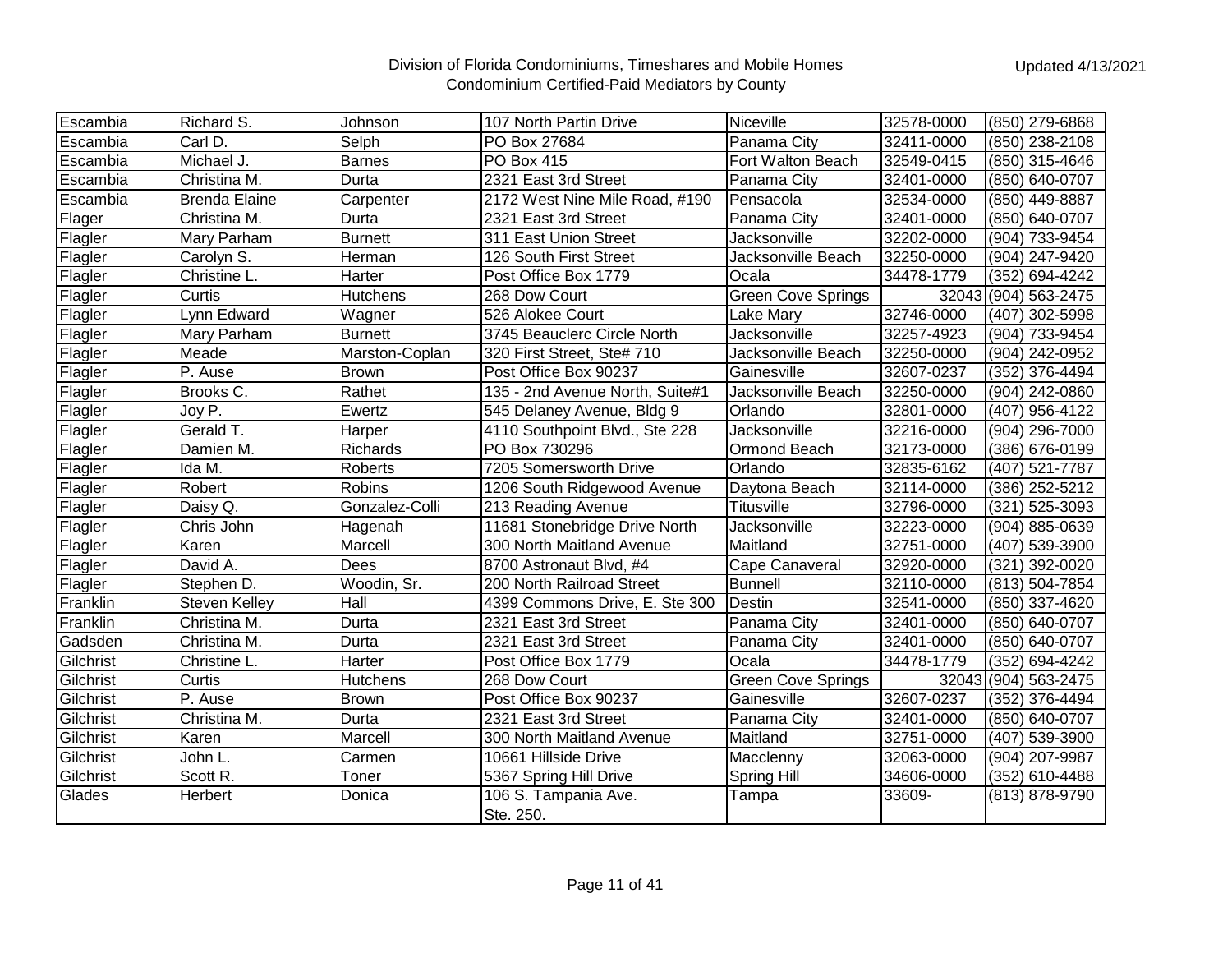| Glades   | Geli M.                 | Eldemire        | 15157 SW 15th Street                            | <b>Pembroke Pines</b> | 33027-0000 | (954) 433-8221       |
|----------|-------------------------|-----------------|-------------------------------------------------|-----------------------|------------|----------------------|
| Glades   | Reinhard M.             | Hack            | 11720 SW Rossano Lane                           | Tradition             | 34987-2343 | (772) 579-8327       |
| Glades   | Michael P.              | <b>McSoley</b>  | 1880 82nd Avenue, Suite 201                     | Vero Beach            | 32966-0000 | (772) 257-0700       |
| Glades   | Maria V.                |                 | Rodriguez-Echeverri 8306 Mills Drive, Suite 179 | Miami                 | 33183-0000 | (305) 541-7400       |
| Glades   | Lisa Barnett            | Van Dien        | 821 Fifth Avenue South                          | <b>Naples</b>         | 34102-0000 | (239) 261-9300       |
| Glades   | Lewis S.                | Waxman          | 6905 NW 77th Street                             | Tamarac               | 33321-0000 | (954) 288-1915       |
| Glades   | Elizabeth G.            | Long            | 12770 Allendale Circle                          | Fort Myers            | 33912-0000 | (239) 961-3288       |
| Glades   | Karen                   | Marcell         | 300 North Maitland Avenue                       | Maitland              | 32751-0000 | (407) 539-3900       |
| Glades   | Jessica D.              | Roberts         | 1800 N. Federal Highway, #207                   | Pompano Beach         | 33062-0000 | (305) 333-0335       |
| Gulf     | Steven Kelley           | Hall            | 4399 Commons Drive, E. Ste 300                  | Destin                | 32541-0000 | (850) 337-4620       |
| Gulf     | Carl D.                 | Selph           | PO Box 27684                                    | Panama City           | 32411-0000 | (850) 238-2108       |
| Gulf     | William R.              | Wohlsifer       | 1100 Park Avenue, Suite B                       | Tallahassee           | 32301-0000 | (850) 219-8888       |
| Gulf     | Christina M.            | Durta           | 2321 East 3rd Street                            | Panama City           | 32401-0000 | (850) 640-0707       |
| Hamilton | Christine L.            | Harter          | Post Office Box 1779                            | Ocala                 | 34478-1779 | (352) 694-4242       |
| Hamilton | Curtis                  | <b>Hutchens</b> | 268 Dow Court                                   | Green Cove Springs    |            | 32043 (904) 563-2475 |
| Hamilton | Gerald T.               | Harper          | 4110 Southpoint Blvd., Ste 228                  | Jacksonville          | 32216-0000 | (904) 296-7000       |
| Hamilton | Christina M.            | Durta           | 2321 East 3rd Street                            | Panama City           | 32401-0000 | (850) 640-0707       |
| Hamilton | Karen                   | Marcell         | 300 North Maitland Avenue                       | Maitland              | 32751-0000 | (407) 539-3900       |
| Hamilton | John L.                 | Carmen          | 10661 Hillside Drive                            | Macclenny             | 32063-0000 | (904) 207-9987       |
| Hardee   | Christine L.            | Harter          | Post Office Box 1779                            | Ocala                 | 34478-1779 | (352) 694-4242       |
| Hardee   | Edwin L.                | Ford            | 107 South Osprey Avenue                         | Sarasota              | 34236-0000 | (941) 957-1811       |
|          |                         |                 | Suite 210                                       |                       |            |                      |
| Hardee   | Herbert                 | Donica          | 106 S. Tampania Ave.                            | Tampa                 | 33609-     | (813) 878-9790       |
|          |                         |                 | Ste. 250.                                       |                       |            |                      |
| Hardee   | Paul L.                 | Kutcher         | 902 West Lumsden Road, Suite                    | <b>Brandon</b>        | 33511-0000 | (813) 654-7285       |
|          |                         |                 | 109                                             |                       |            |                      |
| Hardee   | Preston                 | DeVilbiss, Jr.  | 2070 Ringling Boulevard                         | Sarasota              | 34237-0000 | (941) 366-7550       |
| Hardee   | Gayle B.                | Carlson         | 3111 West Dr. MLK Jr Blvd, #100                 | Tampa                 | 33607-0000 | (813) 229-2900       |
| Hardee   | David N.                | Hamilton        | 4023 West Arch Street                           | Tampa                 | 33607-0000 | (813) 966-9053       |
| Hardee   | <b>William Earl</b>     | McClure         | 13940 88th Terrace N                            | Seminole              | 33776-0000 | (727) 692-9263       |
| Hardee   | <b>Christopher Mark</b> | Shulman         | 4012 Gunn Highway, Suite 100                    | Tampa                 | 33618-0000 | (813) 935-9922       |
| Hardee   | Anthony J.              | <b>Stevens</b>  | PO Box 6893                                     | Lakeland              | 33807-6863 | (863) 521-8995       |
| Hardee   | Elizabeth G.            | Long            | 12770 Allendale Circle                          | Fort Myers            | 33912-0000 | (239) 961-3288       |
| Hardee   | Karen                   | Marcell         | 300 North Maitland Avenue                       | Maitland              | 32751-0000 | (407) 539-3900       |
| Hardee   | Latorre                 | Ariadne         | 4183 Cortland Drive                             | Davenport             | 33837-0000 | (305) 510-2033       |
| Hardee   | Jessica D.              | Roberts         | 1800 N. Federal Highway, #207                   | Pompano Beach         | 33062-0000 | (305) 333-0335       |
| Hardee   | Scott R.                | Toner           | 5367 Spring Hill Drive                          | <b>Spring Hill</b>    | 34606-0000 | (352) 610-4488       |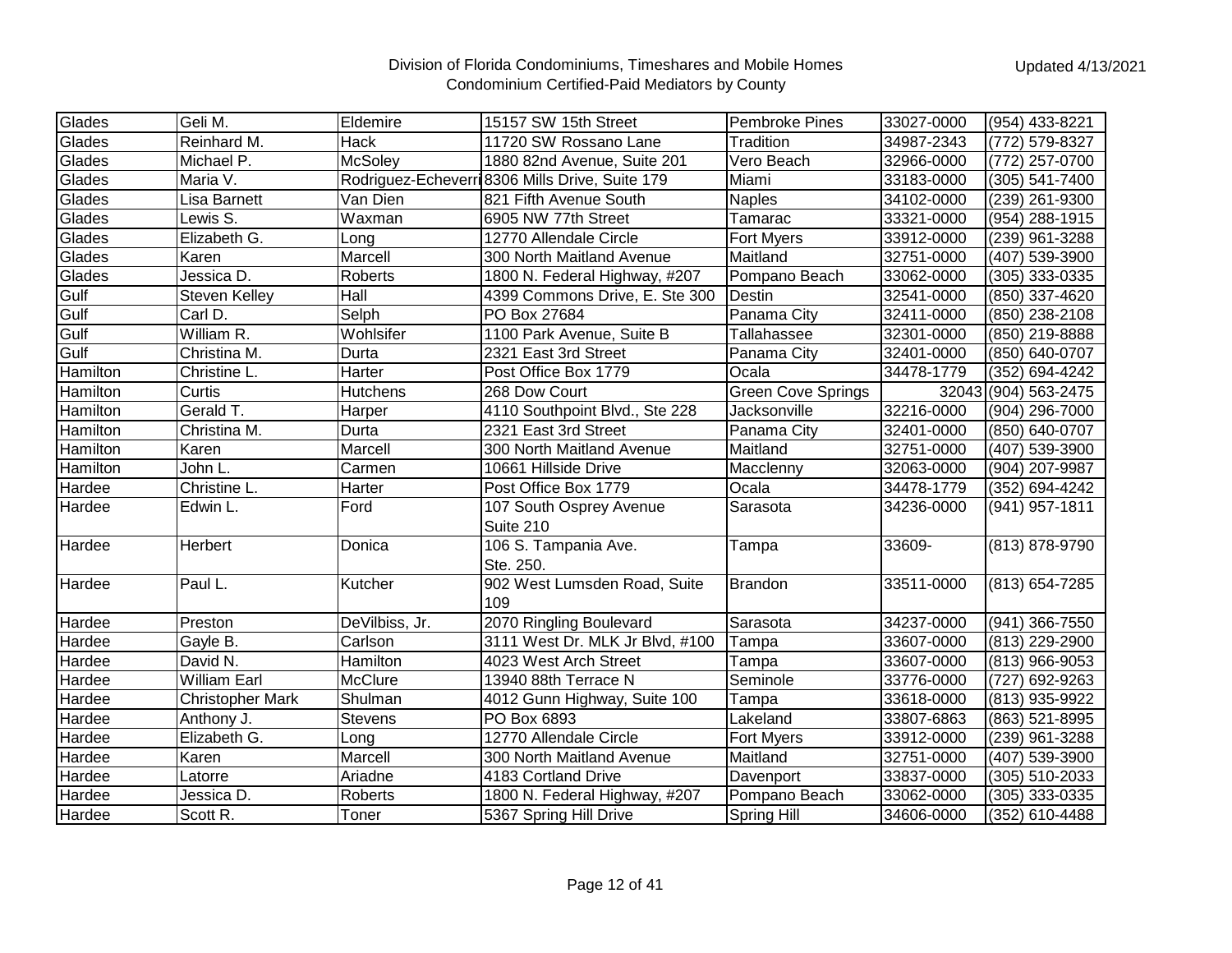| Hendry   | Herbert                 | Donica         | 106 S. Tampania Ave.                            | Tampa                 | 33609-     | (813) 878-9790 |
|----------|-------------------------|----------------|-------------------------------------------------|-----------------------|------------|----------------|
|          |                         |                | Ste. 250.                                       |                       |            |                |
| Hendry   | Richard S.              | Fein           | 20051 Alana Court                               | Estero                | 33928-     | (239) 498-7996 |
| Hendry   | Robert R.               | Hagaman        | 607 Myrtle Road                                 | <b>Naples</b>         | 34112-0000 | (239) 860-4554 |
| Hendry   | Simon M.                | Harrison       | Post Office Box 07372                           | Ft. Myers             | 33919-0000 | (941) 433-4505 |
| Hendry   | Geli M.                 | Eldemire       | 15157 SW 15th Street                            | <b>Pembroke Pines</b> | 33027-0000 | (954) 433-8221 |
| Hendry   | Maria V.                |                | Rodriguez-Echeverri 8306 Mills Drive, Suite 179 | Miami                 | 33183-0000 | (305) 541-7400 |
| Hendry   | Lisa Barnett            | Van Dien       | 821 Fifth Avenue South                          | <b>Naples</b>         | 34102-0000 | (239) 261-9300 |
| Hendry   | Lewis S.                | Waxman         | 6905 NW 77th Street                             | Tamarac               | 33321-0000 | (954) 288-1915 |
| Hendry   | Elizabeth G.            | Long           | 12770 Allendale Circle                          | Fort Myers            | 33912-0000 | (239) 961-3288 |
| Hendry   | Jessica D.              | <b>Roberts</b> | 1800 N. Federal Highway, #207                   | Pompano Beach         | 33062-0000 | (305) 333-0335 |
| Hendry   | Michael F.              | Tew            | 2739 Oak Ridge Court, Suite 201                 | <b>Fort Myers</b>     | 33901-0000 | (239) 418-0888 |
| Hernando | Christine L.            | Harter         | Post Office Box 1779                            | Ocala                 | 34478-1779 | (352) 694-4242 |
| Hernando | Dan C.                  | Rasmussen      | Post Office Box 1822                            | New Port Richey       | 34656-1822 | (727) 845-0041 |
| Hernando | Daniel J.               | Baldwin, II    | 1429 Davenport Drive                            | New Port Richey       | 34655-     | (727) 375-0565 |
| Hernando | Herbert                 | Donica         | 106 S. Tampania Ave.                            | Tampa                 | 33609-     | (813) 878-9790 |
|          |                         |                | Ste. 250.                                       |                       |            |                |
| Hernando | P. Ause                 | <b>Brown</b>   | Post Office Box 90237                           | Gainesville           | 32607-0237 | (352) 376-4494 |
| Hernando | Ronald J.               | Lebio          | 14332 SW 115th Circle                           | Dunnellon             | 34432-     | (352) 861-9532 |
| Hernando | Russell L.              | Hollingsworth  | 165 West Liberty Street                         | Hernando              | 34442-0000 | (352) 746-3885 |
| Hernando | Gayle B.                | Carlson        | 3111 West Dr. MLK Jr Blvd, #100                 | Tampa                 | 33607-0000 | (813) 229-2900 |
| Hernando | William H.              | Lore           | 8015 Arcadian Court                             | Mt. Dora              | 32757-0000 | (407) 230-5121 |
| Hernando | <b>William Earl</b>     | <b>McClure</b> | 13940 88th Terrace N                            | Seminole              | 33776-0000 | (727) 692-9263 |
| Hernando | Kenrick A.              | Pratt          | PO Box 2026                                     | Apopka                | 32704-2026 | (407) 451-3292 |
| Hernando | Eddy R.                 | Resnick        | 2020 Ashley Oaks Circle, Ste 101                | <b>Wesley Chapel</b>  | 33544-0000 | (813) 948-5421 |
| Hernando | Mariacarmen             | Romero-Vazmina | 7782 Castleisland Drive                         | Sarasota              | 34240-0000 | (941) 321-7268 |
| Hernando | <b>Christopher Mark</b> | Shulman        | 4012 Gunn Highway, Suite 100                    | Tampa                 | 33618-0000 | (813) 935-9922 |
| Hernando | <b>Rachel Marie</b>     | Wagoner        | 7243 Bryan Diary Road                           | Largo                 | 33777-0000 | (727) 723-0008 |
| Hernando | Robin                   | Dombroski      | 19101 Cortez Blvd, #10395                       | <b>Brooksville</b>    | 34603-0000 | (352) 563-5575 |
| Hernando | Christina M.            | Durta          | 2321 East 3rd Street                            | Panama City           | 32401-0000 | (850) 640-0707 |
| Hernando | Karen                   | Marcell        | 300 North Maitland Avenue                       | Maitland              | 32751-0000 | (407) 539-3900 |
| Hernando | Erik T.                 | Rashad         | 1819 Village Court                              | Mulberry              | 33860-0000 | (813) 781-9438 |
| Hernando | Scott R.                | Toner          | 5367 Spring Hill Drive                          | Spring Hill           | 34606-0000 | (352) 610-4488 |
| Hernando | Alan D.                 | <b>Stewart</b> | 13014 N. Dale Mabry Hwy, #329                   | Tampa                 | 33618-0000 | (813) 820-5000 |
| Hernardo | Joy P.                  | Ewertz         | 545 Delaney Avenue, Bldg 9                      | Orlando               | 32801-0000 | (407) 956-4122 |
| Hernardo | David B.                | Williams       | 201 N Franklin Street, #2000                    | Tampa                 | 33602-0000 | (813) 273-4200 |
| Hernardo | Roe                     | Gregory S.     | PO Box 11421                                    | St. Petersburg        | 33733-0000 | (727) 898-8855 |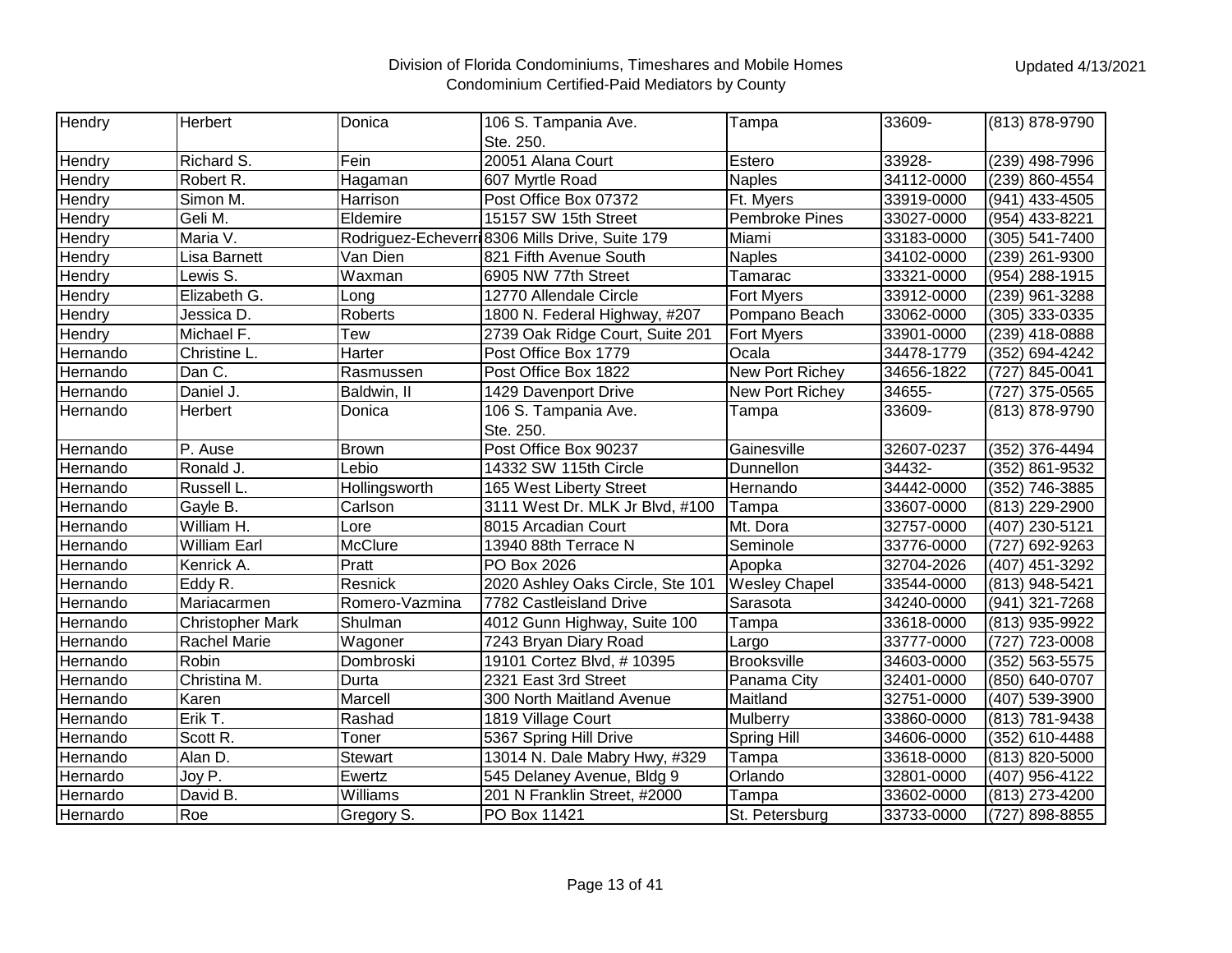| Highlands    | Christine L.        | <b>Harter</b>  | Post Office Box 1779                              | Ocala           | 34478-1779 | (352) 694-4242 |
|--------------|---------------------|----------------|---------------------------------------------------|-----------------|------------|----------------|
| Highlands    | <b>Herbert</b>      | Donica         | 106 S. Tampania Ave.<br>Ste. 250.                 | Tampa           | 33609-     | (813) 878-9790 |
| Highlands    | Kevin S.            | Doty           | 1701 Highway A1A<br>Suite 220                     | Vero Beach      | 33963-2206 | (772) 234-4711 |
| Highlands    | Nicholas G.         | Schommer       | 329 S. Commerce Avenue                            | Sebring         | 33870-0000 | (863) 385-5139 |
| Highlands    | Paul L.             | Kutcher        | 902 West Lumsden Road, Suite<br>109               | <b>Brandon</b>  | 33511-0000 | (813) 654-7285 |
| Highlands    | Preston             | DeVilbiss, Jr. | 2070 Ringling Boulevard                           | Sarasota        | 34237-0000 | (941) 366-7550 |
| Highlands    | Gayle B.            | Carlson        | 3111 West Dr. MLK Jr Blvd, #100                   | Tampa           | 33607-0000 | (813) 229-2900 |
| Highlands    | Reinhard M.         | Hack           | 11720 SW Rossano Lane                             | Tradition       | 34987-2343 | (772) 579-8327 |
| Highlands    | David N.            | Hamilton       | 4023 West Arch Street                             | Tampa           | 33607-0000 | (813) 966-9053 |
| Highlands    | <b>William Earl</b> | McClure        | 13940 88th Terrace N                              | Seminole        | 33776-0000 | (727) 692-9263 |
| Highlands    | Michael P.          | <b>McSoley</b> | 1880 82nd Avenue, Suite 201                       | Vero Beach      | 32966-0000 | (772) 257-0700 |
| Highlands    | Anthony J.          | <b>Stevens</b> | PO Box 6893                                       | Lakeland        | 33807-6863 | (863) 521-8995 |
| Highlands    | Karen               | Marcell        | 300 North Maitland Avenue                         | Maitland        | 32751-0000 | (407) 539-3900 |
| Highlands    | Erik T.             | Rashad         | 1819 Village Court                                | Mulberry        | 33860-0000 | (813) 781-9438 |
| Highlands    | Latorre             | Ariadne        | 4183 Cortland Drive                               | Davenport       | 33837-0000 | (305) 510-2033 |
| Highlands    | Jessica D.          | <b>Roberts</b> | 1800 N. Federal Highway, #207                     | Pompano Beach   | 33062-0000 | (305) 333-0335 |
| Hillsboroug  | Ida M.              | <b>Roberts</b> | 7205 Somersworth Drive                            | Orlando         | 32835-6162 | (407) 521-7787 |
| Hillsborough | Christine L.        | Harter         | Post Office Box 1779                              | Ocala           | 34478-1779 | (352) 694-4242 |
| Hillsborough | Dan C.              | Rasmussen      | Post Office Box 1822                              | New Port Richey | 34656-1822 | (727) 845-0041 |
| Hillsborough | Daniel J.           | Baldwin, II    | 1429 Davenport Drive                              | New Port Richey | 34655-     | (727) 375-0565 |
| Hillsborough | Edwin L.            | Ford           | 107 South Osprey Avenue<br>Suite 210              | Sarasota        | 34236-0000 | (941) 957-1811 |
| Hillsborough | Herbert             | Donica         | 106 S. Tampania Ave.<br>Ste. 250.                 | Tampa           | 33609-     | (813) 878-9790 |
| Hillsborough | Herbert E.          | Langford, Jr.  | Post Office Box 15632                             | Clearwater      | 33766-5632 | (727) 725-8774 |
| Hillsborough | Howard R.           | Marsee         | 1060 Maitland Center Commons<br>Suite 440         | Maitland        | 32751-0000 | (407) 661-1123 |
| Hillsborough | Jacquelyn M.        | Shannon        | 9160 Oakhurst Road<br>Suite 3                     | Seminole        | 33776-     | (727) 596-7100 |
| Hillsborough | Jean                | <b>Brasel</b>  | 1243 South Martin Luther King<br>Avenue<br>#304-B | Clearwater      | 33756-0000 | (727) 441-4070 |
| Hillsborough | Jesse V.            | Dominguez      | 105 South Armenia Avenue                          | Tampa           | 33609-0000 | (813) 874-1182 |
| Hillsborough | Julee L.            | Milham         | Post Office Box 66504                             | St. Petersburg  | 33736-0000 | (727) 363-8114 |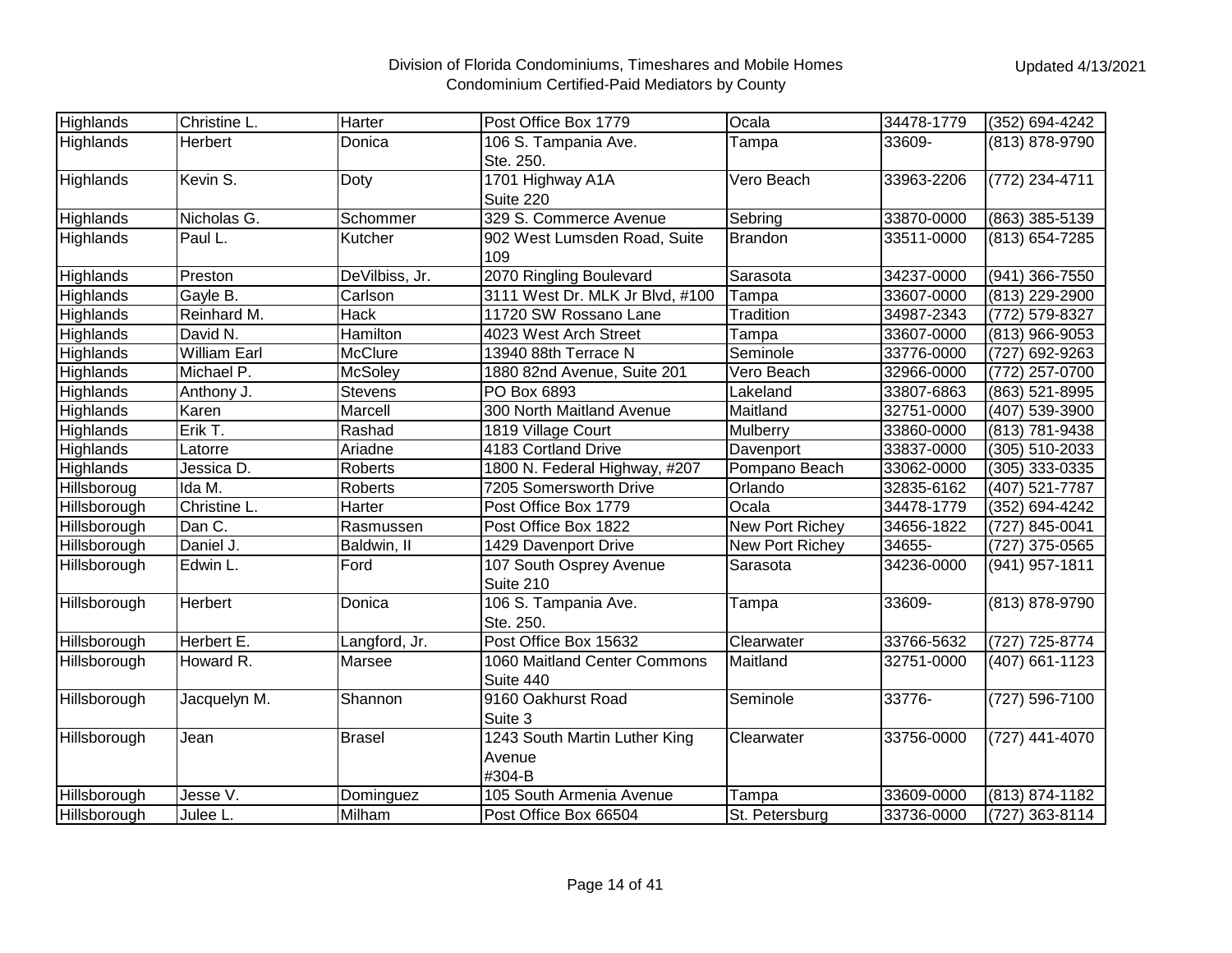| Hillsborough | Lynwood                 | Arnold           | Post Office Box 3350             | Tampa                | 33601-3350 | (813) 224-0866 |
|--------------|-------------------------|------------------|----------------------------------|----------------------|------------|----------------|
| Hillsborough | Marcia S.               | Cohen            | 111 2nd Avenue NE                | St. Petersburg       | 33701-3441 | (727) 894-4446 |
|              |                         |                  | Suite 810                        |                      |            |                |
| Hillsborough | Marlene S.              | Steinberg        | 4505 Lamb Avenue                 | Tampa                | 33629-0000 | (813) 839-5974 |
| Hillsborough | Michael J.              | <b>Brudny</b>    | 200 Pine Avenue, North           | Oldsmar              | 34677-4613 | (727) 530-5200 |
|              |                         |                  | Suite A                          |                      |            |                |
| Hillsborough | Paul L.                 | Kutcher          | 902 West Lumsden Road, Suite     | <b>Brandon</b>       | 33511-0000 | (813) 654-7285 |
|              |                         |                  | 109                              |                      |            |                |
| Hillsborough | Preston                 | DeVilbiss, Jr.   | 2070 Ringling Boulevard          | Sarasota             | 34237-0000 | (941) 366-7550 |
| Hillsborough | Roger C.                | Benson           | 2158 Blossom Way South           | St. Petersburg       | 33712-6016 | (727) 822-0357 |
| Hillsborough | Trenton H.              | Cotney           | 407 N Howard Avenue, Suite 100   | Tampa                | 33606-0000 | (813) 579-3278 |
| Hillsborough | Gayle B.                | Carlson          | 3111 West Dr. MLK Jr Blvd, #100  | Tampa                | 33607-0000 | (813) 229-2900 |
| Hillsborough | Lawrence                | Bowen            | 4075 3rd Street North, Ste 313   | St. Petersburg       | 33704-0000 | (727) 481-2679 |
| Hillsborough | Joy P.                  | Ewertz           | 545 Delaney Avenue, Bldg 9       | Orlando              | 32801-0000 | (407) 956-4122 |
| Hillsborough | David N.                | Hamilton         | 4023 West Arch Street            | Tampa                | 33607-0000 | (813) 966-9053 |
| Hillsborough | William H.              | Lore             | 8015 Arcadian Court              | Mt. Dora             | 32757-0000 | (407) 230-5121 |
| Hillsborough | Deborah L.              | Martohue         | 9150 Blind Pass Road             | St. Pete Beach       | 33706-0000 | (727) 460-8431 |
| Hillsborough | <b>William Earl</b>     | McClure          | 13940 88th Terrace N             | Seminole             | 33776-0000 | (727) 692-9263 |
| Hillsborough | David E.                | <b>McCormick</b> | PO Box 2046                      | Anna Maria           | 34216-0000 | (941) 567-5530 |
| Hillsborough | Eddy R.                 | Resnick          | 2020 Ashley Oaks Circle, Ste 101 | <b>Wesley Chapel</b> | 33544-0000 | (813) 948-5421 |
| Hillsborough | <b>Christopher Mark</b> | Shulman          | 4012 Gunn Highway, Suite 100     | Tampa                | 33618-0000 | (813) 935-9922 |
| Hillsborough | S. Kirk                 | Studstrup        | 2135 Anastasia Way S             | St. Petersburg       | 33712-0000 | (727) 481-5042 |
| Hillsborough | Michael F.              | <b>Uzdavines</b> | 7243 Bryan Diary Road            | Largo                | 33777-0000 | (727) 723-0008 |
| Hillsborough | Rachel Marie            | Wagoner          | 7243 Bryan Diary Road            | Largo                | 33777-0000 | (727) 723-0008 |
| Hillsborough | Lewis S.                | Waxman           | 6905 NW 77th Street              | Tamarac              | 33321-0000 | (954) 288-1915 |
| Hillsborough | David B.                | Williams         | 201 N Franklin Street, #2000     | Tampa                | 33602-0000 | (813) 273-4200 |
| Hillsborough | Roe                     | Gregory S.       | PO Box 11421                     | St. Petersburg       | 33733-0000 | (727) 898-8855 |
| Hillsborough | Mary R.                 | Hawk             | 1205 Manatee Avenue West         | <b>Bradenton</b>     | 34205-0000 | (941) 748-3770 |
| Hillsborough | Anthony J.              | Stevens          | PO Box 6893                      | Lakeland             | 33807-6863 | (863) 521-8995 |
| Hillsborough | Gerald F.               | Gude             | 4507 Whitworth Lane              | Tampa                | 33624-0000 | (813) 541-8202 |
| Hillsborough | Christina M.            | Durta            | 2321 East 3rd Street             | Panama City          | 32401-0000 | (850) 640-0707 |
| Hillsborough | Erik T.                 | Rashad           | 1819 Village Court               | Mulberry             | 33860-0000 | (813) 781-9438 |
| Hillsborough | Latorre                 | Ariadne          | 4183 Cortland Drive              | Davenport            | 33837-0000 | (305) 510-2033 |
| Hillsborough | Stephen D.              | Woodin, Sr.      | 200 North Railroad Street        | <b>Bunnell</b>       | 32110-0000 | (813) 504-7854 |
| Hillsborough | Scott R.                | Toner            | 5367 Spring Hill Drive           | <b>Spring Hill</b>   | 34606-0000 | (352) 610-4488 |
| Hillsborough | Alan D.                 | Stewart          | 13014 N. Dale Mabry Hwy, #329    | Tampa                | 33618-0000 | (813) 820-5000 |
| Holmes       | Christina M.            | Durta            | 2321 East 3rd Street             | Panama City          | 32401-0000 | (850) 640-0707 |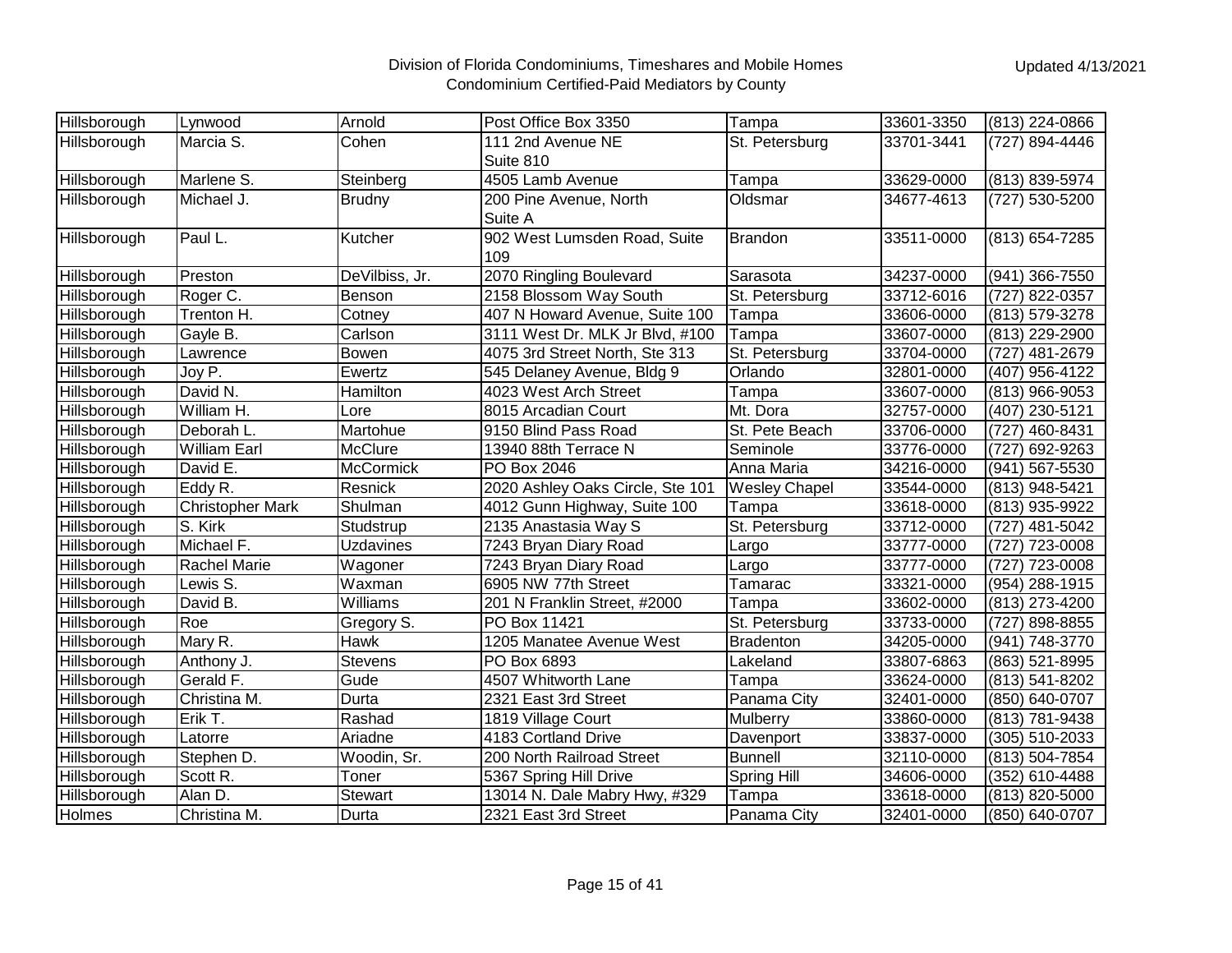| <b>Indian River</b> | Douglas K.          | Sands            | Post Office Box 287                                            | Stuart                    | 34995-0000 | (772) 287-3930       |
|---------------------|---------------------|------------------|----------------------------------------------------------------|---------------------------|------------|----------------------|
| <b>Indian River</b> | Howard R.           | Marsee           | 1060 Maitland Center Commons<br>Suite 440                      | Maitland                  | 32751-0000 | (407) 661-1123       |
| <b>Indian River</b> | John E.             | Downey           | 3485 South West Forrest Hill<br>Court                          | Palm City                 | 34990-2601 | (561) 223-9299       |
| <b>Indian River</b> | John G.             | Jordan           | 4367 North Federal Highway<br>Suite 101                        | Ft. Lauderdale            | 33308-0000 | (954) 772-8222       |
| <b>Indian River</b> | Kelli               | Beal             | 470 39th Ct.                                                   | Vero Beach                | 32968-     | (772) 562-9502       |
| <b>Indian River</b> | Kevin S.            | Doty             | 1701 Highway A1A<br>Suite 220                                  | Vero Beach                | 33963-2206 | (772) 234-4711       |
| <b>Indian River</b> | Leif J.             | Grazi            | 217 East Ocean Boulevard                                       | <b>Stuart</b>             | 34994-     | (772) 286-0200       |
| <b>Indian River</b> | Michael J.          | Gelfand          | 1555 Palm Beach Lakes<br><b>Boulevard</b><br><b>Suite 1220</b> | West Palm Beach           | 33401-2329 | (561) 655-6224       |
| <b>Indian River</b> | John Edward         | Downey           | 3485 SW Forest Hills Court                                     | Palm City                 | 34990-0000 | (772) 223-9299       |
| <b>Indian River</b> | Kevin S.            | Doty             | 1701 A1A, Suite 220                                            | Vero Beach                | 32963-2206 | (772) 234-4711       |
| <b>Indian River</b> | Joy P.              | Ewertz           | 545 Delaney Avenue, Bldg 9                                     | Orlando                   | 32801-0000 | (407) 956-4122       |
| <b>Indian River</b> | Reinhard M.         | <b>Hack</b>      | 11720 SW Rossano Lane                                          | Tradition                 | 34987-2343 | (772) 579-8327       |
| <b>Indian River</b> | Jane S.             | Hunston          | 801 Maplewood Drive, Suite 22-A                                | Jupiter                   | 33458-0000 | (561) 659-3000       |
| <b>Indian River</b> | William H.          | Lore             | 8015 Arcadian Court                                            | Mt. Dora                  | 32757-0000 | (407) 230-5121       |
| <b>Indian River</b> | <b>William Earl</b> | <b>McClure</b>   | 13940 88th Terrace N                                           | Seminole                  | 33776-0000 | (727) 692-9263       |
| <b>Indian River</b> | Michael P.          | McSoley          | 1880 82nd Avenue, Suite 201                                    | Vero Beach                | 32966-0000 | (772) 257-0700       |
| <b>Indian River</b> | Nadine              | Mitchell         | 1300 Armstrong Drive, #104                                     | <b>Titusville</b>         | 32780-0000 | (321) 269-6900       |
| <b>Indian River</b> | Jocelyn             | Poole            | 7 E. Silver Springs Blvd, #300                                 | Ocala                     | 34470-0000 | (352) 629-7777       |
| <b>Indian River</b> | Maria V.            |                  | Rodriguez-Echeverri 8306 Mills Drive, Suite 179                | Miami                     | 33183-0000 | (305) 541-7400       |
| <b>Indian River</b> | Lewis S.            | Waxman           | 6905 NW 77th Street                                            | Tamarac                   | 33321-0000 | (954) 288-1915       |
| <b>Indian River</b> | Daisy Q.            | Gonzalez-Colli   | 213 Reading Avenue                                             | <b>Titusville</b>         | 32796-0000 | (321) 525-3093       |
| <b>Indian River</b> | Anselm J.           | Dyer             | 4320 Swanna Drive                                              | Melbourne                 | 32901-0000 | (571) 330-5016       |
| <b>Indian River</b> | Christina M.        | Durta            | 2321 East 3rd Street                                           | Panama City               | 32401-0000 | (850) 640-0707       |
| <b>Indian River</b> | Karen               | Marcell          | 300 North Maitland Avenue                                      | Maitland                  | 32751-0000 | (407) 539-3900       |
| <b>Indian River</b> | Latorre             | Ariadne          | 4183 Cortland Drive                                            | Davenport                 | 33837-0000 | (305) 510-2033       |
| <b>Indian River</b> | Deborah D.          | Haataja-Deratany | PO Box 33626                                                   | Indialantic               | 32903-0000 | (321) 591-6934       |
| <b>Indian River</b> | David A.            | Dees             | 8700 Astronaut Blvd, #4                                        | Cape Canaveral            | 32920-0000 | (321) 392-0020       |
| Jackson             | Christina M.        | Durta            | 2321 East 3rd Street                                           | Panama City               | 32401-0000 | (850) 640-0707       |
| Jefferson           | Christina M.        | Durta            | 2321 East 3rd Street                                           | Panama City               | 32401-0000 | (850) 640-0707       |
| Lafayatte           | Curtis              | Hutchens         | 268 Dow Court                                                  | <b>Green Cove Springs</b> |            | 32043 (904) 563-2475 |
| Lafayette           | Christine L.        | Harter           | Post Office Box 1779                                           | Ocala                     | 34478-1779 | (352) 694-4242       |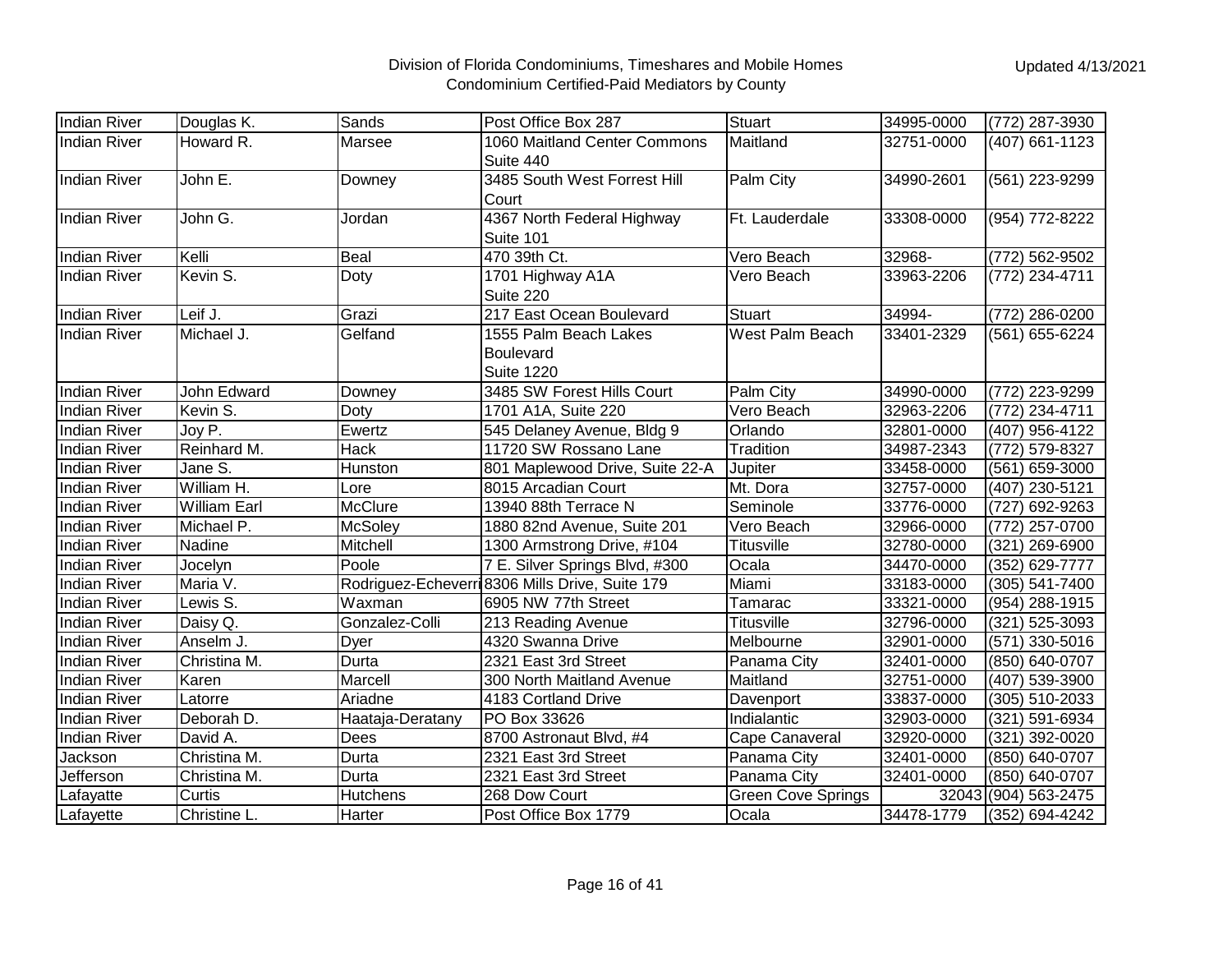| Lafayette | Christina M.            | Durta          | 2321 East 3rd Street                      | Panama City              | 32401-0000 | (850) 640-0707   |
|-----------|-------------------------|----------------|-------------------------------------------|--------------------------|------------|------------------|
| Lafayette | Karen                   | Marcell        | 300 North Maitland Avenue                 | Maitland                 | 32751-0000 | $(407) 539-3900$ |
| Lafayette | John L.                 | Carmen         | 10661 Hillside Drive                      | Macclenny                | 32063-0000 | (904) 207-9987   |
| Lake      | Christine L.            | Harter         | Post Office Box 1779                      | Ocala                    | 34478-1779 | (352) 694-4242   |
| Lake      | Clifford B.             | Shepard, III   | 2300 Maitland Center Pkwy,#100            | Maitland                 | 32751-0000 | (407) 622-1772   |
| Lake      | Diana                   | Mitchell       | Post Office Box 2224                      | <b>Winter Park</b>       | 32790-0000 | (407) 484-4665   |
| Lake      | Eric D.                 | Dunlap         | 105 Spring Valley Loop                    | <b>Altamonte Springs</b> | 32714-0000 | (407) 682-2785   |
| Lake      | Herbert                 | Donica         | 106 S. Tampania Ave.<br>Ste. 250.         | Tampa                    | 33609-     | (813) 878-9790   |
| Lake      | Howard R.               | Marsee         | 1060 Maitland Center Commons<br>Suite 440 | Maitland                 | 32751-0000 | (407) 661-1123   |
| Lake      | Irwin J.                | Weiner         | 121 NW 3rd Street                         | Ocala                    | 34475-0000 | (352) 732-7140   |
| Lake      | P. Ause                 | <b>Brown</b>   | Post Office Box 90237                     | Gainesville              | 32607-0237 | (352) 376-4494   |
| Lake      | Richard B.              | Lord           | 1060 Maitland Center Commons<br>Suite 440 | Maitland                 | 32751-0000 | (407) 661-1123   |
| Lake      | Roland H.               | Acosta         | 2500 Maitland Center Parkway<br>Suite 209 | Orlando                  | 32751-0000 | (407) 875-0955   |
| Lake      | Ronald J.               | Lebio          | 14332 SW 115th Circle                     | Dunnellon                | 34432-     | (352) 861-9532   |
| Lake      | Terence                 | Delahunty, Jr. | 118 East Jefferson Street, #203           | Orlando                  | 32801-0000 | (407) 810-3352   |
| Lake      | Eric D.                 | Dunlap         | 105 Spring Valley Loop                    | <b>Altamonte Springs</b> | 32714-0000 | (407) 682-2785   |
| Lake      | Joy P.                  | Ewertz         | 545 Delaney Avenue, Bldg 9                | Orlando                  | 32801-0000 | (407) 956-4122   |
| Lake      | John M.                 | Green          | 125 NE 1st Avenue, Suite 2                | Ocala                    | 34470-0000 | (352) 732-9252   |
| Lake      | William H.              | Lore           | 8015 Arcadian Court                       | Mt. Dora                 | 32757-0000 | (407) 230-5121   |
| Lake      | <b>William Earl</b>     | McClure        | 13940 88th Terrace N                      | Seminole                 | 33776-0000 | (727) 692-9263   |
| Lake      | Nadine                  | Mitchell       | 1300 Armstrong Drive, #104                | Titusville               | 32780-0000 | (321) 269-6900   |
| Lake      | Kenrick A.              | Pratt          | PO Box 2026                               | Apopka                   | 32704-2026 | (407) 451-3292   |
| Lake      | Ida M.                  | <b>Roberts</b> | 7205 Somersworth Drive                    | Orlando                  | 32835-6162 | (407) 521-7787   |
| Lake      | <b>Christopher Mark</b> | Shulman        | 4012 Gunn Highway, Suite 100              | Tampa                    | 33618-0000 | (813) 935-9922   |
| Lake      | Arve A.                 | Wikstrom       | 300 East South Street                     | Orlando                  | 32801-0000 | (407) 538-5509   |
| Lake      | Agustin "Gus"           | Perez-Cervera  | 44 West Flagler Street, #1900             | Miami                    | 33130-0000 | (305) 579-9990   |
| Lake      | Robin                   | Dombroski      | 19101 Cortez Blvd, #10395                 | <b>Brooksville</b>       | 34603-0000 | (352) 563-5575   |
| Lake      | Harvey M.               | Alper          | PO Box 162967                             | <b>Altamonte Springs</b> | 32716-2767 | (407) 869-0900   |
| Lake      | Christina M.            | Durta          | 2321 East 3rd Street                      | Panama City              | 32401-0000 | (850) 640-0707   |
| Lake      | Karen                   | Marcell        | 300 North Maitland Avenue                 | Maitland                 | 32751-0000 | (407) 539-3900   |
| Lake      | Latorre                 | Ariadne        | 4183 Cortland Drive                       | Davenport                | 33837-0000 | (305) 510-2033   |
| Lake      | David A.                | Dees           | 8700 Astronaut Blvd, #4                   | Cape Canaveral           | 32920-0000 | (321) 392-0020   |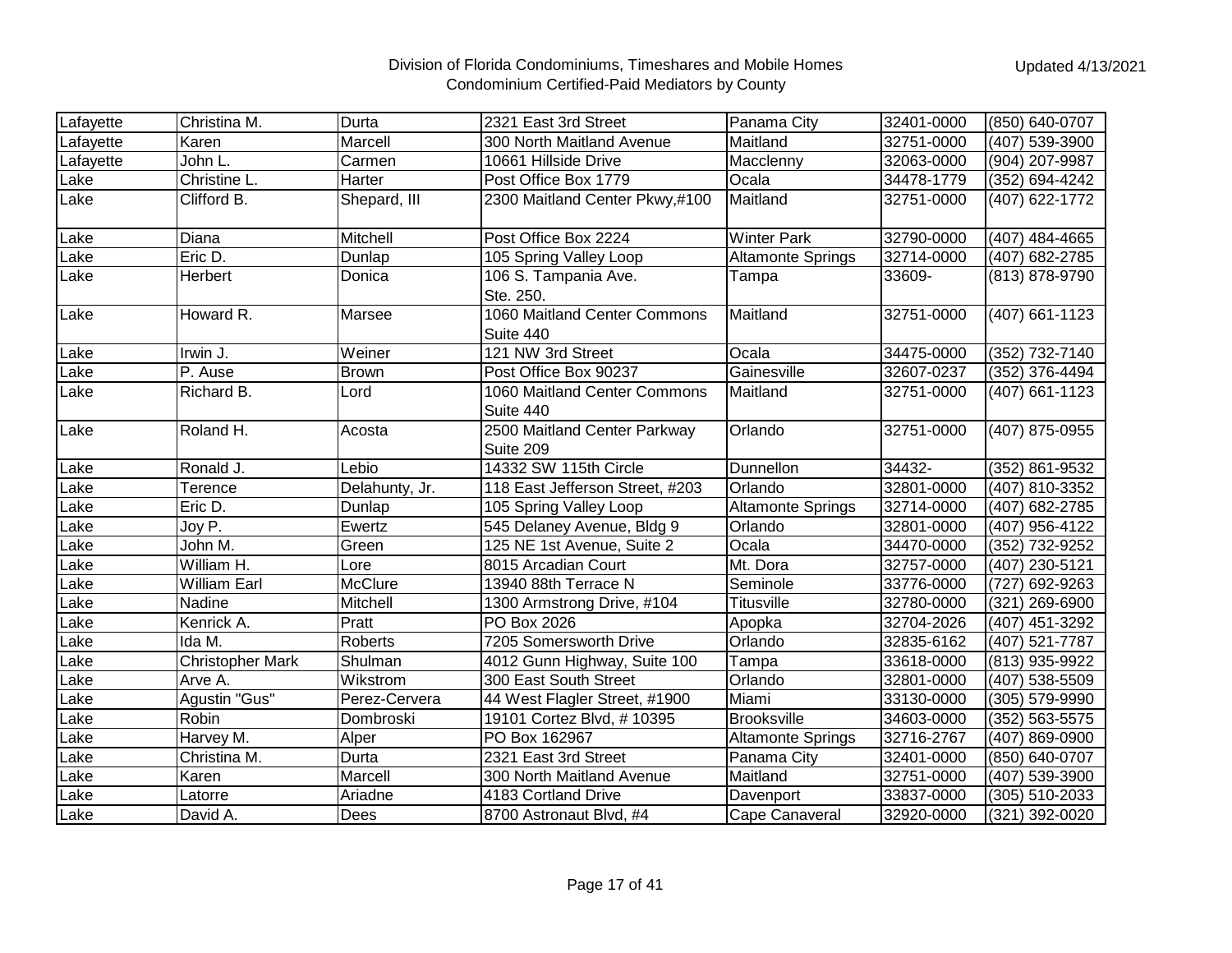| Lake | Scott R.            | Toner            | 5367 Spring Hill Drive                          | <b>Spring Hill</b> | 34606-0000 | (352) 610-4488 |
|------|---------------------|------------------|-------------------------------------------------|--------------------|------------|----------------|
| Lake | Alan D.             | <b>Stewart</b>   | 13014 N. Dale Mabry Hwy, #329                   | Tampa              | 33618-0000 | (813) 820-5000 |
| Lee  | Cheryl R.           | <b>Kraus</b>     | 1072 Goodlette Road                             | <b>Naples</b>      | 34102-0000 | (941) 261-7716 |
| Lee  | Edwin L.            | Ford             | 107 South Osprey Avenue                         | Sarasota           | 34236-0000 | (941) 957-1811 |
|      |                     |                  | Suite 210                                       |                    |            |                |
| Lee  | Herbert             | Donica           | 106 S. Tampania Ave.                            | Tampa              | 33609-     | (813) 878-9790 |
|      |                     |                  | Ste. 250.                                       |                    |            |                |
| Lee  | Jacquelyn M.        | Shannon          | 9160 Oakhurst Road                              | Seminole           | 33776-     | (727) 596-7100 |
|      |                     |                  | Suite 3                                         |                    |            |                |
| Lee  | James D.            | Park             | 1039 US 41 By-Pass, South                       | Venice             | 34285-     | (941) 483-3305 |
| Lee  | Paul L.             | Kutcher          | 902 West Lumsden Road, Suite                    | <b>Brandon</b>     | 33511-0000 | (813) 654-7285 |
|      |                     |                  | 109                                             |                    |            |                |
| Lee  | Preston             | DeVilbiss, Jr.   | 2070 Ringling Boulevard                         | Sarasota           | 34237-0000 | (941) 366-7550 |
| Lee  | Richard S.          | Fein             | 20051 Alana Court                               | Estero             | 33928-     | (239) 498-7996 |
| Lee  | Robert R.           | Hagaman          | 607 Myrtle Road                                 | <b>Naples</b>      | 34112-0000 | (239) 860-4554 |
| Lee  | Simon M.            | Harrison         | Post Office Box 07372                           | Ft. Myers          | 33919-0000 | (941) 433-4505 |
| Lee  | Geli M.             | Eldemire         | 15157 SW 15th Street                            | Pembroke Pines     | 33027-0000 | (954) 433-8221 |
| Lee  | Scott L.            | Fishman          | 204 Three Islands Blvd, Suite 305               | Hallandale Beach   | 33009-0000 | (954) 455-1395 |
| Lee  | Reinhard M.         | <b>Hack</b>      | 11720 SW Rossano Lane                           | Tradition          | 34987-2343 | (772) 579-8327 |
| Lee  | David B.            | Israel           | 12555 Orange Drive, Ste 239                     | Davie              | 33330-0000 | (954) 862-3692 |
| Lee  | Darnell R.          | Kimbrew          | 1830 Radius Drive, #604                         | Hollywood          | 33020-0000 | (954) 579-5324 |
| Lee  | Deborah L.          | Martohue         | 9150 Blind Pass Road                            | St. Pete Beach     | 33706-0000 | (727) 460-8431 |
| Lee  | <b>William Earl</b> | McClure          | 13940 88th Terrace N                            | Seminole           | 33776-0000 | (727) 692-9263 |
| Lee  | David E.            | <b>McCormick</b> | PO Box 2046                                     | Anna Maria         | 34216-0000 | (941) 567-5530 |
| Lee  | Walter Z.           | Neighbors        | 2130 Hawksridge Dr. #1604                       | <b>Naples</b>      | 34105-0000 | (239) 777-6629 |
| Lee  | Jocelyn             | Poole            | 7 E. Silver Springs Blvd, #300                  | Ocala              | 34470-0000 | (352) 629-7777 |
| Lee  | Maria V.            |                  | Rodriguez-Echeverri 8306 Mills Drive, Suite 179 | Miami              | 33183-0000 | (305) 541-7400 |
| Lee  | Angela R.           | Smith            | PO Box 3131                                     | Miami              | 33269-3131 | (305) 625-3708 |
| Lee  | Lisa Barnett        | Van Dien         | 821 Fifth Avenue South                          | <b>Naples</b>      | 34102-0000 | (239) 261-9300 |
| Lee  | Lewis S.            | Waxman           | 6905 NW 77th Street                             | Tamarac            | 33321-0000 | (954) 288-1915 |
| Lee  | Mary R.             | <b>Hawk</b>      | 1205 Manatee Avenue West                        | <b>Bradenton</b>   | 34205-0000 | (941) 748-3770 |
| Lee  | Anthony J.          | Stevens          | PO Box 6893                                     | Lakeland           | 33807-6863 | (863) 521-8995 |
| Lee  | Elizabeth G.        | Long             | 12770 Allendale Circle                          | Fort Myers         | 33912-0000 | (239) 961-3288 |
| Lee  | Nicole W.           | Giuliano         | 121 S. Orange Avenue, Ste 1500                  | Orlando            | 32801-0000 | (321) 754-5290 |
| Lee  | Jessica D.          | Roberts          | 1800 N. Federal Highway, #207                   | Pompano Beach      | 33062-0000 | (305) 333-0335 |
| Lee  | Alan D.             | Stewart          | 13014 N. Dale Mabry Hwy, #329                   | Tampa              | 33618-0000 | (813) 820-5000 |
| Lee  | Michael F.          | Tew              | 2739 Oak Ridge Court, Suite 201                 | <b>Fort Myers</b>  | 33901-0000 | (239) 418-0888 |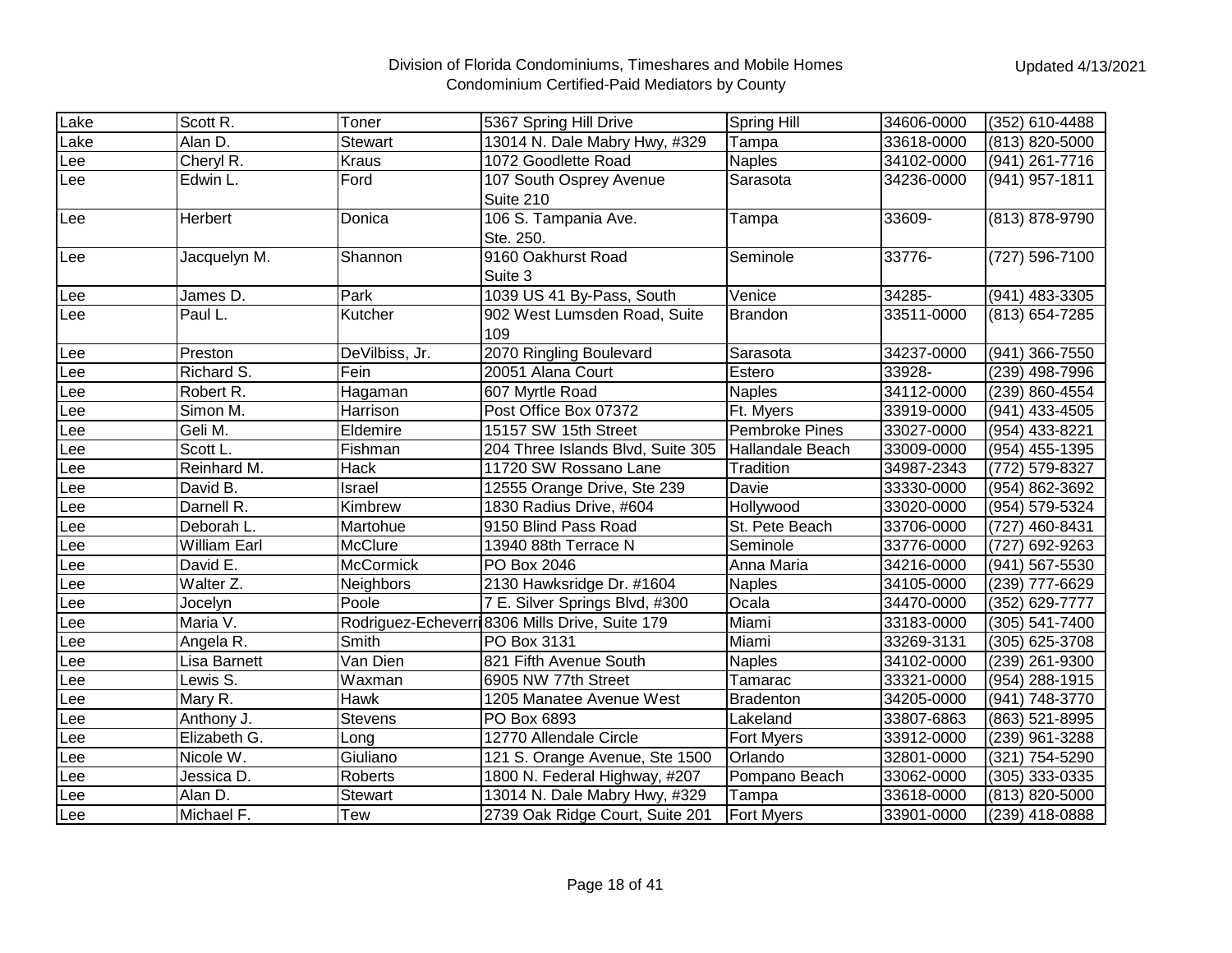| Leon    | Lynwood                 | Arnold          | Post Office Box 3350           | Tampa                     | 33601-3350 | (813) 224-0866       |
|---------|-------------------------|-----------------|--------------------------------|---------------------------|------------|----------------------|
| _eon    | <b>Steven Kelley</b>    | Hall            | 4399 Commons Drive, E. Ste 300 | Destin                    | 32541-0000 | (850) 337-4620       |
| Leon    | Carl D.                 | Selph           | PO Box 27684                   | Panama City               | 32411-0000 | (850) 238-2108       |
| Leon    | William R.              | Wohlsifer       | 1100 Park Avenue, Suite B      | Tallahassee               | 32301-0000 | (850) 219-8888       |
| _eon    | Christina M.            | Durta           | 2321 East 3rd Street           | Panama City               | 32401-0000 | (850) 640-0707       |
| _eon    | Erik T.                 | Rashad          | 1819 Village Court             | Mulberry                  | 33860-0000 | (813) 781-9438       |
| Levy    | Christine L.            | Harter          | Post Office Box 1779           | Ocala                     | 34478-1779 | (352) 694-4242       |
| Levy    | Curtis                  | <b>Hutchens</b> | 268 Dow Court                  | <b>Green Cove Springs</b> |            | 32043 (904) 563-2475 |
| Levy    | Irwin J.                | Weiner          | 121 NW 3rd Street              | Ocala                     | 34475-0000 | (352) 732-7140       |
| Levy    | P. Ause                 | <b>Brown</b>    | Post Office Box 90237          | Gainesville               | 32607-0237 | (352) 376-4494       |
| Levy    | John M.                 | Green           | 125 NE 1st Avenue, Suite 2     | Ocala                     | 34470-0000 | (352) 732-9252       |
| Levy    | <b>Christopher Mark</b> | Shulman         | 4012 Gunn Highway, Suite 100   | Tampa                     | 33618-0000 | (813) 935-9922       |
| _evy    | Christina M.            | Durta           | 2321 East 3rd Street           | Panama City               | 32401-0000 | (850) 640-0707       |
| Levy    | Karen                   | Marcell         | 300 North Maitland Avenue      | Maitland                  | 32751-0000 | (407) 539-3900       |
| _evy    | Karen                   | Marcell         | 300 North Maitland Avenue      | Maitland                  | 32751-0000 | (407) 539-3900       |
| evy     | John L.                 | Carmen          | 10661 Hillside Drive           | Macclenny                 | 32063-0000 | (904) 207-9987       |
| _evy    | Scott R.                | Toner           | 5367 Spring Hill Drive         | <b>Spring Hill</b>        | 34606-0000 | (352) 610-4488       |
| Liberty | Christina M.            | Durta           | 2321 East 3rd Street           | Panama City               | 32401-0000 | (850) 640-0707       |
| Madison | Christine L.            | Harter          | Post Office Box 1779           | Ocala                     | 34478-1779 | (352) 694-4242       |
| Madison | Curtis                  | <b>Hutchens</b> | 268 Dow Court                  | Green Cove Springs        |            | 32043 (904) 563-2475 |
| Madison | Christina M.            | Durta           | 2321 East 3rd Street           | Panama City               | 32401-0000 | (850) 640-0707       |
| Madison | Karen                   | Marcell         | 300 North Maitland Avenue      | Maitland                  | 32751-0000 | (407) 539-3900       |
| Madison | John L.                 | Carmen          | 10661 Hillside Drive           | Macclenny                 | 32063-0000 | (904) 207-9987       |
| Manatee | Christine L.            | Harter          | Post Office Box 1779           | Ocala                     | 34478-1779 | (352) 694-4242       |
| Manatee | Dana J.                 | Watts           | 1620 Main Street               | Sarasota                  | 34236-0000 | (941) 955-5791       |
| Manatee | Daniel J.               | Baldwin, II     | 1429 Davenport Drive           | New Port Richey           | 34655-     | (727) 375-0565       |
| Manatee | Edwin L.                | Ford            | 107 South Osprey Avenue        | Sarasota                  | 34236-0000 | (941) 957-1811       |
|         |                         |                 | Suite 210                      |                           |            |                      |
| Manatee | Herbert                 | Donica          | 106 S. Tampania Ave.           | Tampa                     | 33609-     | (813) 878-9790       |
|         |                         |                 | Ste. 250.                      |                           |            |                      |
| Manatee | Herbert E.              | Langford, Jr.   | Post Office Box 15632          | Clearwater                | 33766-5632 | (727) 725-8774       |
| Manatee | Jacquelyn M.            | Shannon         | 9160 Oakhurst Road             | Seminole                  | 33776-     | (727) 596-7100       |
|         |                         |                 | Suite 3                        |                           |            |                      |
| Manatee | James D.                | Park            | 1039 US 41 By-Pass, South      | Venice                    | 34285-     | (941) 483-3305       |
| Manatee | Jesse V.                | Dominguez       | 105 South Armenia Avenue       | Tampa                     | 33609-0000 | (813) 874-1182       |
| Manatee | Julee L.                | Milham          | Post Office Box 66504          | St. Petersburg            | 33736-0000 | (727) 363-8114       |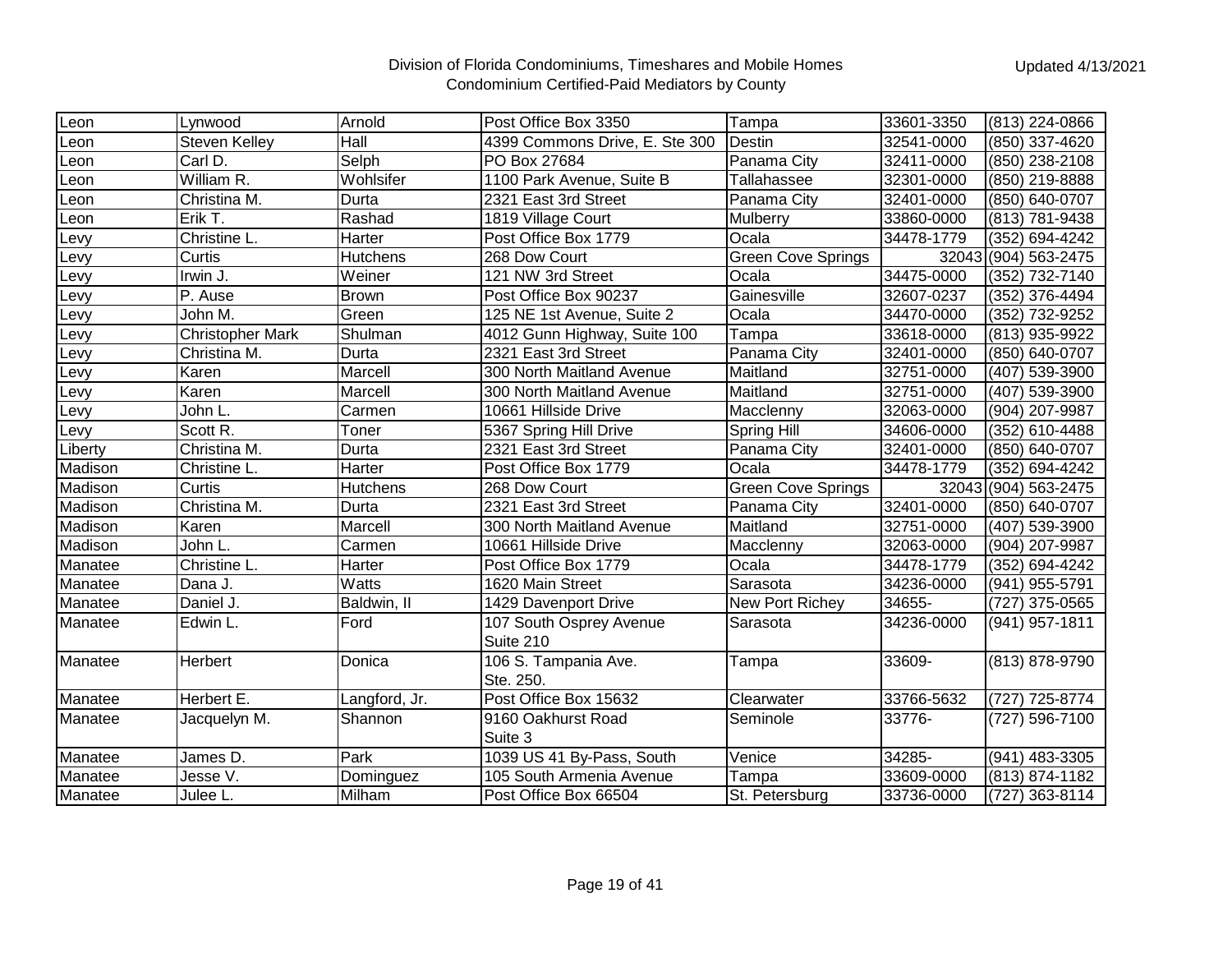| Manatee | Marcia S.               | Cohen                | 111 2nd Avenue NE                | St. Petersburg       | 33701-3441 | (727) 894-4446 |
|---------|-------------------------|----------------------|----------------------------------|----------------------|------------|----------------|
|         |                         |                      | Suite 810                        |                      |            |                |
| Manatee | Paul L.                 | Kutcher              | 902 West Lumsden Road, Suite     | <b>Brandon</b>       | 33511-0000 | (813) 654-7285 |
|         |                         |                      | 109                              |                      |            |                |
| Manatee | Preston                 | DeVilbiss, Jr.       | 2070 Ringling Boulevard          | Sarasota             | 34237-0000 | (941) 366-7550 |
| Manatee | Roger C.                | Benson               | 2158 Blossom Way South           | St. Petersburg       | 33712-6016 | (727) 822-0357 |
| Manatee | Sylvia                  | <b>Golden Norris</b> | 1670 Stickney Point Road         | Sarasota             | 34231-0000 | (941) 926-1516 |
| Manatee | Gayle B.                | Carlson              | 3111 West Dr. MLK Jr Blvd, #100  | Tampa                | 33607-0000 | (813) 229-2900 |
| Manatee | Lawrence                | <b>Bowen</b>         | 4075 3rd Street North, Ste 313   | St. Petersburg       | 33704-0000 | (727) 481-2679 |
| Manatee | Joy P.                  | Ewertz               | 545 Delaney Avenue, Bldg 9       | Orlando              | 32801-0000 | (407) 956-4122 |
| Manatee | David N.                | Hamilton             | 4023 West Arch Street            | Tampa                | 33607-0000 | (813) 966-9053 |
| Manatee | <b>William Earl</b>     | <b>McClure</b>       | 13940 88th Terrace N             | Seminole             | 33776-0000 | (727) 692-9263 |
| Manatee | David E.                | <b>McCormick</b>     | PO Box 2046                      | Anna Maria           | 34216-0000 | (941) 567-5530 |
| Manatee | Eddy R.                 | Resnick              | 2020 Ashley Oaks Circle, Ste 101 | <b>Wesley Chapel</b> | 33544-0000 | (813) 948-5421 |
| Manatee | Mariacarmen             | Romero-Vazmina       | 7782 Castleisland Drive          | Sarasota             | 34240-0000 | (941) 321-7268 |
| Manatee | <b>Christopher Mark</b> | Shulman              | 4012 Gunn Highway, Suite 100     | Tampa                | 33618-0000 | (813) 935-9922 |
| Manatee | S. Kirk                 | Studstrup            | 2135 Anastasia Way S             | St. Petersburg       | 33712-0000 | (727) 481-5042 |
| Manatee | David B.                | Williams             | 201 N Franklin Street, #2000     | Tampa                | 33602-0000 | (813) 273-4200 |
| Manatee | Roe                     | Gregory S.           | PO Box 11421                     | St. Petersburg       | 33733-0000 | (727) 898-8855 |
| Manatee | Mary R.                 | Hawk                 | 1205 Manatee Avenue West         | <b>Bradenton</b>     | 34205-0000 | (941) 748-3770 |
| Manatee | Anthony J.              | <b>Stevens</b>       | PO Box 6893                      | Lakeland             | 33807-6863 | (863) 521-8995 |
| Manatee | Karen                   | Marcell              | 300 North Maitland Avenue        | Maitland             | 32751-0000 | (407) 539-3900 |
| Manatee | Erik T.                 | Rashad               | 1819 Village Court               | Mulberry             | 33860-0000 | (813) 781-9438 |
| Manatee | Latorre                 | Ariadne              | 4183 Cortland Drive              | Davenport            | 33837-0000 | (305) 510-2033 |
| Manatee | Jessica D.              | Roberts              | 1800 N. Federal Highway, #207    | Pompano Beach        | 33062-0000 | (305) 333-0335 |
| Manatee | Scott R.                | Toner                | 5367 Spring Hill Drive           | <b>Spring Hill</b>   | 34606-0000 | (352) 610-4488 |
| Manatee | Alan D.                 | <b>Stewart</b>       | 13014 N. Dale Mabry Hwy, #329    | Tampa                | 33618-0000 | (813) 820-5000 |
| Marion  | Christine L.            | Harter               | Post Office Box 1779             | Ocala                | 34478-1779 | (352) 694-4242 |
| Marion  | Herbert                 | Donica               | 106 S. Tampania Ave.             | Tampa                | 33609-     | (813) 878-9790 |
|         |                         |                      | Ste. 250.                        |                      |            |                |
| Marion  | Howard R.               | Marsee               | 1060 Maitland Center Commons     | Maitland             | 32751-0000 | (407) 661-1123 |
|         |                         |                      | Suite 440                        |                      |            |                |
| Marion  | Irwin J.                | Weiner               | 121 NW 3rd Street                | Ocala                | 34475-0000 | (352) 732-7140 |
| Marion  | P. Ause                 | <b>Brown</b>         | Post Office Box 90237            | Gainesville          | 32607-0237 | (352) 376-4494 |
| Marion  | Preston                 | DeVilbiss, Jr.       | 2070 Ringling Boulevard          | Sarasota             | 34237-0000 | (941) 366-7550 |
| Marion  | Ronald J.               | Lebio                | 14332 SW 115th Circle            | Dunnellon            | 34432-     | (352) 861-9532 |
| Marion  | Russell L.              | Hollingsworth        | 165 West Liberty Street          | Hernando             | 34442-0000 | (352) 746-3885 |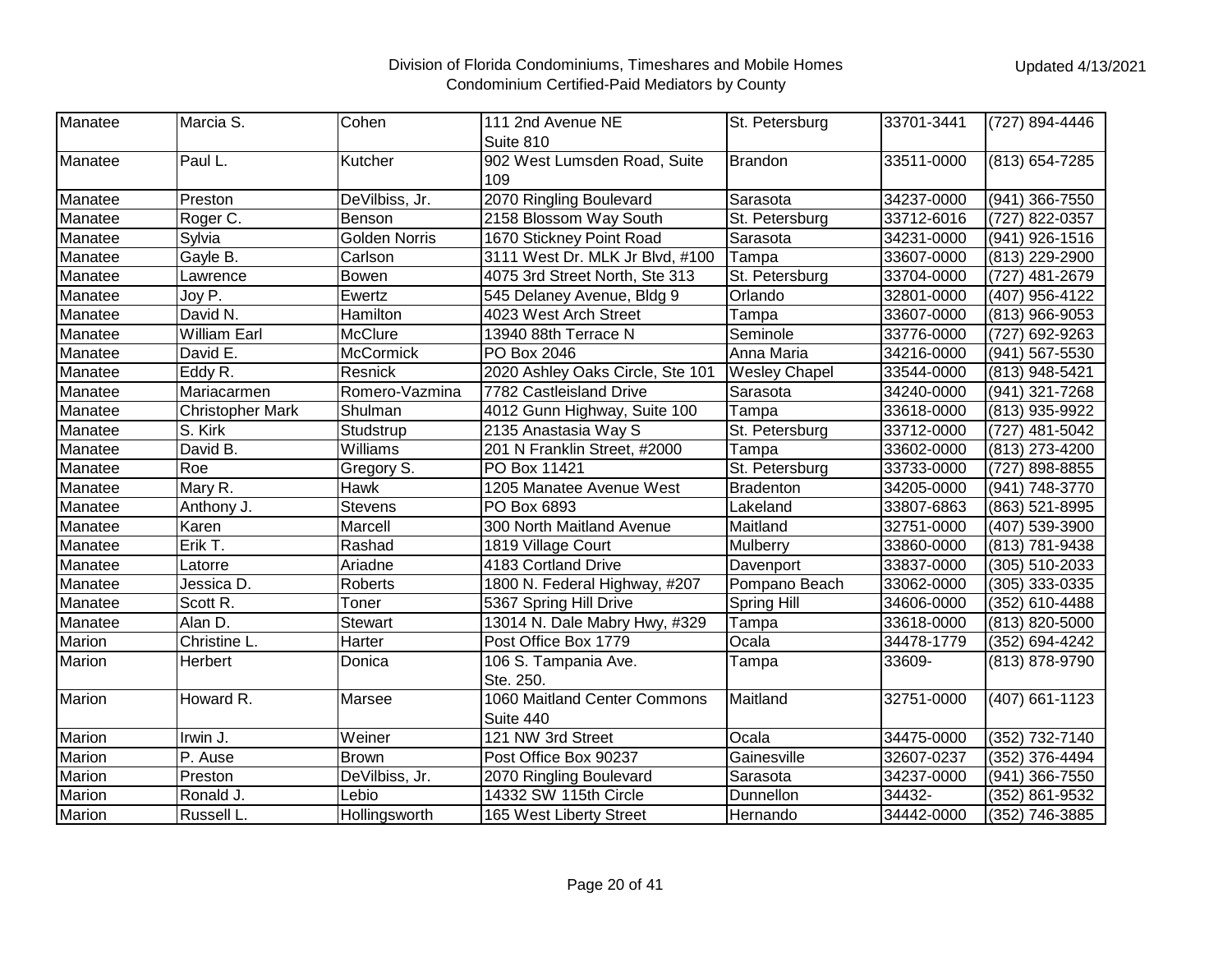| Marion | Joy P.                  | Ewertz         | 545 Delaney Avenue, Bldg 9      | Orlando               | 32801-0000 | (407) 956-4122 |
|--------|-------------------------|----------------|---------------------------------|-----------------------|------------|----------------|
| Marion | John M.                 | Green          | 125 NE 1st Avenue, Suite 2      | Ocala                 | 34470-0000 | (352) 732-9252 |
| Marion | William H.              | Lore           | 8015 Arcadian Court             | Mt. Dora              | 32757-0000 | (407) 230-5121 |
| Marion | Deborah L.              | Martohue       | 9150 Blind Pass Road            | St. Pete Beach        | 33706-0000 | (727) 460-8431 |
| Marion | <b>William Earl</b>     | McClure        | 13940 88th Terrace N            | Seminole              | 33776-0000 | (727) 692-9263 |
| Marion | Jocelyn                 | Poole          | 7 E. Silver Springs Blvd, #300  | Ocala                 | 34470-0000 | (352) 629-7777 |
| Marion | <b>Christopher Mark</b> | Shulman        | 4012 Gunn Highway, Suite 100    | Tampa                 | 33618-0000 | (813) 935-9922 |
| Marion | <b>Robin</b>            | Dombroski      | 19101 Cortez Blvd, #10395       | <b>Brooksville</b>    | 34603-0000 | (352) 563-5575 |
| Marion | Christina M.            | Durta          | 2321 East 3rd Street            | Panama City           | 32401-0000 | (850) 640-0707 |
| Marion | Karen                   | Marcell        | 300 North Maitland Avenue       | Maitland              | 32751-0000 | (407) 539-3900 |
| Marion | Erik T.                 | Rashad         | 1819 Village Court              | Mulberry              | 33860-0000 | (813) 781-9438 |
| Marion | Scott R.                | Toner          | 5367 Spring Hill Drive          | Spring Hill           | 34606-0000 | (352) 610-4488 |
| Marion | Alan D.                 | <b>Stewart</b> | 13014 N. Dale Mabry Hwy, #329   | Tampa                 | 33618-0000 | (813) 820-5000 |
| Martin | Douglas K.              | Sands          | Post Office Box 287             | <b>Stuart</b>         | 34995-0000 | (772) 287-3930 |
| Martin | John E.                 | Downey         | 3485 South West Forrest Hill    | Palm City             | 34990-2601 | (561) 223-9299 |
|        |                         |                | Court                           |                       |            |                |
| Martin | John G.                 | Jordan         | 4367 North Federal Highway      | Ft. Lauderdale        | 33308-0000 | (954) 772-8222 |
|        |                         |                | Suite 101                       |                       |            |                |
| Martin | Joseph                  | Colby          | 3210 South Ocean Boulevard      | <b>Highland Beach</b> | 33487-2511 | (561) 274-6141 |
|        |                         |                | Suite 602                       |                       |            |                |
| Martin | Kelli                   | Beal           | 470 39th Ct.                    | Vero Beach            | 32968-     | (772) 562-9502 |
| Martin | Kevin S.                | Doty           | 1701 Highway A1A                | Vero Beach            | 33963-2206 | (772) 234-4711 |
|        |                         |                | Suite 220                       |                       |            |                |
| Martin | Leif J.                 | Grazi          | 217 East Ocean Boulevard        | <b>Stuart</b>         | 34994-     | (772) 286-0200 |
| Martin | Michael J.              | Gelfand        | 1555 Palm Beach Lakes           | West Palm Beach       | 33401-2329 | (561) 655-6224 |
|        |                         |                | Boulevard                       |                       |            |                |
|        |                         |                | <b>Suite 1220</b>               |                       |            |                |
| Martin | <b>Noel</b>             | <b>Miner</b>   | 328 Leeward Drive               | Jupiter               | 33477-0000 | (561) 301-5561 |
| Martin | Thomas                  | Meyer          | 2936 Florida Blvd.              | Delray Beach          | 33483-     | (561) 272-5015 |
| Martin | John Edward             | Downey         | 3485 SW Forest Hills Court      | Palm City             | 34990-0000 | (772) 223-9299 |
| Martin | Geli M.                 | Eldemire       | 15157 SW 15th Street            | <b>Pembroke Pines</b> | 33027-0000 | (954) 433-8221 |
| Martin | Joy P.                  | Ewertz         | 545 Delaney Avenue, Bldg 9      | Orlando               | 32801-0000 | (407) 956-4122 |
| Martin | Jane S.                 | Hunston        | 801 Maplewood Drive, Suite 22-A | Jupiter               | 33458-0000 | (561) 659-3000 |
| Martin | Darnell R.              | Kimbrew        | 1830 Radius Drive, #604         | Hollywood             | 33020-0000 | (954) 579-5324 |
| Martin | William H.              | Lore           | 8015 Arcadian Court             | Mt. Dora              | 32757-0000 | (407) 230-5121 |
| Martin | <b>William Earl</b>     | <b>McClure</b> | 13940 88th Terrace N            | Seminole              | 33776-0000 | (727) 692-9263 |
| Martin | Amber E.B.              | McMichael      | 224 SW 6th Avenue               | Boynton Beach         | 33435-0000 | (954) 829-8091 |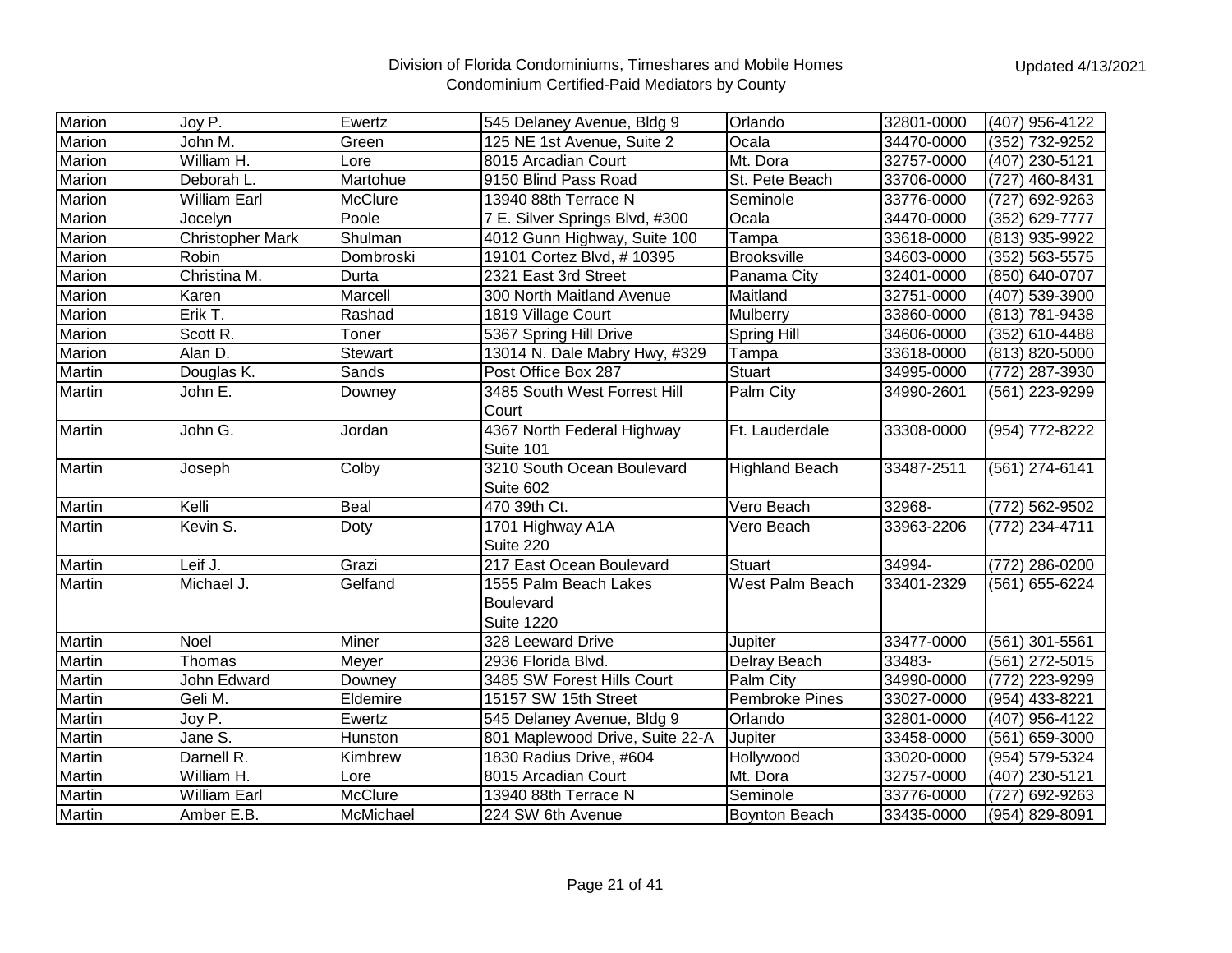| <b>Martin</b> | Jocelyn             | Poole          | 7 E. Silver Springs Blvd, #300                     | Ocala               | 34470-0000 | (352) 629-7777 |
|---------------|---------------------|----------------|----------------------------------------------------|---------------------|------------|----------------|
| Martin        | Maria V.            |                | Rodriguez-Echeverri 8306 Mills Drive, Suite 179    | Miami               | 33183-0000 | (305) 541-7400 |
| Martin        | John B.             | Sochacki       | PO Box 3853                                        | Lantana             | 33465-0000 | (561) 233-9011 |
| Martin        | Steven A.           | Stinson        | 5725 Corporate Way, Suite 209                      | West Palm Beach     | 33407-0000 | (561) 683-8851 |
| Martin        | <b>Rachel Marie</b> | Wagoner        | 7243 Bryan Diary Road                              | Largo               | 33777-0000 | (727) 723-0008 |
| Martin        | Lynn S.             | Waterman       | PO Box 530948                                      | Miami Shores        | 33153-0000 | (305) 758-4074 |
| Martin        | Lewis S.            | Waxman         | 6905 NW 77th Street                                | Tamarac             | 33321-0000 | (954) 288-1915 |
| Martin        | Deborah Rachel      | <b>Beylus</b>  | 22191 Larkspur Trail                               | <b>Boca Raton</b>   | 33433-0000 | (561) 789-0710 |
| Martin        | Theodore R.         | Turner         | 55 Barnard Road                                    | Osterville          | 02655-0693 | (508) 428-5151 |
| Martin        | Daisy Q.            | Gonzalez-Colli | 213 Reading Avenue                                 | <b>Titusville</b>   | 32796-0000 | (321) 525-3093 |
| Martin        | Lauren Davis        | Van Wie        | 3160 Appaloosa Boulevard                           | Melbourne           | 32934-0000 | (321) 253-2028 |
| Martin        | Karen               | Marcell        | 300 North Maitland Avenue                          | Maitland            | 32751-0000 | (407) 539-3900 |
| Martin        | Jessica D.          | Roberts        | 1800 N. Federal Highway, #207                      | Pompano Beach       | 33062-0000 | (305) 333-0335 |
| Martin        | David A.            | Dees           | 8700 Astronaut Blvd, #4                            | Cape Canaveral      | 32920-0000 | (321) 392-0020 |
| Miami-Dade    | Ainslee R.          | Ferdie         | 717 Ponce De Leon Boulevard<br>Suite 215           | <b>Coral Gables</b> | 33134-0000 | (305) 445-3557 |
| Miami-Dade    | Brian W.            | Pariser        | 9130 South Dadeland Boulevard<br><b>Suite 1511</b> | Miami               | 33156-     | (305) 670-7730 |
| Miami-Dade    | Bruce A.            | <b>Blitman</b> | 9050 Pines Boulevard                               | Pembroke Pines      | 33024-0000 | (954) 437-3446 |
| Miami-Dade    | Daniel S.           | Herman         | 20335 West Country Club Drive<br>#1404             | Aventura            | 33180-0000 | (305) 931-5888 |
| Miami-Dade    | Jack L.             | Herskowitz     | 9100 South Dadeland Boulevard<br><b>Suite 1404</b> | Miami               | 33156-0000 | (305) 238-3346 |
| Miami-Dade    | James H.            | Ebel           | 10221 SW 13th Street                               | Pembroke Pines      | 33025-0000 | (954) 704-4488 |
| Miami-Dade    | Jeri                | Poller         | 6013 NW 23rd Avenue                                | <b>Boca Raton</b>   | 33496-0000 | (561) 998-3735 |
| Miami-Dade    | Joseph M.           | Dobkin         | 9990 SW 77th Avenue                                | Miami               | 33156-2699 | (305) 661-7000 |
| Miami-Dade    | Lawrence D.         | Felder         | 7900 Nova Drive, Suite 205                         | Davie               | 33324-000  | (954) 524-8808 |
| Miami-Dade    | Leonardo            | Spitale, Jr.   | 1607 Ponce De Leon Blvd,#206                       | <b>Coral Gables</b> | 33134-0000 | (305) 446-3030 |
| Miami-Dade    | Lisa                | Hermann        | 134 South Dixie Highway, #110                      | Hallandale Beach    | 33009-0000 | (305) 356-8403 |
| Miami-Dade    | Martin A.           | Soll           | 3530 Mystic Pointe Drive                           | Miami               | 33180-0000 | (305) 932-0001 |
|               |                     |                | Suite 401                                          |                     |            |                |
| Miami-Dade    | Michael J.          | Gelfand        | 1555 Palm Beach Lakes                              | West Palm Beach     | 33401-2329 | (561) 655-6224 |
|               |                     |                | Boulevard                                          |                     |            |                |
|               |                     |                | <b>Suite 1220</b>                                  |                     |            |                |
| Miami-Dade    | Robert H.           | Loevin         | 20191 East Country Club Drive<br><b>Suite 1408</b> | Aventura            | 33180-0000 | (305) 933-2535 |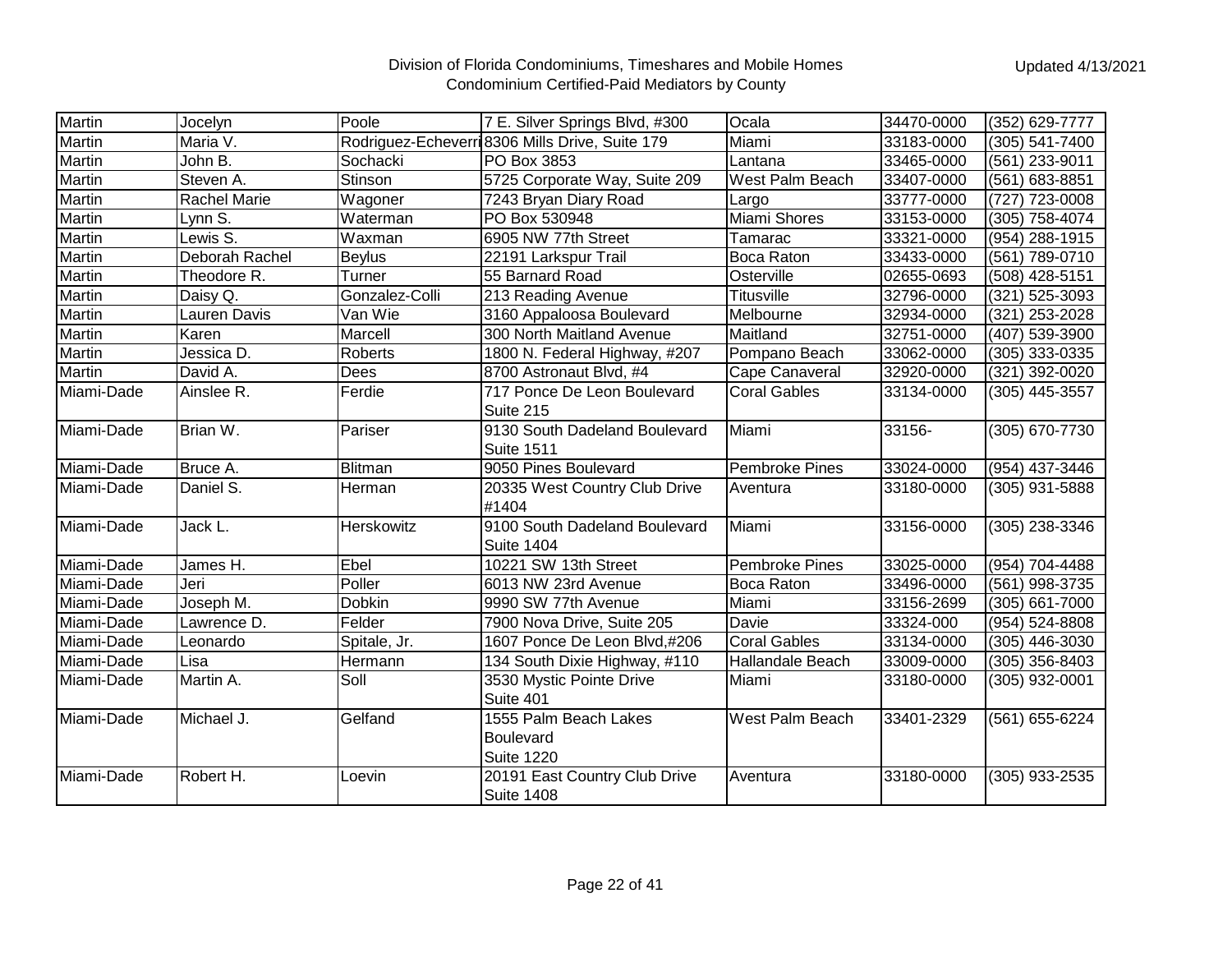| Miami-Dade | Robin I.       | Willner          | 18851 NE 29th Avenue                            | Aventura              | 33180-     | (786) 279-0000 |
|------------|----------------|------------------|-------------------------------------------------|-----------------------|------------|----------------|
|            |                |                  | Suite 900                                       |                       |            |                |
| Miami-Dade | Sonia          | Caplan           | 20110 Boca West Drive, #217                     | <b>Boca Raton</b>     | 33434-0000 | (561) 483-6555 |
| Miami-Dade | Steven A.      | Mason            | 3363 Sheridan Street                            | Hollywood             | 33021-0000 | (954) 963-5900 |
|            |                |                  | Suite 201                                       |                       |            |                |
| Miami-Dade | Theodore R.    | Bayer            | 9400 South Dadeland Boulevard                   | Miami                 | 33156-0000 | (305) 670-6300 |
| Miami-Dade | Michael        | Christiansen     | 1500 North Federal Highway,#200                 | Fort Lauderdale       | 33304-0000 | (954) 561-1711 |
| Miami-Dade | Caryn          | Bayazi           | 5363 NW 120th Avenue                            | <b>Coral Springs</b>  | 33076-0000 | (954) 290-6624 |
| Miami-Dade | Geli M.        | Eldemire         | 15157 SW 15th Street                            | <b>Pembroke Pines</b> | 33027-0000 | (954) 433-8221 |
| Miami-Dade | Elizabeth      | Evans            | 720 SE 25th Lane                                | Homestead             | 33033-0000 | (305) 323-8262 |
| Miami-Dade | Joy P.         | Ewertz           | 545 Delaney Avenue, Bldg 9                      | Orlando               | 32801-0000 | (407) 956-4122 |
| Miami-Dade | Joyce          |                  | Goodman-Guenther 10723 SW 104 Street            | Miami                 | 33176-0000 | (305) 274-5668 |
| Miami-Dade | Cindy          | Niad Hannah      | 1140 NW 100th Way                               | Fort Lauderdale       | 33322-0000 | (954) 599-0401 |
| Miami-Dade | Cristina       | Hernandez        | 13230 SW 44th Street                            | Miami                 | 33175-0000 | (305) 554-7866 |
| Miami-Dade | David B.       | Israel           | 12555 Orange Drive, Ste 239                     | Davie                 | 33330-0000 | (954) 862-3692 |
| Miami-Dade | Darnell R.     | Kimbrew          | 1830 Radius Drive, #604                         | Hollywood             | 33020-0000 | (954) 579-5324 |
| Miami-Dade | David P.       | Kirwan           | 5800 Overseas Hwy, Ste 4                        | Marathon              | 33050-0000 | (305) 743-0375 |
| Miami-Dade | Murray         | Leiner           | 17200 Huntington Park Way                       | Boca Raton            | 33496-2904 | (561) 707-0038 |
| Miami-Dade | Amber E.B.     | McMichael        | 224 SW 6th Avenue                               | Boynton Beach         | 33435-0000 | (954) 829-8091 |
| Miami-Dade | Felix J.       | Mendiguita       | 8370 West Flagler Street, #238                  | Miami                 | 33144-0000 | (305) 226-4633 |
| Miami-Dade | Walter Z.      | <b>Neighbors</b> | 2130 Hawksridge Dr. #1604                       | <b>Naples</b>         | 34105-0000 | (239) 777-6629 |
| Miami-Dade | Jocelyn        | Poole            | 7 E. Silver Springs Blvd, #300                  | Ocala                 | 34470-0000 | (352) 629-7777 |
| Miami-Dade | Maria L.       | Rodriguez        | 425 Caligula Avenue                             | <b>Coral Gables</b>   | 33146-0000 | (305) 588-5391 |
| Miami-Dade | Maria V.       |                  | Rodriguez-Echeverri 8306 Mills Drive, Suite 179 | Miami                 | 33183-0000 | (305) 541-7400 |
| Miami-Dade | Mary Ann       | Ruiz             | 3400 Coral Way, #203                            | Miami                 | 33145-0000 | (305) 669-0114 |
| Miami-Dade | Carmen L.      | Santamaria       | 10250 SE 56th Street, #C102                     | Miami                 | 33165-0000 | (305) 273-7555 |
| Miami-Dade | David B.       | Schroeder        | 1100 SE 5th Court, #87                          | Pompano Beach         | 33060-0000 | (954) 632-4854 |
| Miami-Dade | Martin B.      | Shapiro          | 900 Bay Drive, Apt. 705                         | Miami Beach           | 33141-0000 | (305) 868-1922 |
| Miami-Dade | Angela R.      | Smith            | PO Box 3131                                     | Miami                 | 33269-3131 | (305) 625-3708 |
| Miami-Dade | Michael F.     | <b>Uzdavines</b> | 7243 Bryan Diary Road                           | Largo                 | 33777-0000 | (727) 723-0008 |
| Miami-Dade | Lynn S.        | Waterman         | PO Box 530948                                   | Miami Shores          | 33153-0000 | (305) 758-4074 |
| Miami-Dade | Lewis S.       | Waxman           | 6905 NW 77th Street                             | Tamarac               | 33321-0000 | (954) 288-1915 |
| Miami-Dade | David H.       | Young            | 2 South Biscayne Blvd, #2100                    | Miami                 | 33131-0000 | (786) 472-2250 |
| Miami-Dade | Rhonda         | Hollander        | 314 South Federal Hwy                           | Dania Beach           | 33004-0000 | (954) 923-1985 |
| Miami-Dade | Duff           | Candace R.       | 1680 Michigan Ave, Suite 700                    | Miami Beach           | 33139-0000 | (786) 231-5236 |
| Miami-Dade | Agustin "Gus"  | Perez-Cervera    | 44 West Flagler Street, #1900                   | Miami                 | 33130-0000 | (305) 579-9990 |
| Miami-Dade | Deborah Rachel | <b>Beylus</b>    | 22191 Larkspur Trail                            | Boca Raton            | 33433-0000 | (561) 789-0710 |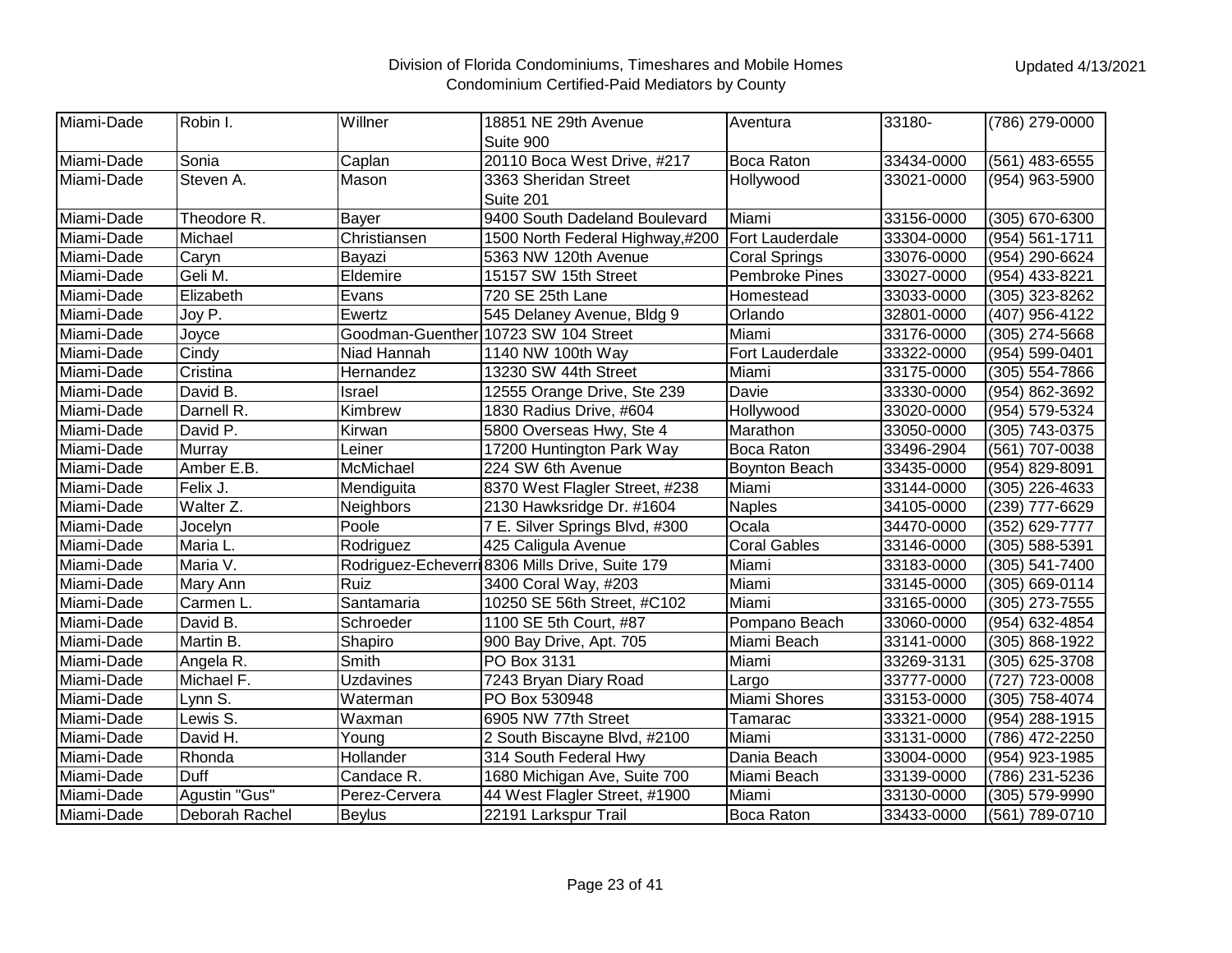| Miami-Dade | Theodore R.    | Turner            | 55 Barnard Road                                 | Osterville              | 02655-0693 | (508) 428-5151 |
|------------|----------------|-------------------|-------------------------------------------------|-------------------------|------------|----------------|
| Miami-Dade | Steven         | Michaelson        | PO Box 451231                                   | Fort Lauderdale         | 33345-0000 | (954) 224-3802 |
| Miami-Dade | Marisol        | Rodriguez-Basulto | 14160 NW 77th South, Suite 22                   | Miami Lakes             | 33016-0000 | (305) 722-8900 |
| Miami-Dade | Jed L.         | Frankel           | 4000 Hollywood Blvd., Ste 265 S                 | Hollywood               | 33021-0000 | (954) 894-8000 |
| Miami-Dade | Nicole W.      | Giuliano          | 121 S. Orange Avenue, Ste 1500                  | Orlando                 | 32801-0000 | (321) 754-5290 |
| Miami-Dade | Lori A.        | Lovgren           | 2637 East Atlantic Blvd, PMB 184                | Pompano Beach           | 33062-0000 | (561) 251-8333 |
| Miami-Dade | Lynette E.     | <b>McGuinness</b> | 800 Brickell Avenue, Suite 1501                 | Miami                   | 33131-0000 | (305) 854-9700 |
| Miami-Dade | Joseph D.      | Garrity           | 5485 Wiles Road, Unit 404                       | Coconut Creek           | 33073-0000 | (954) 753-6666 |
| Miami-Dade | Latorre        | Ariadne           | 4183 Cortland Drive                             | Davenport               | 33837-0000 | (305) 510-2033 |
| Miami-Dade | David J.       | Shulevitz         | 244 Biscayne Blvd, Suite 1003                   | Miami                   | 33132-0000 | (305) 790-9800 |
| Miami-Dade | Jessica D.     | Roberts           | 1800 N. Federal Highway, #207                   | Pompano Beach           | 33062-0000 | (305) 333-0335 |
| Miami-Dade | Bobby K.       | Huen              | 1773 NE 4th Avenue                              | Fort Lauderdale         | 33305-0000 | (786) 704-8262 |
| Miami-Dade | Richard A.     | Sachs             | 3113 Stirling Road, Suite 201                   | Fort Lauderdale         | 33312-0000 | (954) 983-1112 |
| Monroe     | Ainslee R.     | Ferdie            | 717 Ponce De Leon Boulevard                     | <b>Coral Gables</b>     | 33134-0000 | (305) 445-3557 |
|            |                |                   | Suite 215                                       |                         |            |                |
| Monroe     | Jack L.        | Herskowitz        | 9100 South Dadeland Boulevard                   | Miami                   | 33156-0000 | (305) 238-3346 |
|            |                |                   | <b>Suite 1404</b>                               |                         |            |                |
| Monroe     | James H.       | Ebel              | 10221 SW 13th Street                            | Pembroke Pines          | 33025-0000 | (954) 704-4488 |
| Monroe     | Joseph M.      | Dobkin            | 9990 SW 77th Avenue                             | Miami                   | 33156-2699 | (305) 661-7000 |
| Monroe     | Marion         | Hurley            | 10980 Southwest 120th Street                    | Miami                   | 33176-0000 | (305) 491-5298 |
| Monroe     | Elizabeth      | Evans             | 720 SE 25th Lane                                | Homestead               | 33033-0000 | (305) 323-8262 |
| Monroe     | Scott L.       | Fishman           | 204 Three Islands Blvd, Suite 305               | <b>Hallandale Beach</b> | 33009-0000 | (954) 455-1395 |
| Monroe     | Cristina       | Hernandez         | 13230 SW 44th Street                            | Miami                   | 33175-0000 | (305) 554-7866 |
| Monroe     | Darnell R.     | Kimbrew           | 1830 Radius Drive, #604                         | Hollywood               | 33020-0000 | (954) 579-5324 |
| Monroe     | David P.       | Kirwan            | 5800 Overseas Hwy, Ste 4                        | Marathon                | 33050-0000 | (305) 743-0375 |
| Monroe     | Jocelyn        | Poole             | 7 E. Silver Springs Blvd, #300                  | Ocala                   | 34470-0000 | (352) 629-7777 |
| Monroe     | Maria V.       |                   | Rodriguez-Echeverri 8306 Mills Drive, Suite 179 | Miami                   | 33183-0000 | (305) 541-7400 |
| Monroe     | Mary Ann       | Ruiz              | 3400 Coral Way, #203                            | Miami                   | 33145-0000 | (305) 669-0114 |
| Monroe     | Carmen L.      | Santamaria        | 10250 SE 56th Street, #C102                     | Miami                   | 33165-0000 | (305) 273-7555 |
| Monroe     | Lynn S.        | Waterman          | PO Box 530948                                   | Miami Shores            | 33153-0000 | (305) 758-4074 |
| Monroe     | Lewis S.       | Waxman            | 6905 NW 77th Street                             | Tamarac                 | 33321-0000 | (954) 288-1915 |
| Monroe     | David H.       | Young             | 2 South Biscayne Blvd, #2100                    | Miami                   | 33131-0000 | (786) 472-2250 |
| Monroe     | Deborah Rachel | <b>Beylus</b>     | 22191 Larkspur Trail                            | Boca Raton              | 33433-0000 | (561) 789-0710 |
| Monroe     | Elizabeth G.   | Long              | 12770 Allendale Circle                          | Fort Myers              | 33912-0000 | (239) 961-3288 |
| Monroe     | Nicole W.      | Giuliano          | 121 S. Orange Avenue, Ste 1500                  | Orlando                 | 32801-0000 | (321) 754-5290 |
| Monroe     | David J.       | Shulevitz         | 244 Biscayne Blvd, Suite 1003                   | Miami                   | 33132-0000 | (305) 790-9800 |
| Monroe     | Jessica D.     | Roberts           | 1800 N. Federal Highway, #207                   | Pompano Beach           | 33062-0000 | (305) 333-0335 |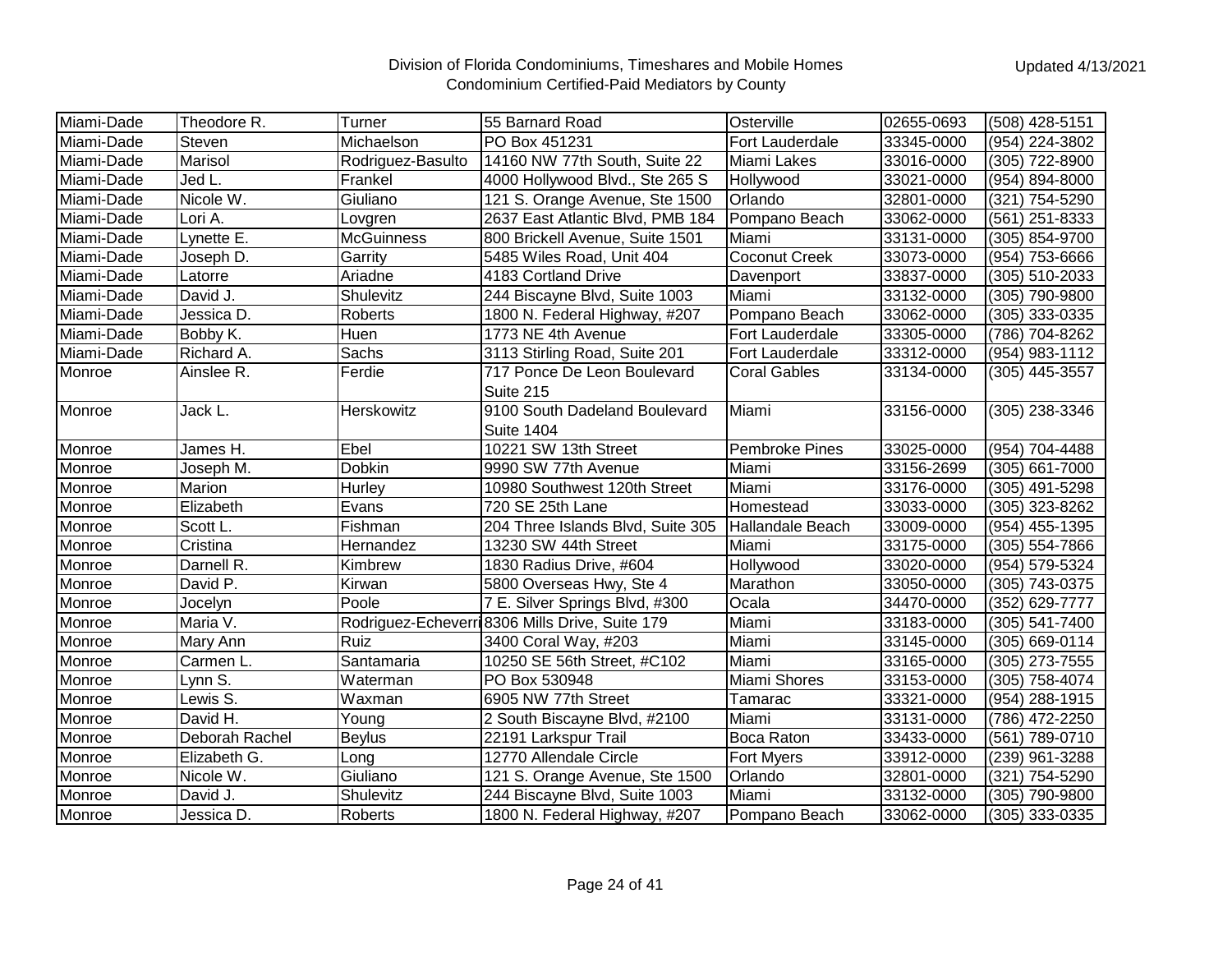| Nassau<br>Carolyn S.<br>Herman<br>126 South First Street<br>Jacksonville Beach<br>32250-0000<br>(904) 247-9420<br>Nassau<br>Harter<br>(352) 694-4242<br>Christine L.<br>Ocala<br>34478-1779<br><b>Green Cove Springs</b><br>Nassau<br><b>Hutchens</b><br>268 Dow Court<br>32043 (904) 563-2475<br>Curtis<br>32202-0000<br>Nassau<br>Mary Parham<br>311 East Union Street<br>Jacksonville<br>(904) 733-9454<br><b>Burnett</b><br>Nassau<br>Marston-Coplan<br>Meade<br>320 First Street, Ste# 710<br>Jacksonville Beach<br>32250-0000<br>(904) 242-0952<br>Nassau<br>P. Ause<br>Post Office Box 90237<br>Gainesville<br>32607-0237<br>(352) 376-4494<br><b>Brown</b><br>Nassau<br>Brooks C.<br>Rathet<br>135 - 2nd Avenue North, Suite#1<br>Jacksonville Beach<br>32250-0000<br>(904) 242-0860<br>Nassau<br>Cindy L.<br>Anderson<br>1770 Park Terrace East<br><b>Atlantic Beach</b><br>32233-0000<br>(904) 247-7410<br>Nassau<br>Gerald T.<br>Harper<br>4110 Southpoint Blvd., Ste 228<br>Jacksonville<br>32216-0000<br>(904) 296-7000<br>Nassau<br>William H.<br>8015 Arcadian Court<br>Mt. Dora<br>32757-0000<br>(407) 230-5121<br>Lore<br>Moulton<br>Jacksonville<br>Nassau<br>(904) 632-0120<br>Claude R.<br>1354 N. Laura Street<br>32206-0000<br>Price<br>Jacksonville<br>Nassau<br>Michael S.<br>1616 Jork Road, Suite 102<br>32207-0000<br>(904) 396-4445 | Monroe | Bobby K.  | Huen  | 1773 NE 4th Avenue      | <b>Fort Lauderdale</b> | 33305-0000 | (786) 704-8262 |
|-----------------------------------------------------------------------------------------------------------------------------------------------------------------------------------------------------------------------------------------------------------------------------------------------------------------------------------------------------------------------------------------------------------------------------------------------------------------------------------------------------------------------------------------------------------------------------------------------------------------------------------------------------------------------------------------------------------------------------------------------------------------------------------------------------------------------------------------------------------------------------------------------------------------------------------------------------------------------------------------------------------------------------------------------------------------------------------------------------------------------------------------------------------------------------------------------------------------------------------------------------------------------------------------------------------------------------------------------------------------|--------|-----------|-------|-------------------------|------------------------|------------|----------------|
|                                                                                                                                                                                                                                                                                                                                                                                                                                                                                                                                                                                                                                                                                                                                                                                                                                                                                                                                                                                                                                                                                                                                                                                                                                                                                                                                                                 |        |           |       |                         |                        |            |                |
|                                                                                                                                                                                                                                                                                                                                                                                                                                                                                                                                                                                                                                                                                                                                                                                                                                                                                                                                                                                                                                                                                                                                                                                                                                                                                                                                                                 |        |           |       |                         |                        |            |                |
|                                                                                                                                                                                                                                                                                                                                                                                                                                                                                                                                                                                                                                                                                                                                                                                                                                                                                                                                                                                                                                                                                                                                                                                                                                                                                                                                                                 |        |           |       |                         |                        |            |                |
|                                                                                                                                                                                                                                                                                                                                                                                                                                                                                                                                                                                                                                                                                                                                                                                                                                                                                                                                                                                                                                                                                                                                                                                                                                                                                                                                                                 |        |           |       |                         |                        |            |                |
|                                                                                                                                                                                                                                                                                                                                                                                                                                                                                                                                                                                                                                                                                                                                                                                                                                                                                                                                                                                                                                                                                                                                                                                                                                                                                                                                                                 |        |           |       |                         |                        |            |                |
|                                                                                                                                                                                                                                                                                                                                                                                                                                                                                                                                                                                                                                                                                                                                                                                                                                                                                                                                                                                                                                                                                                                                                                                                                                                                                                                                                                 |        |           |       |                         |                        |            |                |
|                                                                                                                                                                                                                                                                                                                                                                                                                                                                                                                                                                                                                                                                                                                                                                                                                                                                                                                                                                                                                                                                                                                                                                                                                                                                                                                                                                 |        |           |       |                         |                        |            |                |
|                                                                                                                                                                                                                                                                                                                                                                                                                                                                                                                                                                                                                                                                                                                                                                                                                                                                                                                                                                                                                                                                                                                                                                                                                                                                                                                                                                 |        |           |       |                         |                        |            |                |
|                                                                                                                                                                                                                                                                                                                                                                                                                                                                                                                                                                                                                                                                                                                                                                                                                                                                                                                                                                                                                                                                                                                                                                                                                                                                                                                                                                 |        |           |       |                         |                        |            |                |
|                                                                                                                                                                                                                                                                                                                                                                                                                                                                                                                                                                                                                                                                                                                                                                                                                                                                                                                                                                                                                                                                                                                                                                                                                                                                                                                                                                 |        |           |       |                         |                        |            |                |
|                                                                                                                                                                                                                                                                                                                                                                                                                                                                                                                                                                                                                                                                                                                                                                                                                                                                                                                                                                                                                                                                                                                                                                                                                                                                                                                                                                 |        |           |       |                         |                        |            |                |
|                                                                                                                                                                                                                                                                                                                                                                                                                                                                                                                                                                                                                                                                                                                                                                                                                                                                                                                                                                                                                                                                                                                                                                                                                                                                                                                                                                 |        |           |       |                         |                        |            |                |
|                                                                                                                                                                                                                                                                                                                                                                                                                                                                                                                                                                                                                                                                                                                                                                                                                                                                                                                                                                                                                                                                                                                                                                                                                                                                                                                                                                 |        |           |       |                         |                        |            |                |
|                                                                                                                                                                                                                                                                                                                                                                                                                                                                                                                                                                                                                                                                                                                                                                                                                                                                                                                                                                                                                                                                                                                                                                                                                                                                                                                                                                 | Nassau | George E. | Ridge | 136 E. Bay Street, #301 | Jacksonville           | 32202-0000 | (904) 353-6555 |
| 6320 St. Augustine Road, Ste 2<br><b>Watson May</b><br>Jacksonville<br>(904) 866-4641<br>Nassau<br><b>Stacy</b><br>32217-0000                                                                                                                                                                                                                                                                                                                                                                                                                                                                                                                                                                                                                                                                                                                                                                                                                                                                                                                                                                                                                                                                                                                                                                                                                                   |        |           |       |                         |                        |            |                |
| Bryan R.<br>Rendzio<br>1400 Prudential Drive, Suite 5<br>Jacksonville<br>(904) 396-1800<br>Nassau<br>32207-0000                                                                                                                                                                                                                                                                                                                                                                                                                                                                                                                                                                                                                                                                                                                                                                                                                                                                                                                                                                                                                                                                                                                                                                                                                                                 |        |           |       |                         |                        |            |                |
| Nassau<br>Chris John<br>Hagenah<br>11681 Stonebridge Drive North<br>Jacksonville<br>32223-0000<br>(904) 885-0639                                                                                                                                                                                                                                                                                                                                                                                                                                                                                                                                                                                                                                                                                                                                                                                                                                                                                                                                                                                                                                                                                                                                                                                                                                                |        |           |       |                         |                        |            |                |
| Nassau<br>Christina M.<br>Durta<br>2321 East 3rd Street<br>Panama City<br>(850) 640-0707<br>32401-0000                                                                                                                                                                                                                                                                                                                                                                                                                                                                                                                                                                                                                                                                                                                                                                                                                                                                                                                                                                                                                                                                                                                                                                                                                                                          |        |           |       |                         |                        |            |                |
| Marcell<br>Nassau<br>300 North Maitland Avenue<br>Maitland<br>(407) 539-3900<br>Karen<br>32751-0000                                                                                                                                                                                                                                                                                                                                                                                                                                                                                                                                                                                                                                                                                                                                                                                                                                                                                                                                                                                                                                                                                                                                                                                                                                                             |        |           |       |                         |                        |            |                |
| John L.<br>(904) 207-9987<br>Nassau<br>Carmen<br>10661 Hillside Drive<br>Macclenny<br>32063-0000                                                                                                                                                                                                                                                                                                                                                                                                                                                                                                                                                                                                                                                                                                                                                                                                                                                                                                                                                                                                                                                                                                                                                                                                                                                                |        |           |       |                         |                        |            |                |
| Okaloosa<br>John T.<br>Ft. Walton Beach<br><b>Brown</b><br>126 NE Eglin Parkway<br>32354-<br>(850) 664-2705                                                                                                                                                                                                                                                                                                                                                                                                                                                                                                                                                                                                                                                                                                                                                                                                                                                                                                                                                                                                                                                                                                                                                                                                                                                     |        |           |       |                         |                        |            |                |
| Hall<br>4399 Commons Drive, E. Ste 300<br>Okaloosa<br>Steven Kelley<br><b>Destin</b><br>32541-0000<br>(850) 337-4620                                                                                                                                                                                                                                                                                                                                                                                                                                                                                                                                                                                                                                                                                                                                                                                                                                                                                                                                                                                                                                                                                                                                                                                                                                            |        |           |       |                         |                        |            |                |
| Niceville<br>Okaloosa<br>Richard S.<br>Johnson<br>32578-0000<br>(850) 279-6868<br>107 North Partin Drive                                                                                                                                                                                                                                                                                                                                                                                                                                                                                                                                                                                                                                                                                                                                                                                                                                                                                                                                                                                                                                                                                                                                                                                                                                                        |        |           |       |                         |                        |            |                |
| Okaloosa<br>Carl D.<br>Selph<br>PO Box 27684<br>Panama City<br>(850) 238-2108<br>32411-0000                                                                                                                                                                                                                                                                                                                                                                                                                                                                                                                                                                                                                                                                                                                                                                                                                                                                                                                                                                                                                                                                                                                                                                                                                                                                     |        |           |       |                         |                        |            |                |
| Michael J.<br>Okaloosa<br><b>Barnes</b><br><b>PO Box 415</b><br>Fort Walton Beach<br>32549-0415<br>(850) 315-4646                                                                                                                                                                                                                                                                                                                                                                                                                                                                                                                                                                                                                                                                                                                                                                                                                                                                                                                                                                                                                                                                                                                                                                                                                                               |        |           |       |                         |                        |            |                |
| Okaloosa<br>Christina M.<br>Durta<br>2321 East 3rd Street<br>Panama City<br>32401-0000<br>(850) 640-0707                                                                                                                                                                                                                                                                                                                                                                                                                                                                                                                                                                                                                                                                                                                                                                                                                                                                                                                                                                                                                                                                                                                                                                                                                                                        |        |           |       |                         |                        |            |                |
| Okaloosa<br>Carpenter<br>2172 West Nine Mile Road, #190<br>Pensacola<br>32534-0000<br><b>Brenda Elaine</b><br>(850) 449-8887                                                                                                                                                                                                                                                                                                                                                                                                                                                                                                                                                                                                                                                                                                                                                                                                                                                                                                                                                                                                                                                                                                                                                                                                                                    |        |           |       |                         |                        |            |                |
| Sands<br>Post Office Box 287<br><b>Stuart</b><br>Okeechobee<br>Douglas K.<br>34995-0000<br>(772) 287-3930                                                                                                                                                                                                                                                                                                                                                                                                                                                                                                                                                                                                                                                                                                                                                                                                                                                                                                                                                                                                                                                                                                                                                                                                                                                       |        |           |       |                         |                        |            |                |
| 3485 South West Forrest Hill<br>Palm City<br>John E.<br>(561) 223-9299<br>Okeechobee<br>Downey<br>34990-2601                                                                                                                                                                                                                                                                                                                                                                                                                                                                                                                                                                                                                                                                                                                                                                                                                                                                                                                                                                                                                                                                                                                                                                                                                                                    |        |           |       |                         |                        |            |                |
| Court                                                                                                                                                                                                                                                                                                                                                                                                                                                                                                                                                                                                                                                                                                                                                                                                                                                                                                                                                                                                                                                                                                                                                                                                                                                                                                                                                           |        |           |       |                         |                        |            |                |
| 4367 North Federal Highway<br>John G.<br>Jordan<br>Ft. Lauderdale<br>33308-0000<br>(954) 772-8222<br>Okeechobee                                                                                                                                                                                                                                                                                                                                                                                                                                                                                                                                                                                                                                                                                                                                                                                                                                                                                                                                                                                                                                                                                                                                                                                                                                                 |        |           |       |                         |                        |            |                |
| Suite 101                                                                                                                                                                                                                                                                                                                                                                                                                                                                                                                                                                                                                                                                                                                                                                                                                                                                                                                                                                                                                                                                                                                                                                                                                                                                                                                                                       |        |           |       |                         |                        |            |                |
| Kelli<br>Beal<br>470 39th Ct.<br>32968-<br>(772) 562-9502<br>Okeechobee<br>Vero Beach                                                                                                                                                                                                                                                                                                                                                                                                                                                                                                                                                                                                                                                                                                                                                                                                                                                                                                                                                                                                                                                                                                                                                                                                                                                                           |        |           |       |                         |                        |            |                |
| Kevin S.<br>1701 Highway A1A<br>33963-2206<br>(772) 234-4711<br>Okeechobee<br>Doty<br>Vero Beach                                                                                                                                                                                                                                                                                                                                                                                                                                                                                                                                                                                                                                                                                                                                                                                                                                                                                                                                                                                                                                                                                                                                                                                                                                                                |        |           |       |                         |                        |            |                |
| Suite 220                                                                                                                                                                                                                                                                                                                                                                                                                                                                                                                                                                                                                                                                                                                                                                                                                                                                                                                                                                                                                                                                                                                                                                                                                                                                                                                                                       |        |           |       |                         |                        |            |                |
| DeVilbiss, Jr.<br>2070 Ringling Boulevard<br>(941) 366-7550<br>Okeechobee<br>Preston<br>Sarasota<br>34237-0000                                                                                                                                                                                                                                                                                                                                                                                                                                                                                                                                                                                                                                                                                                                                                                                                                                                                                                                                                                                                                                                                                                                                                                                                                                                  |        |           |       |                         |                        |            |                |
| 3485 SW Forest Hills Court<br>(772) 223-9299<br>Okeechobee<br>John Edward<br>Downey<br>Palm City<br>34990-0000                                                                                                                                                                                                                                                                                                                                                                                                                                                                                                                                                                                                                                                                                                                                                                                                                                                                                                                                                                                                                                                                                                                                                                                                                                                  |        |           |       |                         |                        |            |                |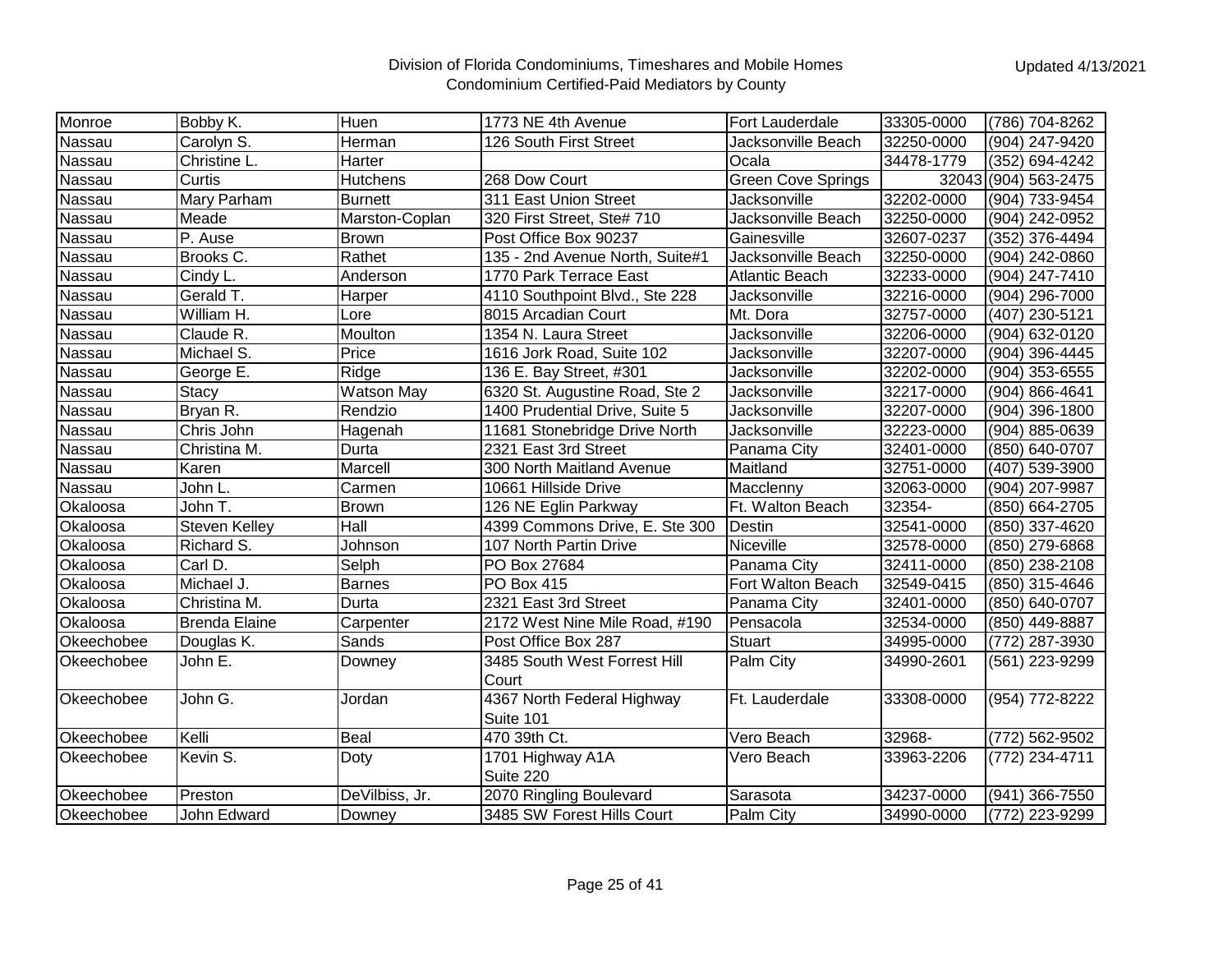| Okeechobee | Reinhard M.         | Hack           | 11720 SW Rossano Lane                           | Tradition                | 34987-2343 | (772) 579-8327 |
|------------|---------------------|----------------|-------------------------------------------------|--------------------------|------------|----------------|
| Okeechobee | Jane S.             | Hunston        | 801 Maplewood Drive, Suite 22-A                 | Jupiter                  | 33458-0000 | (561) 659-3000 |
| Okeechobee | <b>William Earl</b> | McClure        | 13940 88th Terrace N                            | Seminole                 | 33776-0000 | (727) 692-9263 |
| Okeechobee | Michael P.          | <b>McSoley</b> | 1880 82nd Avenue, Suite 201                     | Vero Beach               | 32966-0000 | (772) 257-0700 |
| Okeechobee | Maria V.            |                | Rodriguez-Echeverri 8306 Mills Drive, Suite 179 | Miami                    | 33183-0000 | (305) 541-7400 |
| Okeechobee | Steven A.           | <b>Stinson</b> | 5725 Corporate Way, Suite 209                   | West Palm Beach          | 33407-0000 | (561) 683-8851 |
| Okeechobee | Lewis S.            | Waxman         | 6905 NW 77th Street                             | Tamarac                  | 33321-0000 | (954) 288-1915 |
| Okeechobee | Daisy Q.            | Gonzalez-Colli | 213 Reading Avenue                              | <b>Titusville</b>        | 32796-0000 | (321) 525-3093 |
| Okeechobee | Karen               | Marcell        | 300 North Maitland Avenue                       | Maitland                 | 32751-0000 | (407) 539-3900 |
| Okeechobee | Latorre             | Ariadne        | 4183 Cortland Drive                             | Davenport                | 33837-0000 | (305) 510-2033 |
| Okeechobee | Jessica D.          | Roberts        | 1800 N. Federal Highway, #207                   | Pompano Beach            | 33062-0000 | (305) 333-0335 |
| Okeechobee | David A.            | Dees           | 8700 Astronaut Blvd, #4                         | Cape Canaveral           | 32920-0000 | (321) 392-0020 |
| Orange     | Arthur              | Hillman        | 1523 Lake Shore Drive                           | Orlando                  | 33803-0000 | (407) 898-9186 |
| Orange     | Christine L.        | Harter         | Post Office Box 1779                            | Ocala                    | 34478-1779 | (352) 694-4242 |
| Orange     | Clifford B.         | Shepard, III   | 2300 Maitland Center Pkwy,#100                  | Maitland                 | 32751-0000 | (407) 622-1772 |
| Orange     | David G.            | <b>Shields</b> | 1101 East 1st Street                            | Sanford                  | 32771-0000 | (407) 665-7254 |
| Orange     | Diana               | Mitchell       | Post Office Box 2224                            | <b>Winter Park</b>       | 32790-0000 | (407) 484-4665 |
| Orange     | Edwin L.            | Ford           | 107 South Osprey Avenue                         | Sarasota                 | 34236-0000 | (941) 957-1811 |
|            |                     |                | Suite 210                                       |                          |            |                |
| Orange     | Elliot              | Raphaelson     | 986 Fern Avenue                                 | Orlando                  | 32814-0000 | (407) 895-6824 |
| Orange     | Eric D.             | Dunlap         | 105 Spring Valley Loop                          | <b>Altamonte Springs</b> | 32714-0000 | (407) 682-2785 |
| Orange     | Herbert             | Donica         | 106 S. Tampania Ave.<br>Ste. 250.               | Tampa                    | 33609-     | (813) 878-9790 |
| Orange     | Howard R.           | Marsee         | 1060 Maitland Center Commons<br>Suite 440       | Maitland                 | 32751-0000 | (407) 661-1123 |
| Orange     | Julee L.            | Milham         | Post Office Box 66504                           | St. Petersburg           | 33736-0000 | (727) 363-8114 |
| Orange     | Kelli               | <b>Beal</b>    | 470 39th Ct.                                    | Vero Beach               | 32968-     | (772) 562-9502 |
| Orange     | Lynn Edward         | Wagner         | 526 Alokee Court                                | Lake Mary                | 32746-0000 | (407) 302-5998 |
| Orange     | Michael H.          | Gotschall      | Post Office Box 4247                            | <b>Winter Park</b>       | 32793-0000 | (407) 617-5060 |
| Orange     | Patrick J.          | Mastronardo    | 395 Golf Brook Circle                           | Longwood                 | 32779-0000 | (407) 389-4270 |
|            |                     |                | Apt. 101                                        |                          |            |                |
| Orange     | Preston             | DeVilbiss, Jr. | 2070 Ringling Boulevard                         | Sarasota                 | 34237-0000 | (941) 366-7550 |
| Orange     | Richard B.          | Lord           | 1060 Maitland Center Commons<br>Suite 440       | Maitland                 | 32751-0000 | (407) 661-1123 |
| Orange     | Roland H.           | Acosta         | 2500 Maitland Center Parkway<br>Suite 209       | Orlando                  | 32751-0000 | (407) 875-0955 |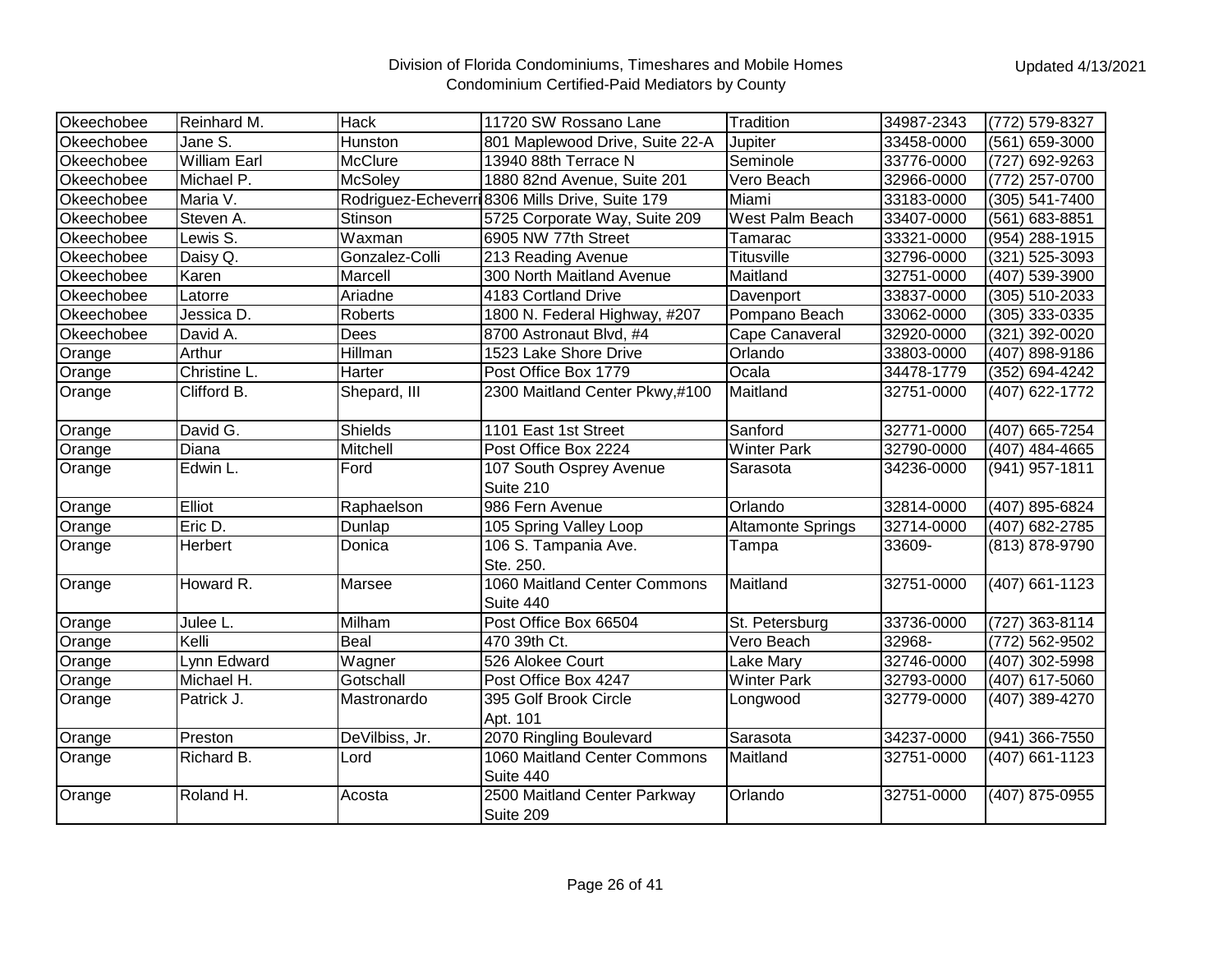| Orange | Silvia                  | Ibanez           | 3956 Town Center Boulevard      | Orlando                  | 32837-0000 | (407) 846-9449 |
|--------|-------------------------|------------------|---------------------------------|--------------------------|------------|----------------|
|        |                         |                  | #196                            |                          |            |                |
| Orange | Terence                 | Delahunty, Jr.   | 118 East Jefferson Street, #203 | Orlando                  | 32801-0000 | (407) 810-3352 |
| Orange | Gayle B.                | Carlson          | 3111 West Dr. MLK Jr Blvd, #100 | Tampa                    | 33607-0000 | (813) 229-2900 |
| Orange | Eric D.                 | Dunlap           | 105 Spring Valley Loop          | <b>Altamonte Springs</b> | 32714-0000 | (407) 682-2785 |
| Orange | Joy P.                  | Ewertz           | 545 Delaney Avenue, Bldg 9      | Orlando                  | 32801-0000 | (407) 956-4122 |
| Orange | Daniel                  | Greene           | PO Box 3092                     | Orlando                  | 32802-3092 | (407) 448-5391 |
| Orange | Reinhard M.             | <b>Hack</b>      | 11720 SW Rossano Lane           | Tradition                | 34987-2343 | (772) 579-8327 |
| Orange | David N.                | Hamilton         | 4023 West Arch Street           | Tampa                    | 33607-0000 | (813) 966-9053 |
| Orange | Darnell R.              | Kimbrew          | 1830 Radius Drive, #604         | Hollywood                | 33020-0000 | (954) 579-5324 |
| Orange | William H.              | Lore             | 8015 Arcadian Court             | Mt. Dora                 | 32757-0000 | (407) 230-5121 |
| Orange | Deborah L.              | Martohue         | 9150 Blind Pass Road            | St. Pete Beach           | 33706-0000 | (727) 460-8431 |
| Orange | <b>William Earl</b>     | <b>McClure</b>   | 13940 88th Terrace N            | Seminole                 | 33776-0000 | (727) 692-9263 |
| Orange | David E.                | <b>McCormick</b> | PO Box 2046                     | Anna Maria               | 34216-0000 | (941) 567-5530 |
| Orange | Michael P.              | McSoley          | 1880 82nd Avenue, Suite 201     | Vero Beach               | 32966-0000 | (772) 257-0700 |
| Orange | Nadine                  | Mitchell         | 1300 Armstrong Drive, #104      | Titusville               | 32780-0000 | (321) 269-6900 |
| Orange | Jocelyn                 | Poole            | 7 E. Silver Springs Blvd, #300  | Ocala                    | 34470-0000 | (352) 629-7777 |
| Orange | Kenrick A.              | Pratt            | PO Box 2026                     | Apopka                   | 32704-2026 | (407) 451-3292 |
| Orange | Damien M.               | Richards         | PO Box 730296                   | Ormond Beach             | 32173-0000 | (386) 676-0199 |
| Orange | Ida M.                  | <b>Roberts</b>   | 7205 Somersworth Drive          | Orlando                  | 32835-6162 | (407) 521-7787 |
| Orange | Mariacarmen             | Romero-Vazmina   | 7782 Castleisland Drive         | Sarasota                 | 34240-0000 | (941) 321-7268 |
| Orange | Carl D.                 | Selph            | PO Box 27684                    | Panama City              | 32411-0000 | (850) 238-2108 |
| Orange | <b>Christopher Mark</b> | Shulman          | 4012 Gunn Highway, Suite 100    | Tampa                    | 33618-0000 | (813) 935-9922 |
| Orange | <b>Rachel Marie</b>     | Wagoner          | 7243 Bryan Diary Road           | Largo                    | 33777-0000 | (727) 723-0008 |
| Orange | Lewis S.                | Waxman           | 6905 NW 77th Street             | Tamarac                  | 33321-0000 | (954) 288-1915 |
| Orange | Arve A.                 | Wikstrom         | 300 East South Street           | Orlando                  | 32801-0000 | (407) 538-5509 |
| Orange | <b>Duff</b>             | Candace R.       | 1680 Michigan Ave, Suite 700    | Miami Beach              | 33139-0000 | (786) 231-5236 |
| Orange | Agustin "Gus"           | Perez-Cervera    | 44 West Flagler Street, #1900   | Miami                    | 33130-0000 | (305) 579-9990 |
| Orange | Daisy Q.                | Gonzalez-Colli   | 213 Reading Avenue              | <b>Titusville</b>        | 32796-0000 | (321) 525-3093 |
| Orange | Anselm J.               | Dyer             | 4320 Swanna Drive               | Melbourne                | 32901-0000 | (571) 330-5016 |
| Orange | Lauren Davis            | Van Wie          | 3160 Appaloosa Boulevard        | Melbourne                | 32934-0000 | (321) 253-2028 |
| Orange | Harvey M.               | Alper            | PO Box 162967                   | <b>Altamonte Springs</b> | 32716-2767 | (407) 869-0900 |
| Orange | Christina M.            | Durta            | 2321 East 3rd Street            | Panama City              | 32401-0000 | (850) 640-0707 |
| Orange | Karen                   | Marcell          | 300 North Maitland Avenue       | Maitland                 | 32751-0000 | (407) 539-3900 |
| Orange | Erik T.                 | Rashad           | 1819 Village Court              | Mulberry                 | 33860-0000 | (813) 781-9438 |
| Orange | Latorre                 | Ariadne          | 4183 Cortland Drive             | Davenport                | 33837-0000 | (305) 510-2033 |
| Orange | Deborah D.              | Haataja-Deratany | PO Box 33626                    | Indialantic              | 32903-0000 | (321) 591-6934 |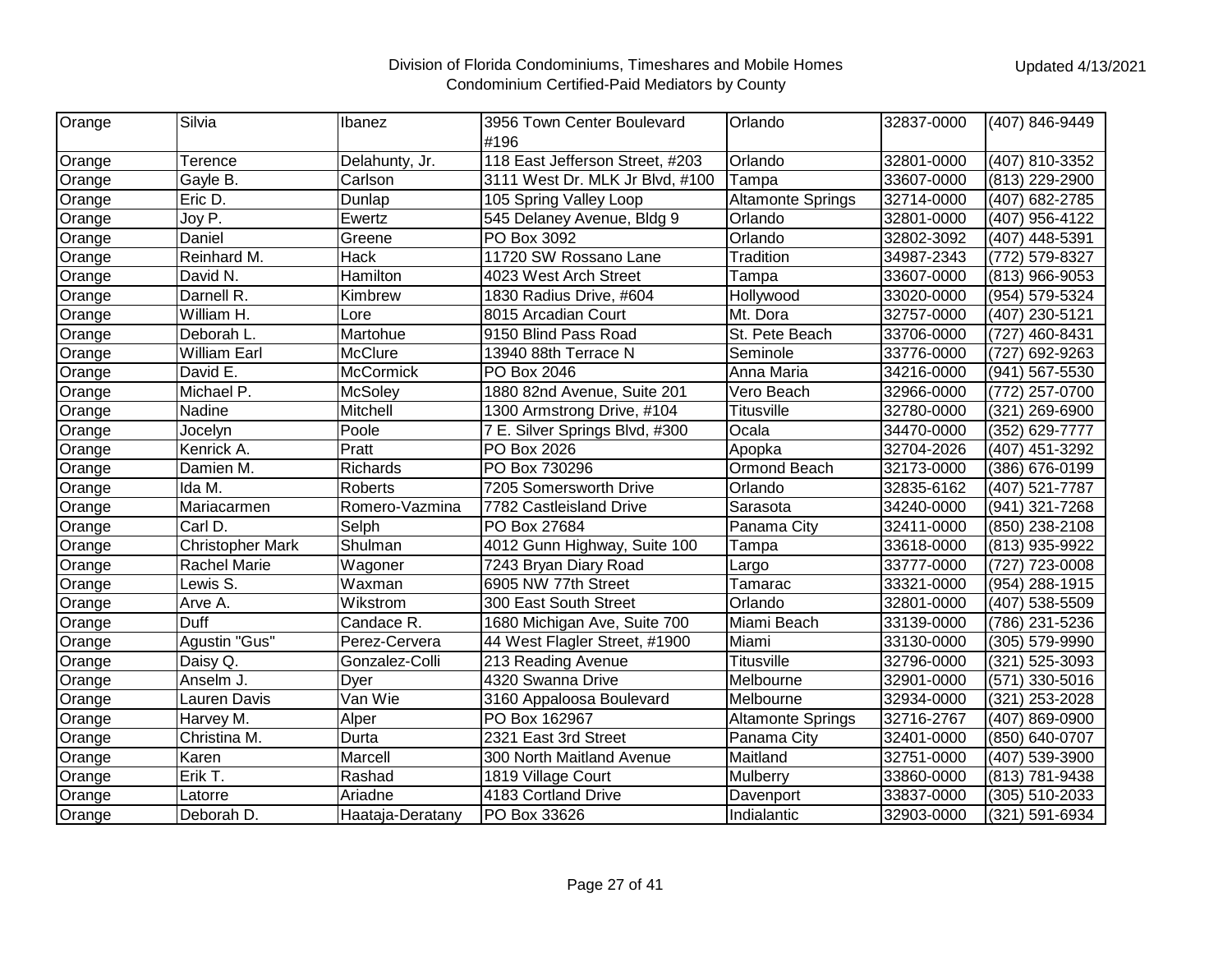| Orange  | David A.            | <b>Dees</b>    | 8700 Astronaut Blvd, #4                   | Cape Canaveral           | 32920-0000 | (321) 392-0020   |
|---------|---------------------|----------------|-------------------------------------------|--------------------------|------------|------------------|
| Orange  | Bobby K.            | <b>Huen</b>    | 1773 NE 4th Avenue                        | Fort Lauderdale          | 33305-0000 | (786) 704-8262   |
| Osceola | Arthur              | Hillman        | 1523 Lake Shore Drive                     | Orlando                  | 33803-0000 | (407) 898-9186   |
| Osceola | Christine L.        | Harter         | Post Office Box 1779                      | Ocala                    | 34478-1779 | (352) 694-4242   |
| Osceola | Clifford B.         | Shepard, III   | 2300 Maitland Center Pkwy,#100            | Maitland                 | 32751-0000 | (407) 622-1772   |
| Osceola | David G.            | Shields        | 1101 East 1st Street                      | Sanford                  | 32771-0000 | (407) 665-7254   |
| Osceola | Diana               | Mitchell       | Post Office Box 2224                      | <b>Winter Park</b>       | 32790-0000 | $(407)$ 484-4665 |
| Osceola | Eric D.             | Dunlap         | 105 Spring Valley Loop                    | <b>Altamonte Springs</b> | 32714-0000 | (407) 682-2785   |
| Osceola | Herbert             | Donica         | 106 S. Tampania Ave.<br>Ste. 250.         | Tampa                    | 33609-     | (813) 878-9790   |
| Osceola | Howard R.           | Marsee         | 1060 Maitland Center Commons<br>Suite 440 | Maitland                 | 32751-0000 | (407) 661-1123   |
| Osceola | Kelli               | Beal           | 470 39th Ct.                              | Vero Beach               | 32968-     | (772) 562-9502   |
| Osceola | Lynn Edward         | Wagner         | 526 Alokee Court                          | Lake Mary                | 32746-0000 | (407) 302-5997   |
| Osceola | Patrick J.          | Mastronardo    | 395 Golf Brook Circle<br>Apt. 101         | Longwood                 | 32779-0000 | (407) 389-4270   |
| Osceola | Paul L.             | Kutcher        | 902 West Lumsden Road, Suite<br>109       | <b>Brandon</b>           | 33511-0000 | (813) 654-7285   |
| Osceola | Preston             | DeVilbiss, Jr. | 2070 Ringling Boulevard                   | Sarasota                 | 34237-0000 | (941) 366-7550   |
| Osceola | Roland H.           | Acosta         | 2500 Maitland Center Parkway<br>Suite 209 | Orlando                  | 32751-0000 | (407) 875-0955   |
| Osceola | Silvia              | Ibanez         | 3956 Town Center Boulevard<br>#196        | Orlando                  | 32837-0000 | (407) 846-9449   |
| Osceola | Terence             | Delahunty, Jr. | 118 East Jefferson Street, #203           | Orlando                  | 32801-0000 | (407) 810-3352   |
| Osceola | Gayle B.            | Carlson        | 3111 West Dr. MLK Jr Blvd, #100           | Tampa                    | 33607-0000 | (813) 229-2900   |
| Osceola | Eric D.             | Dunlap         | 105 Spring Valley Loop                    | <b>Altamonte Springs</b> | 32714-0000 | (407) 682-2785   |
| Osceola | Joy P.              | Ewertz         | 545 Delaney Avenue, Bldg 9                | Orlando                  | 32801-0000 | (407) 956-4122   |
| Osceola | Daniel              | Greene         | PO Box 3092                               | Orlando                  | 32802-3093 | (407) 448-5391   |
| Osceola | Reinhard M.         | Hack           | 11720 SW Rossano Lane                     | Tradition                | 34987-2343 | (772) 579-8327   |
| Osceola | David N.            | Hamilton       | 4023 West Arch Street                     | Tampa                    | 33607-0000 | (813) 966-9053   |
| Osceola | William H.          | Lore           | 8015 Arcadian Court                       | Mt. Dora                 | 32757-0000 | (407) 230-5121   |
| Osceola | <b>William Earl</b> | <b>McClure</b> | 13940 88th Terrace N                      | Seminole                 | 33776-0000 | (727) 692-9263   |
| Osceola | Michael P.          | <b>McSoley</b> | 1880 82nd Avenue, Suite 201               | Vero Beach               | 32966-0000 | (772) 257-0700   |
| Osceola | Nadine              | Mitchell       | 1300 Armstrong Drive, #104                | Titusville               | 32780-0000 | (321) 269-6900   |
| Osceola | Kenrick A.          | Pratt          | PO Box 2026                               | Apopka                   | 32704-2026 | (407) 451-3292   |
| Osceola | Ida M.              | Roberts        | 7205 Somersworth Drive                    | Orlando                  | 32835-6162 | (407) 521-7787   |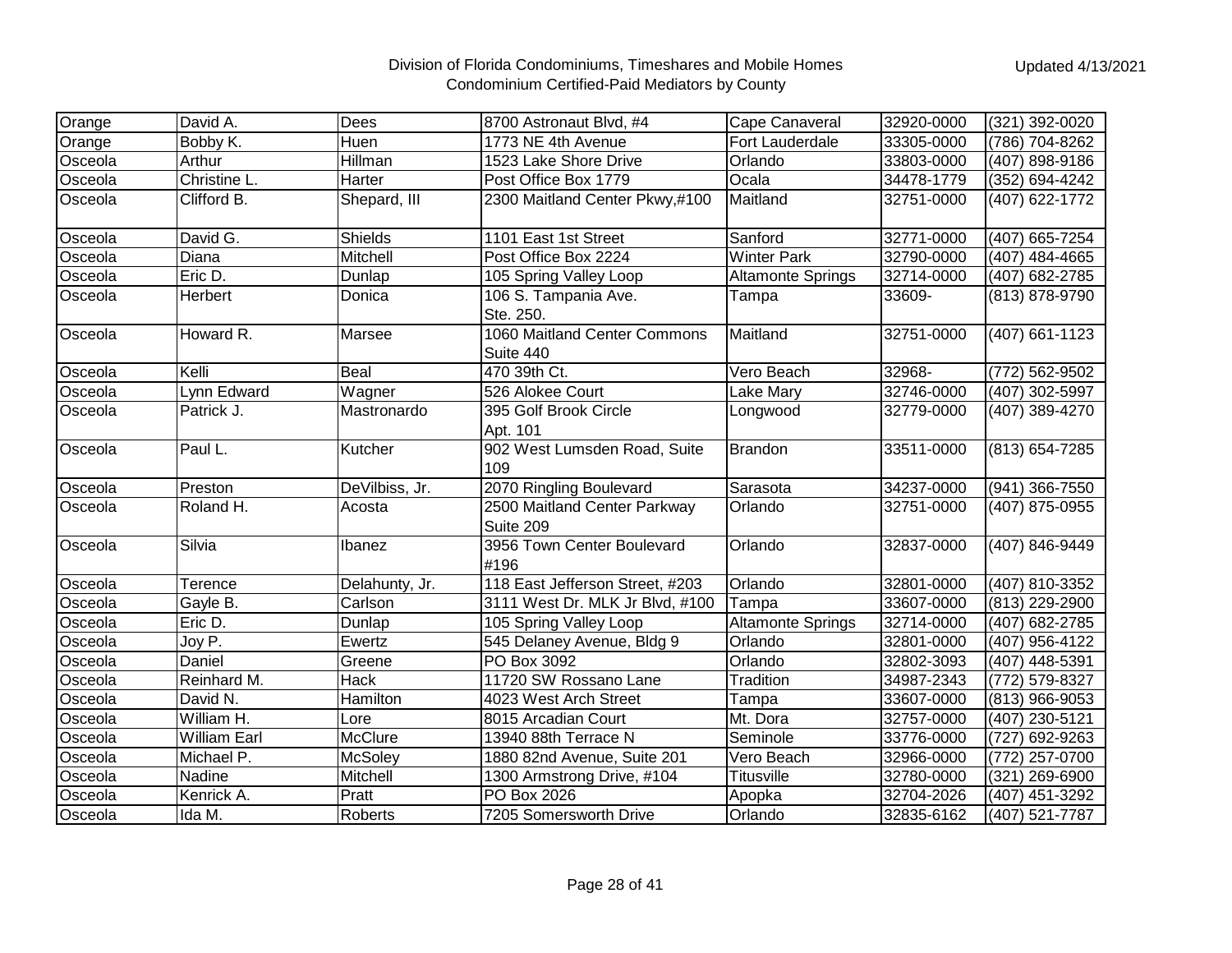| Osceola    | Lewis S.     | lWaxman       | 6905 NW 77th Street                                     | Tamarac               | 33321-0000 | (954) 288-1915   |
|------------|--------------|---------------|---------------------------------------------------------|-----------------------|------------|------------------|
| Osceola    | Arve A.      | Wikstrom      | 300 East South Street                                   | Orlando               | 32801-0000 | (407) 538-5509   |
| Osceola    | Duff         | Candace R.    | 1680 Michigan Ave, Suite 700                            | Miami Beach           | 33139-0000 | (786) 231-5236   |
| Osceola    | Anselm J.    | Dyer          | 4320 Swanna Drive                                       | Melbourne             | 32901-0000 | (571) 330-5016   |
| Osceola    | Christina M. | Durta         | 2321 East 3rd Street                                    | Panama City           | 32401-0000 | (850) 640-0707   |
| Osceola    | Karen        | Marcell       | 300 North Maitland Avenue                               | Maitland              | 32751-0000 | (407) 539-3900   |
| Osceola    | Erik T.      | Rashad        | 1819 Village Court                                      | Mulberry              | 33860-0000 | (813) 781-9438   |
| Osceola    | Latorre      | Ariadne       | 4183 Cortland Drive                                     | Davenport             | 33837-0000 | (305) 510-2033   |
| Osceola    | David A.     | Dees          | 8700 Astronaut Blvd, #4                                 | Cape Canaveral        | 32920-0000 | (321) 392-0020   |
| Osceola    | Bobby K.     | Huen          | 1773 NE 4th Avenue                                      | Fort Lauderdale       | 33305-0000 | (786) 704-8262   |
| Palm Beach | Ainslee R.   | Ferdie        | 717 Ponce De Leon Boulevard<br>Suite 215                | <b>Coral Gables</b>   | 33134-0000 | (305) 445-3557   |
| Palm Beach | Bruce A.     | Blitman       | 9050 Pines Boulevard                                    | <b>Pembroke Pines</b> | 33024-0000 | (954) 437-3446   |
| Palm Beach | Douglas K.   | Sands         | Post Office Box 287                                     | <b>Stuart</b>         | 34995-0000 | (772) 287-3930   |
| Palm Beach | James H.     | Ebel          | 10221 SW 13th Street                                    | <b>Pembroke Pines</b> | 33025-0000 | (954) 704-4488   |
| Palm Beach | Jeri         | Poller        | 6013 NW 23rd Avenue                                     | Boca Raton            | 33496-0000 | (561) 998-3735   |
| Palm Beach | John E.      | Downey        | 3485 South West Forrest Hill<br>Court                   | Palm City             | 34990-2601 | (561) 223-9299   |
| Palm Beach | John G.      | Jordan        | 4367 North Federal Highway<br>Suite 101                 | Ft. Lauderdale        | 33308-0000 | (954) 772-8222   |
| Palm Beach | John Philip  | Cohen         | 1530 Wilderness Rd.                                     | West Palm Beach       | 33409-     | (561) 317-7579   |
| Palm Beach | Joseph       | Colby         | 3210 South Ocean Boulevard<br>Suite 602                 | <b>Highland Beach</b> | 33487-2511 | (561) 274-6141   |
| Palm Beach | Joseph M.    | <b>Dobkin</b> | 9990 SW 77th Avenue                                     | Miami                 | 33156-2699 | (305) 661-7000   |
| Palm Beach | Kelli        | Beal          | 470 39th Ct.                                            | Vero Beach            | 32968-     | (772) 562-9502   |
| Palm Beach | Lawrence D.  | Felder        | 7900 Nova Drive, Suite 205                              | Davie                 | 33324-0000 | (954) 524-8808   |
| Palm Beach | Leif J.      | Grazi         | 217 East Ocean Boulevard                                | <b>Stuart</b>         | 34994-     | (772) 286-0200   |
| Palm Beach | Lisa         | Hermann       | 134 South Dixie Highway, #110                           | Hallandale Beach      | 33009-0000 | $(305)$ 356-8403 |
| Palm Beach | Martin A.    | Soll          | 3530 Mystic Pointe Drive<br>Suite 401                   | Miami                 | 33180-0000 | (305) 932-0001   |
| Palm Beach | Michael J.   | Gelfand       | 1555 Palm Beach Lakes<br>Boulevard<br><b>Suite 1220</b> | West Palm Beach       | 33401-2329 | (561) 655-6224   |
| Palm Beach | <b>Noel</b>  | Miner         | 328 Leeward Drive                                       | Jupiter               | 33477-0000 | (561) 301-5561   |
| Palm Beach | Robert H.    | Loevin        | 20191 East Country Club Drive<br><b>Suite 1408</b>      | Aventura              | 33180-0000 | (305) 933-2535   |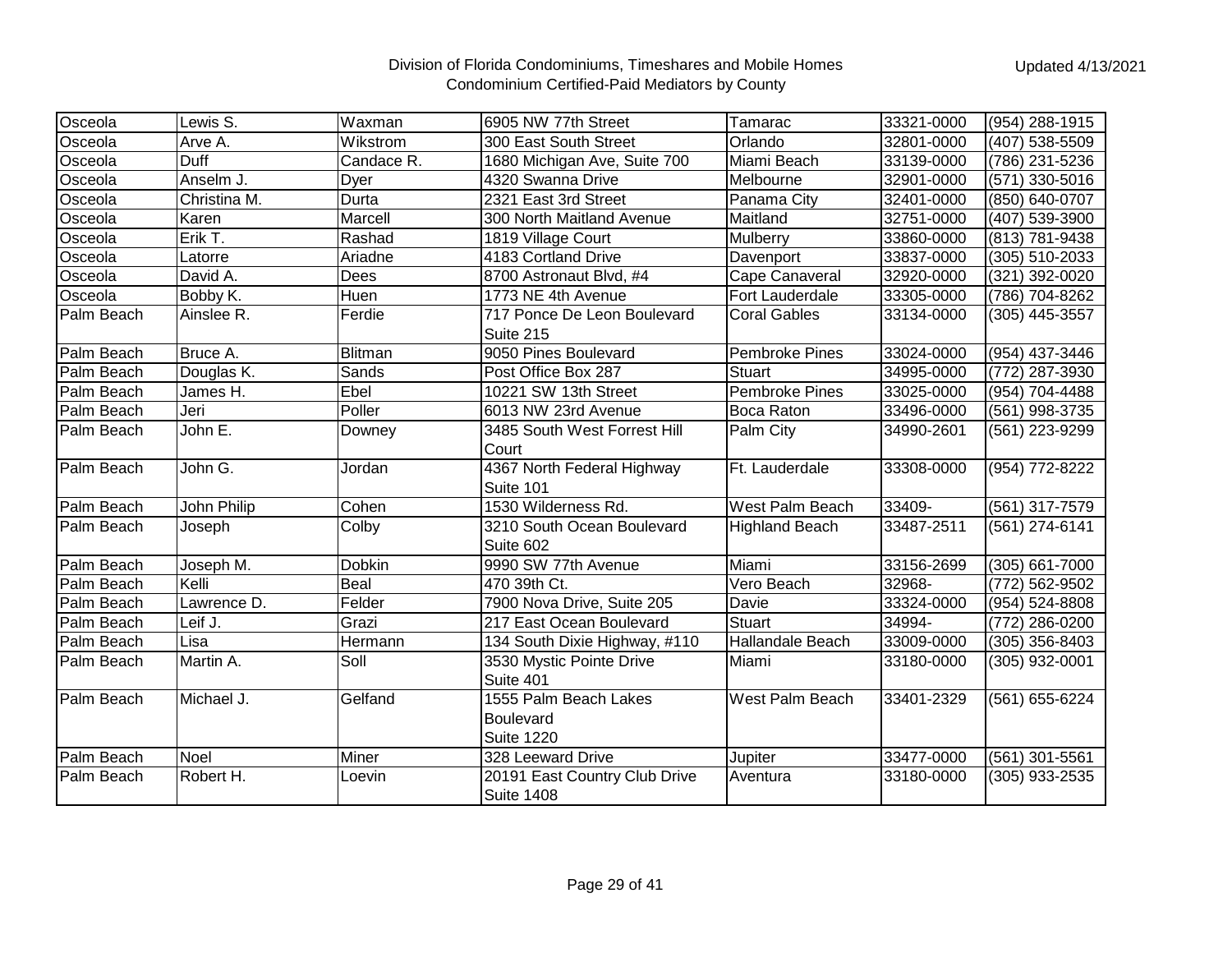| Palm Beach | Ronald A.               | Luzim          | 5531 North University Drive                     | <b>Coral Springs</b>   | 33067-     | (954) 755-1500 |
|------------|-------------------------|----------------|-------------------------------------------------|------------------------|------------|----------------|
|            |                         |                | Suite 101                                       |                        |            |                |
| Palm Beach | Sonia                   | Caplan         | 20110 Boca West Drive, #217                     | <b>Boca Raton</b>      | 33434-0000 | (561) 483-6555 |
| Palm Beach | Steven J.               | Gutter         | 8211 West Broward Boulevard                     | Plantation             | 33324-0000 | (954) 475-8880 |
|            |                         |                | PH <sub>4</sub>                                 |                        |            |                |
| Palm Beach | Thomas                  | Meyer          | 2936 Florida Blvd.                              | Delray Beach           | 33483-     | (561) 272-5015 |
| Palm Beach | Michael                 | Christiansen   | 1500 North Federal Highway,#200                 | <b>Fort Lauderdale</b> | 33304-0000 | (954) 561-1711 |
| Palm Beach | Caryn                   | Bayazi         | 5363 NW 120th Avenue                            | <b>Coral Springs</b>   | 33076-0000 | (954) 290-6624 |
| Palm Beach | Geli M.                 | Eldemire       | 15157 SW 15th Street                            | <b>Pembroke Pines</b>  | 33027-0000 | (954) 433-8221 |
| Palm Beach | Joy P.                  | Ewertz         | 545 Delaney Avenue, Bldg 9                      | Orlando                | 32801-0000 | (407) 956-4122 |
| Palm Beach | Reinhard M.             | <b>Hack</b>    | 11720 SW Rossano Lane                           | Tradition              | 34987-2343 | (772) 579-8327 |
| Palm Beach | Cindy                   | Niad Hannah    | 1140 NW 100th Way                               | Fort Lauderdale        | 33322-0000 | (954) 599-0401 |
| Palm Beach | Cristina                | Hernandez      | 13230 SW 44th Street                            | Miami                  | 33175-0000 | (305) 554-7866 |
| Palm Beach | Jane S.                 | Hunston        | 801 Maplewood Drive, Suite 22-A                 | Jupiter                | 33458-0000 | (561) 659-3000 |
| Palm Beach | David B.                | Israel         | 12555 Orange Drive, Ste 239                     | Davie                  | 33330-0000 | (954) 862-3692 |
| Palm Beach | Darnell R.              | Kimbrew        | 1830 Radius Drive, #604                         | Hollywood              | 33020-0000 | (954) 579-5324 |
| Palm Beach | Murray                  | Leiner         | 17200 Huntington Park Way                       | Boca Raton             | 33496-2904 | (561) 707-0038 |
| Palm Beach | <b>William Earl</b>     | McClure        | 13940 88th Terrace N                            | Seminole               | 33776-0000 | (727) 692-9263 |
| Palm Beach | Amber E.B.              | McMichael      | 224 SW 6th Avenue                               | <b>Boynton Beach</b>   | 33435-0000 | (954) 829-8091 |
| Palm Beach | Michael P.              | <b>McSoley</b> | 1880 82nd Avenue, Suite 201                     | Vero Beach             | 32966-0000 | (772) 257-0700 |
| Palm Beach | Lawrence                | Plonsker       | 10580 Northgreen Drive                          | Lake Worth             | 33449-0000 | (561) 714-9798 |
| Palm Beach | Jocelyn                 | Poole          | 7 E. Silver Springs Blvd, #300                  | Ocala                  | 34470-0000 | (352) 629-7777 |
| Palm Beach | Maria L.                | Rodriguez      | 425 Caligula Avenue                             | <b>Coral Gables</b>    | 33146-0000 | (305) 588-5391 |
| Palm Beach | Maria V.                |                | Rodriguez-Echeverri 8306 Mills Drive, Suite 179 | Miami                  | 33183-0000 | (305) 541-7400 |
| Palm Beach | Mary Ann                | Ruiz           | 3400 Coral Way, #203                            | Miami                  | 33145-0000 | (305) 669-0114 |
| Palm Beach | Carmen L.               | Santamaria     | 10250 SE 56th Street, #C102                     | Miami                  | 33165-0000 | (305) 273-7555 |
| Palm Beach | David B.                | Schroeder      | 1100 SE 5th Court, #87                          | Pompano Beach          | 33060-0000 | (954) 632-4854 |
| Palm Beach | John Gregory            | Service        | 7020 NW 5th Avenue                              | Boca Raton             | 33487-0000 | (561) 995-0291 |
| Palm Beach | Martin B.               | Shapiro        | 900 Bay Drive, Apt. 705                         | Miami Beach            | 33141-0000 | (305) 868-1922 |
| Palm Beach | <b>Christopher Mark</b> | Shulman        | 4012 Gunn Highway, Suite 100                    | Tampa                  | 33618-0000 | (813) 935-9922 |
| Palm Beach | Angela R.               | Smith          | PO Box 3131                                     | Miami                  | 33269-3131 | (305) 625-3708 |
| Palm Beach | John B.                 | Sochacki       | PO Box 3853                                     | Lantana                | 33465-0000 | (561) 233-9011 |
| Palm Beach | Steven A.               | Stinson        | 5725 Corporate Way, Suite 209                   | West Palm Beach        | 33407-0000 | (561) 683-8851 |
| Palm Beach | Michael F.              | Uzdavines      | 7243 Bryan Diary Road                           | Largo                  | 33777-0000 | (727) 723-0008 |
| Palm Beach | Lynn S.                 | Waterman       | PO Box 530948                                   | Miami Shores           | 33153-0000 | (305) 758-4074 |
| Palm Beach | Lewis S.                | Waxman         | 6905 NW 77th Street                             | Tamarac                | 33321-0000 | (954) 288-1915 |
| Palm Beach | Rhonda                  | Hollander      | 314 South Federal Hwy                           | Dania Beach            | 33004-0000 | (954) 923-1985 |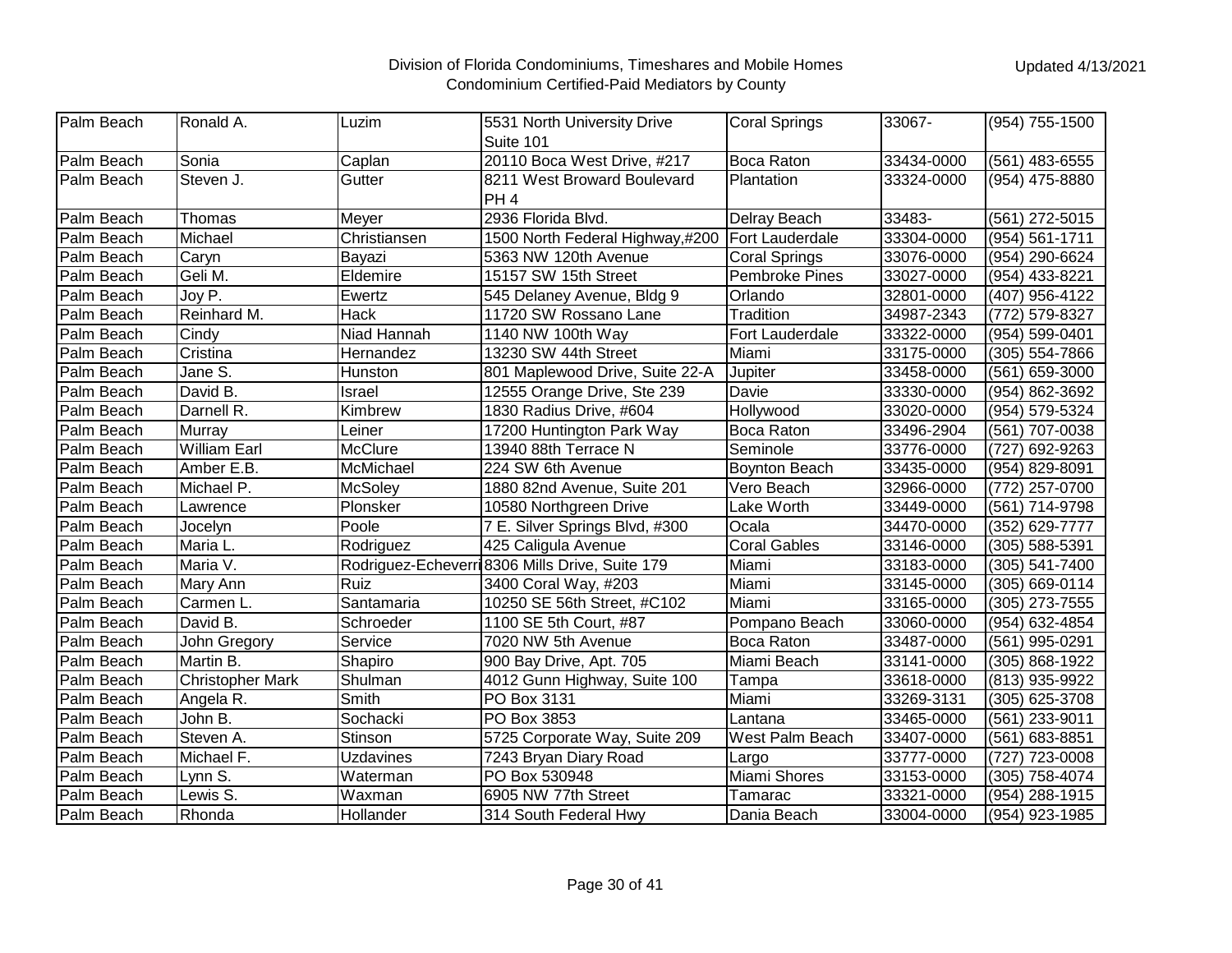| Palm Beach | Abbie B.       | Chapnick       | 5301 N Federal Hwy, Suite 250    | <b>Boca Raton</b> | 33487-0000 | (844) 263-3428 |
|------------|----------------|----------------|----------------------------------|-------------------|------------|----------------|
| Palm Beach | Duff           | Candace R.     | 1680 Michigan Ave, Suite 700     | Miami Beach       | 33139-0000 | (786) 231-5236 |
| Palm Beach | Deborah Rachel | <b>Beylus</b>  | 22191 Larkspur Trail             | Boca Raton        | 33433-0000 | (561) 789-0710 |
| Palm Beach | Theodore R.    | Turner         | 55 Barnard Road                  | Osterville        | 02655-0693 | (508) 428-5151 |
| Palm Beach | Daisy Q.       | Gonzalez-Colli | 213 Reading Avenue               | Titusville        | 32796-0000 | (321) 525-3093 |
| Palm Beach | <b>Steven</b>  | Michaelson     | PO Box 451231                    | Fort Lauderdale   | 33345-0000 | (954) 224-3802 |
| Palm Beach | Lauren Davis   | Van Wie        | 3160 Appaloosa Boulevard         | Melbourne         | 32934-0000 | (321) 253-2028 |
| Palm Beach | Steven A.      | Mayans         | 1201 North Flagler Drive         | West Palm Beach   | 33401-0000 | (561) 832-9128 |
| Palm Beach | Jed L.         | Frankel        | 4000 Hollywood Blvd., Ste 265 S  | Hollywood         | 33021-0000 | (954) 894-8000 |
| Palm Beach | Eric M.        | Glazer         | 3113 Stirling Road               | Fort Lauderdale   | 33312-0000 | (954) 983-1112 |
| Palm Beach | Nicole W.      | Giuliano       | 121 S. Orange Avenue, Ste 1500   | Orlando           | 32801-0000 | (321) 754-5290 |
| Palm Beach | Karen          | Marcell        | 300 North Maitland Avenue        | Maitland          | 32751-0000 | (407) 539-3900 |
| Palm Beach | Lori A.        | Lovgren        | 2637 East Atlantic Blvd, PMB 184 | Pompano Beach     | 33062-0000 | (561) 251-8333 |
| Palm Beach | Joseph D.      | Garrity        | 5485 Wiles Road, Unit 404        | Coconut Creek     | 33073-0000 | (954) 753-6666 |
| Palm Beach | Latorre        | Ariadne        | 4183 Cortland Drive              | Davenport         | 33837-0000 | (305) 510-2033 |
| Palm Beach | Jessica D.     | Roberts        | 1800 N. Federal Highway, #207    | Pompano Beach     | 33062-0000 | (305) 333-0335 |
| Palm Beach | Bobby K.       | Huen           | 1773 NE 4th Avenue               | Fort Lauderdale   | 33305-0000 | (786) 704-8262 |
| Palm Beach | Richard A.     | Sachs          | 3113 Stirling Road, Suite 201    | Fort Lauderdale   | 33312-0000 | (954) 983-1112 |
| Pasco      | Christine L.   | Harter         | Post Office Box 1779             | Ocala             | 34478-1779 | (352) 694-4242 |
| Pasco      | Dan C.         | Rasmussen      | Post Office Box 1822             | New Port Richey   | 34656-1822 | (727) 845-0041 |
| Pasco      | Daniel J.      | Baldwin, II    | 1429 Davenport Drive             | New Port Richey   | 34655-     | (727) 375-0565 |
| Pasco      | Edwin L.       | Ford           | 107 South Osprey Avenue          | Sarasota          | 34236-0000 | (941) 957-1811 |
|            |                |                | Suite 210                        |                   |            |                |
| Pasco      | Herbert        | Donica         | 106 S. Tampania Ave.             | Tampa             | 33609-     | (813) 878-9790 |
|            |                |                | Ste. 250.                        |                   |            |                |
| Pasco      | Herbert E.     | Langford, Jr.  | Post Office Box 15632            | Clearwater        | 33766-5632 | (727) 725-8774 |
| Pasco      | Jacquelyn M.   | Shannon        | 9160 Oakhurst Road               | Seminole          | 33776-     | (727) 596-7100 |
|            |                |                | Suite 3                          |                   |            |                |
| Pasco      | Jean           | <b>Brasel</b>  | 1243 South Martin Luther King    | Clearwater        | 33756-0000 | (727) 441-4070 |
|            |                |                | Avenue                           |                   |            |                |
|            |                |                | #304-B                           |                   |            |                |
| Pasco      | Julee L.       | Milham         | Post Office Box 66504            | St. Petersburg    | 33736-0000 | (727) 363-8114 |
| Pasco      | Lynwood        | Arnold         | Post Office Box 3350             | Tampa             | 33601-3350 | (813) 224-0866 |
| Pasco      | Michael J.     | <b>Brudny</b>  | 200 Pine Avenue, North           | Oldsmar           | 34677-4613 | (727) 530-5200 |
|            |                |                | Suite A                          |                   |            |                |
| Pasco      | P. Ause        | Brown          | Post Office Box 90237            | Gainesville       | 32607-0237 | (352) 376-4494 |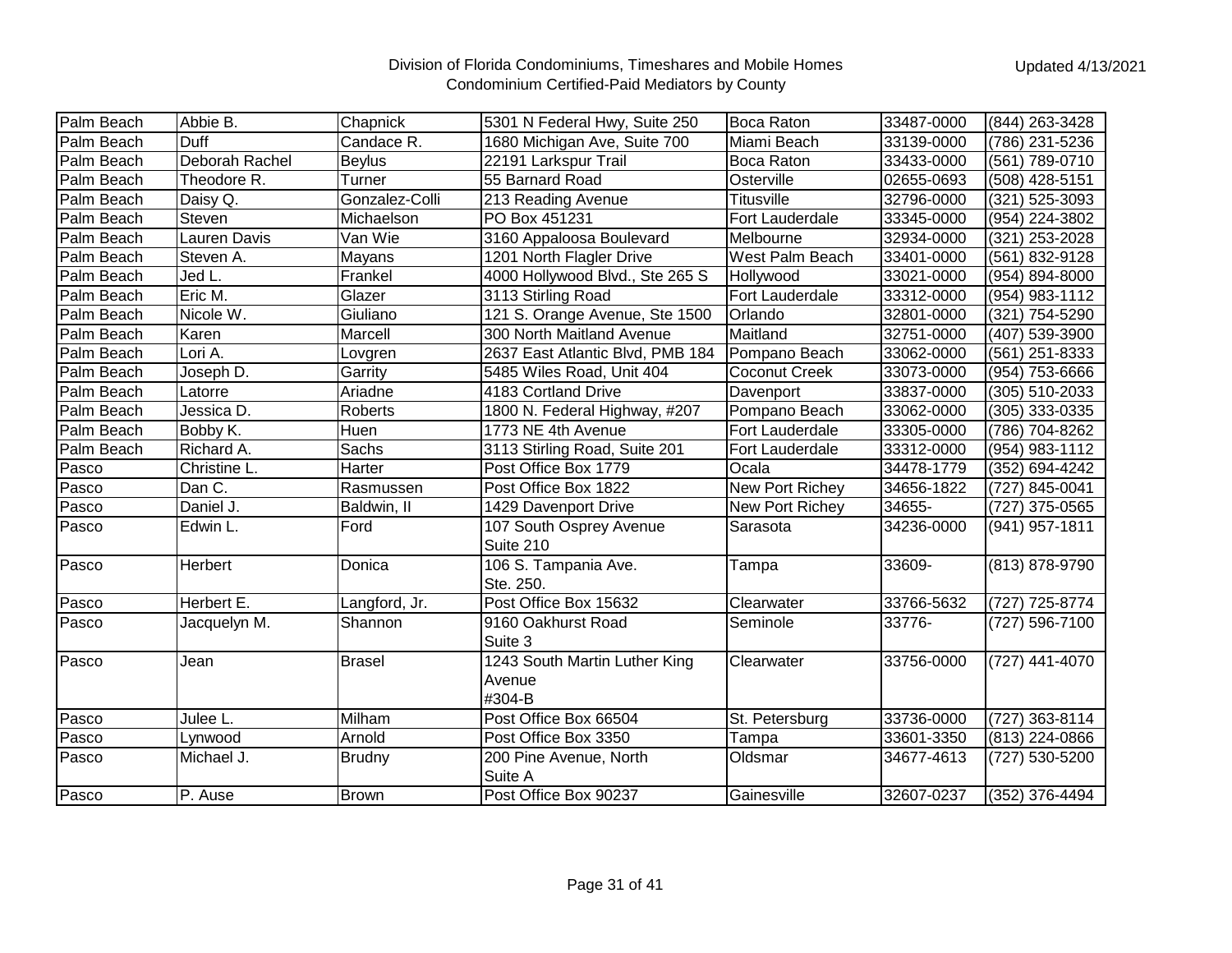| Pasco    | Paul L.                 | Kutcher          | 902 West Lumsden Road, Suite<br>109 | <b>Brandon</b>       | 33511-0000  | (813) 654-7285 |
|----------|-------------------------|------------------|-------------------------------------|----------------------|-------------|----------------|
| Pasco    | Preston                 | DeVilbiss, Jr.   | 2070 Ringling Boulevard             | Sarasota             | 34237-0000  | (941) 366-7550 |
| Pasco    | Roger C.                | Benson           | 2158 Blossom Way South              | St. Petersburg       | 33712-6016  | (727) 822-0357 |
| Pasco    | Trenton H.              | Cotney           | 407 N. Howard Avenue, Suite 100     | Tampa                | 330606-0000 | (813) 579-3278 |
| Pasco    | Gayle B.                | Carlson          | 3111 West Dr. MLK Jr Blvd, #100     | Tampa                | 33607-0000  | (813) 229-2900 |
| Pasco    | Lawrence                | Bowen            | 4075 3rd Street North, Ste 313      | St. Petersburg       | 33704-0000  | (727) 481-2679 |
| Pasco    | Joy P.                  | Ewertz           | 545 Delaney Avenue, Bldg 9          | Orlando              | 32801-0000  | (407) 956-4122 |
| Pasco    | David N.                | Hamilton         | 4023 West Arch Street               | Tampa                | 33607-0000  | (813) 966-9053 |
| Pasco    | Nancy B.                | Mag              | 304 Old Mill Pond Road              | Palm Harbor          | 34683-0000  | (727) 942-2778 |
| Pasco    | Deborah L.              | Martohue         | 9150 Blind Pass Road                | St. Pete Beach       | 33706-0000  | (727) 460-8431 |
| Pasco    | <b>William Earl</b>     | McClure          | 13940 88th Terrace N                | Seminole             | 33776-0000  | (727) 692-9263 |
| Pasco    | Kenrick A.              | Pratt            | PO Box 2026                         | Apopka               | 32704-2026  | (407) 451-3292 |
| Pasco    | Eddy R.                 | Resnick          | 2020 Ashley Oaks Circle, Ste 101    | <b>Wesley Chapel</b> | 33544-0000  | (813) 948-5421 |
| Pasco    | Ida M.                  | Roberts          | 7205 Somersworth Drive              | Orlando              | 32835-6162  | (407) 521-7787 |
| Pasco    | <b>Christopher Mark</b> | Shulman          | 4012 Gunn Highway, Suite 100        | Tampa                | 33618-0000  | (813) 935-9922 |
| Pasco    | S. Kirk                 | Studstrup        | 2135 Anastasia Way S                | St. Petersburg       | 33712-0000  | (727) 481-5042 |
| Pasco    | Michael F.              | <b>Uzdavines</b> | 7243 Bryan Diary Road               | Largo                | 33777-0000  | (727) 723-0008 |
| Pasco    | <b>Rachel Marie</b>     | Wagoner          | 7243 Bryan Diary Road               | Largo                | 33777-0000  | (727) 723-0008 |
| Pasco    | David B.                | Williams         | 201 N Franklin Street, #2000        | Tampa                | 33602-0000  | (813) 273-4200 |
| Pasco    | Roe                     | Gregory S.       | PO Box 11421                        | St. Petersburg       | 33733-0000  | (727) 898-8855 |
| Pasco    | Robin                   | Dombroski        | 19101 Cortez Blvd, #10395           | <b>Brooksville</b>   | 34603-0000  | (352) 563-5575 |
| Pasco    | Gerald F.               | Gude             | 4507 Whitworth Lane                 | Tampa                | 33624-0000  | (813) 541-8202 |
| Pasco    | Christina M.            | Durta            | 2321 East 3rd Street                | Panama City          | 32401-0000  | (850) 640-0707 |
| Pasco    | Karen                   | Marcell          | 300 North Maitland Avenue           | Maitland             | 32751-0000  | (407) 539-3900 |
| Pasco    | Erik T.                 | Rashad           | 1819 Village Court                  | Mulberry             | 33860-0000  | (813) 781-9438 |
| Pasco    | Latorre                 | Ariadne          | 4183 Cortland Drive                 | Davenport            | 33837-0000  | (305) 510-2033 |
| Pasco    | Stephen D.              | Woodin, Sr.      | 200 North Railroad Street           | <b>Bunnell</b>       | 32110-0000  | (813) 504-7854 |
| Pasco    | Scott R.                | Toner            | 5367 Spring Hill Drive              | Spring Hill          | 34606-0000  | (352) 610-4488 |
| Pasco    | Alan D.                 | <b>Stewart</b>   | 13014 N. Dale Mabry Hwy, #329       | Tampa                | 33618-0000  | (813) 820-5000 |
| Pinellas | Christine L.            | Harter           | Post Office Box 1779                | Ocala                | 34478-1779  | (352) 694-4242 |
| Pinellas | Dan C.                  | Rasmussen        | Post Office Box 1822                | New Port Richey      | 34656-1822  | (727) 845-0041 |
| Pinellas | Dana J.                 | Watts            | 1620 Main Street                    | Sarasota             | 34236-0000  | (941) 955-5791 |
| Pinellas | Daniel J.               | Baldwin, II      | 1429 Davenport Drive                | New Port Richey      | 34655-      | (727) 375-0565 |
| Pinellas | Edwin L.                | Ford             | 107 South Osprey Avenue             | Sarasota             | 34236-0000  | (941) 957-1811 |
|          |                         |                  | Suite 210                           |                      |             |                |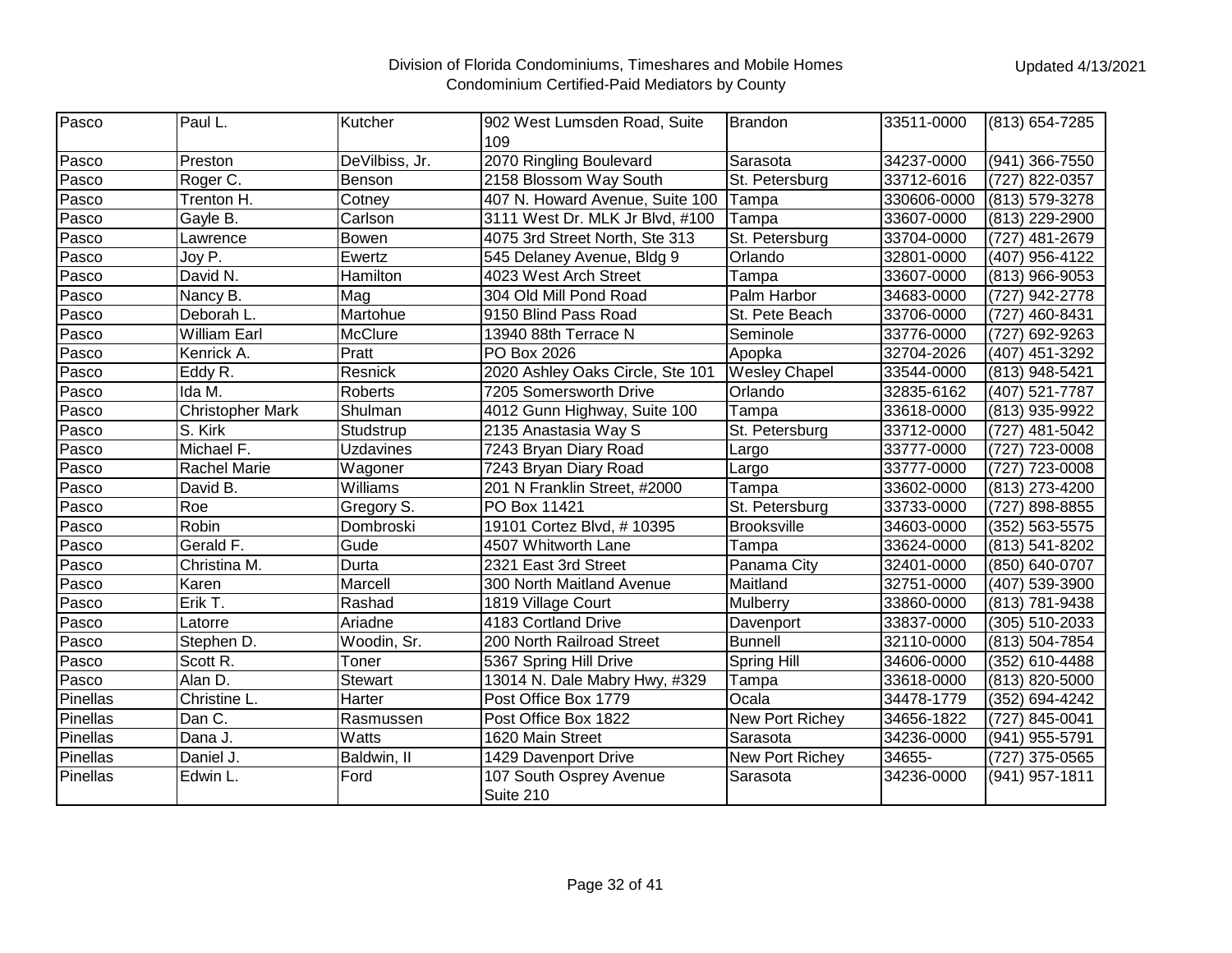| Pinellas | Herbert                 | Donica           | 106 S. Tampania Ave.                              | Tampa                | 33609-     | (813) 878-9790 |
|----------|-------------------------|------------------|---------------------------------------------------|----------------------|------------|----------------|
|          |                         |                  | Ste. 250.                                         |                      |            |                |
| Pinellas | Herbert E.              | Langford, Jr.    | Post Office Box 15632                             | Clearwater           | 33766-5632 | (727) 725-8774 |
| Pinellas | Howard R.               | Marsee           | 1060 Maitland Center Commons<br>Suite 440         | Maitland             | 32751-0000 | (407) 661-1123 |
| Pinellas | Jacquelyn M.            | Shannon          | 9160 Oakhurst Road<br>Suite 3                     | Seminole             | 33776-     | (727) 596-7100 |
| Pinellas | Jean                    | <b>Brasel</b>    | 1243 South Martin Luther King<br>Avenue<br>#304-B | Clearwater           | 33756-0000 | (727) 441-4070 |
| Pinellas | Jesse V.                | Dominguez        | 105 South Armenia Avenue                          | Tampa                | 33609-0000 | (813) 874-1182 |
| Pinellas | Julee L.                | Milham           | Post Office Box 66504                             | St. Petersburg       | 33736-0000 | (727) 363-8114 |
| Pinellas | Lynwood                 | Arnold           | Post Office Box 3350                              | Tampa                | 33601-3350 | (813) 224-0866 |
| Pinellas | Marcia S.               | Cohen            | 111 2nd Avenue NE<br>Suite 810                    | St. Petersburg       | 33701-3441 | (727) 894-4446 |
| Pinellas | Michael J.              | <b>Brudny</b>    | 200 Pine Avenue, North<br>Suite A                 | Oldsmar              | 34677-4613 | (727) 530-5200 |
| Pinellas | P. Ause                 | <b>Brown</b>     | Post Office Box 90237                             | Gainesville          | 32607-0237 | (352) 376-4494 |
| Pinellas | Paul L.                 | Kutcher          | 902 West Lumsden Road, Suite<br>109               | <b>Brandon</b>       | 33511-0000 | (813) 654-7285 |
| Pinellas | Preston                 | DeVilbiss, Jr.   | 2070 Ringling Boulevard                           | Sarasota             | 34237-0000 | (941) 366-7550 |
| Pinellas | Roger C.                | Benson           | 2158 Blossom Way South                            | St. Petersburg       | 33712-6016 | (727) 822-0357 |
| Pinellas | Trenton H.              | Cotney           | 407 N. Howard Avenue, Suite 100                   | Tampa                | 33606-0000 | (813) 579-3278 |
| Pinellas | Gayle B.                | Carlson          | 3111 West Dr. MLK Jr Blvd, #100                   | Tampa                | 33607-0000 | (813) 229-2900 |
| Pinellas | Lawrence                | <b>Bowen</b>     | 4075 3rd Street North, Ste 313                    | St. Petersburg       | 33704-0000 | (727) 481-2679 |
| Pinellas | Joy P.                  | Ewertz           | 545 Delaney Avenue, Bldg 9                        | Orlando              | 32801-0000 | (407) 956-4122 |
| Pinellas | Reinhard M.             | Hack             | 11720 SW Rossano Lane                             | Tradition            | 34987-2343 | (772) 579-8327 |
| Pinellas | David N.                | Hamilton         | 4023 West Arch Street                             | Tampa                | 33607-0000 | (813) 966-9053 |
| Pinellas | Nancy B.                | Mag              | 304 Old Mill Pond Road                            | Palm Harbor          | 34683-0000 | (727) 942-2778 |
| Pinellas | Deborah L.              | Martohue         | 9150 Blind Pass Road                              | St. Pete Beach       | 33706-0000 | (727) 460-8431 |
| Pinellas | <b>William Earl</b>     | McClure          | 13940 88th Terrace N                              | Seminole             | 33776-0000 | (727) 692-9263 |
| Pinellas | David E.                | <b>McCormick</b> | PO Box 2046                                       | Anna Maria           | 34216-0000 | (941) 567-5530 |
| Pinellas | Kenrick A.              | Pratt            | PO Box 2026                                       | Apopka               | 32704-2026 | (407) 451-3292 |
| Pinellas | Eddy R.                 | Resnick          | 2020 Ashley Oaks Circle, Ste 101                  | <b>Wesley Chapel</b> | 33544-0000 | (813) 948-5421 |
| Pinellas | Mariacarmen             | Romero-Vazmina   | 7782 Castleisland Drive                           | Sarasota             | 34240-0000 | (941) 321-7268 |
| Pinellas | <b>Christopher Mark</b> | Shulman          | 4012 Gunn Highway, Suite 100                      | Tampa                | 33618-0000 | (813) 935-9922 |
| Pinellas | S. Kirk                 | Studstrup        | 2135 Anastasia Way S                              | St. Petersburg       | 33712-0000 | (727) 481-5042 |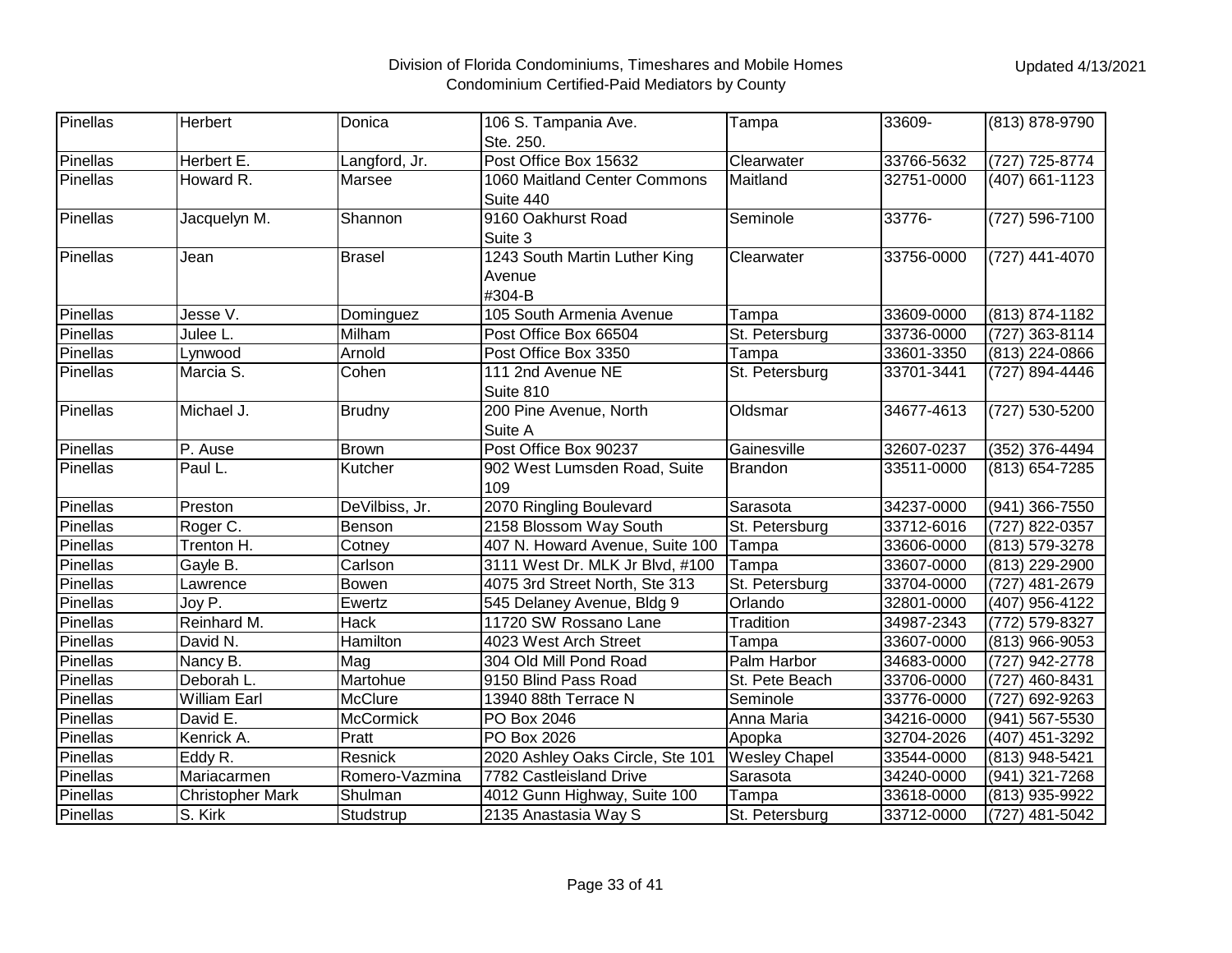| Pinellas | Michael F.          | <b>Uzdavines</b> | 7243 Bryan Diary Road                     | Largo            | 33777-0000 | (727) 723-0008 |
|----------|---------------------|------------------|-------------------------------------------|------------------|------------|----------------|
| Pinellas | <b>Rachel Marie</b> | Wagoner          | 7243 Bryan Diary Road                     | Largo            | 33777-0000 | (727) 723-0008 |
| Pinellas | David B.            | Williams         | 201 N Franklin Street, #2000              | Tampa            | 33602-0000 | (813) 273-4200 |
| Pinellas | Roe                 | Gregory S.       | PO Box 11421                              | St. Petersburg   | 33733-0000 | (727) 898-8855 |
| Pinellas | Mary R.             | <b>Hawk</b>      | 1205 Manatee Avenue West                  | <b>Bradenton</b> | 34205-0000 | (941) 748-3770 |
| Pinellas | Anthony J.          | <b>Stevens</b>   | PO Box 6893                               | Lakeland         | 33807-6863 | (863) 521-8995 |
| Pinellas | Gerald F.           | Gude             | 4507 Whitworth Lane                       | Tampa            | 33624-0000 | (813) 541-8202 |
| Pinellas | Christina M.        | Durta            | 2321 East 3rd Street                      | Panama City      | 32401-0000 | (850) 640-0707 |
| Pinellas | Karen               | Marcell          | 300 North Maitland Avenue                 | Maitland         | 32751-0000 | (407) 539-3900 |
| Pinellas | Erik T.             | Rashad           | 1819 Village Court                        | Mulberry         | 33860-0000 | (813) 781-9438 |
| Pinellas | Stephen D.          | Woodin, Sr.      | 200 North Railroad Street                 | <b>Bunnell</b>   | 32110-0000 | (813) 504-7854 |
| Pinellas | Scott R.            | Toner            | 5367 Spring Hill Drive                    | Spring Hill      | 34606-0000 | (352) 610-4488 |
| Pinellas | Alan D.             | <b>Stewart</b>   | 13014 N. Dale Mabry Hwy, #329             | Tampa            | 33618-0000 | (813) 820-5000 |
| Polk     | Christine L.        | Harter           | Post Office Box 1779                      | Ocala            | 34478-1779 | (352) 694-4242 |
| Polk     | Clifford B.         | Shepard, III     | 2300 Maitland Center Pkwy,#100            | Maitland         | 32751-0000 | (407) 629-4323 |
| Polk     | Herbert             | Donica           | 106 S. Tampania Ave.<br>Ste. 250.         | Tampa            | 33609-     | (813) 878-9790 |
| Polk     | Herbert E.          | Langford, Jr.    | Post Office Box 15632                     | Clearwater       | 33766-5632 | (727) 725-8774 |
| Polk     | Howard R.           | Marsee           | 1060 Maitland Center Commons<br>Suite 440 | Maitland         | 32751-0000 | (407) 661-1123 |
| Polk     | Kevin S.            | Doty             | 1701 Highway A1A<br>Suite 220             | Vero Beach       | 33963-2206 | (772) 234-4711 |
| Polk     | Paul L.             | Kutcher          | 902 West Lumsden Road, Suite<br>109       | <b>Brandon</b>   | 33511-0000 | (813) 654-7285 |
| Polk     | Preston             | DeVilbiss, Jr.   | 2070 Ringling Boulevard                   | Sarasota         | 34237-0000 | (941) 366-7550 |
| Polk     | Roger C.            | Benson           | 2158 Blossom Way South                    | St. Petersburg   | 33712-6016 | (727) 822-0357 |
| Polk     | Trenton H.          | Cotney           | 407 N. Howard Avenue, Suite 100           | Tampa            | 33606-0000 | (813) 579-3278 |
| Polk     | Gayle B.            | Carlson          | 3111 West Dr. MLK Jr Blvd, #100           | Tampa            | 33607-0000 | (813) 229-2900 |
| Polk     | Lawrence            | Bowen            | 4075 3rd Street North, Ste 313            | St. Petersburg   | 33704-0000 | (727) 481-2679 |
| Polk     | Joy P.              | Ewertz           | 545 Delaney Avenue, Bldg 9                | Orlando          | 32801-0000 | (407) 956-4122 |
| Polk     | Reinhard M.         | Hack             | 11720 SW Rossano Lane                     | Tradition        | 34987-2343 | (772) 579-8327 |
| Polk     | David N.            | Hamilton         | 4023 West Arch Street                     | Tampa            | 33607-0000 | (813) 966-9053 |
| Polk     | Richard B.          | Lord             | 1060 Maitland Center Commons<br>Suite 440 | Maitland         | 32751-0000 | (407) 661-1123 |
| Polk     | William H.          | Lore             | 8015 Arcadian Court                       | Mt. Dora         | 32757-0000 | (407) 230-5121 |
| Polk     | Deborah L.          | Martohue         | 9150 Blind Pass Road                      | St. Pete Beach   | 33706-0000 | (727) 460-8431 |
|          |                     |                  |                                           |                  |            |                |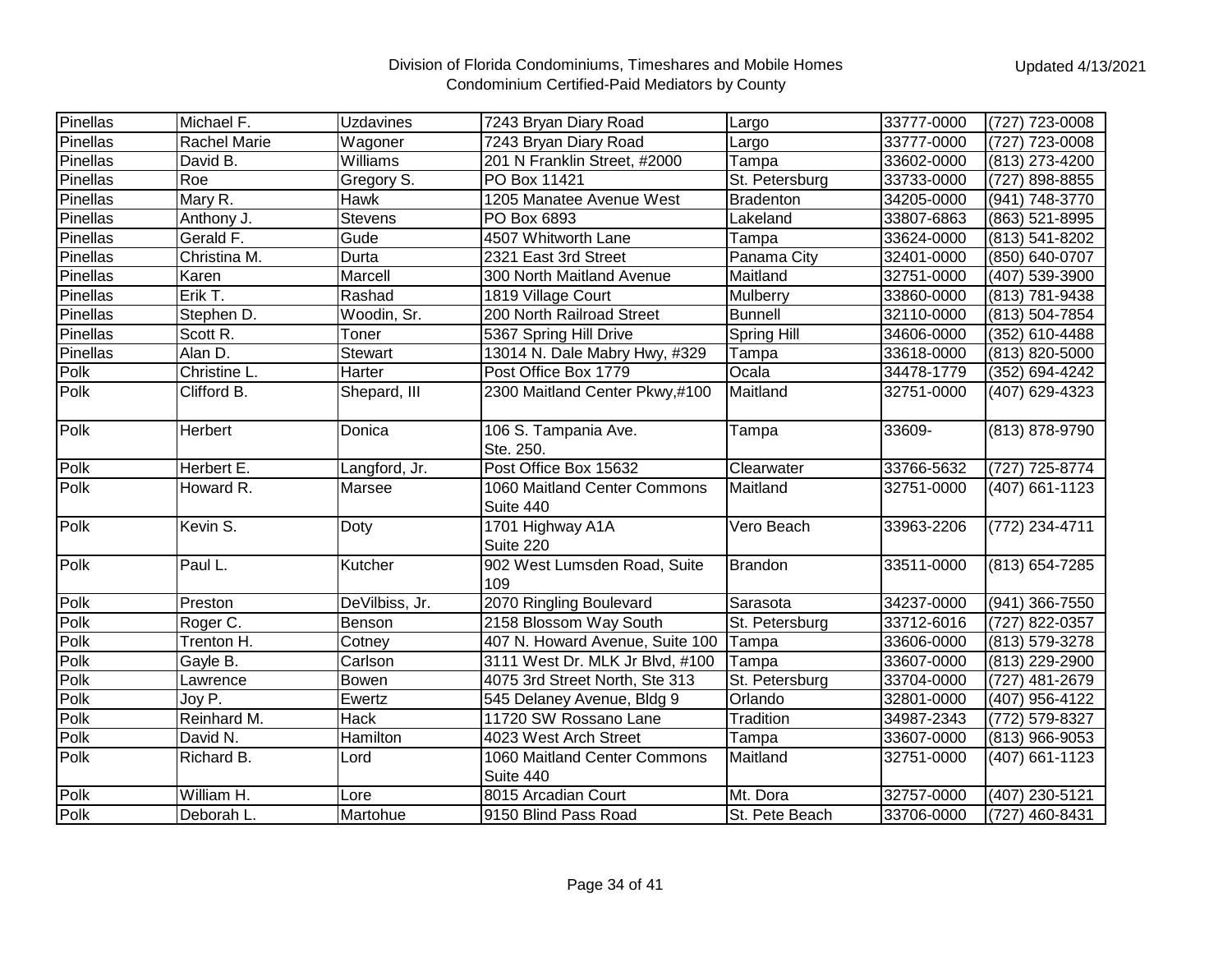| Polk       | William Earl            | McClure         | 13940 88th Terrace N             | Seminole                  | 33776-0000 | (727) 692-9263       |
|------------|-------------------------|-----------------|----------------------------------|---------------------------|------------|----------------------|
| Polk       | Kenrick A.              | Pratt           | PO Box 2026                      | Apopka                    | 32704-2026 | (407) 451-3292       |
| Polk       | Eddy R.                 | Resnick         | 2020 Ashley Oaks Circle, Ste 101 | <b>Wesley Chapel</b>      | 33544-0000 | (813) 948-5421       |
| Polk       | Ida M.                  | Roberts         | 7205 Somersworth Drive           | Orlando                   | 32835-6162 | (407) 521-7787       |
| Polk       |                         | Romero-Vazmina  |                                  |                           |            |                      |
|            | Mariacarmen             |                 | 7782 Castleisland Drive          | Sarasota                  | 34240-0000 | (941) 321-7268       |
| Polk       | <b>Christopher Mark</b> | Shulman         | 4012 Gunn Highway, Suite 100     | Tampa                     | 33618-0000 | (813) 935-9922       |
| Polk       | Arve A.                 | Wikstrom        | 300 East South Street            | Orlando                   | 32801-0000 | (407) 538-5509       |
| Polk       | David B.                | Williams        | 201 N Franklin Street, #2000     | Tampa                     | 33602-0000 | (813) 273-4200       |
| Polk       | Roe                     | Gregory S.      | PO Box 11421                     | St. Petersburg            | 33733-0000 | (727) 898-8855       |
| Polk       | Anthony J.              | <b>Stevens</b>  | PO Box 6893                      | Lakeland                  | 33807-6863 | (863) 521-8995       |
| Polk       | Christina M.            | Durta           | 2321 East 3rd Street             | Panama City               | 32401-0000 | (850) 640-0707       |
| Polk       | Karen                   | Marcell         | 300 North Maitland Avenue        | Maitland                  | 32751-0000 | (407) 539-3900       |
| Polk       | Erik T.                 | Rashad          | 1819 Village Court               | Mulberry                  | 33860-0000 | (813) 781-9438       |
| Polk       | Latorre                 | Ariadne         | 4183 Cortland Drive              | Davenport                 | 33837-0000 | (305) 510-2033       |
| Polk       | David A.                | Dees            | 8700 Astronaut Blvd, #4          | Cape Canaveral            | 32920-0000 | (321) 392-0020       |
| Polk       | Scott R.                | Toner           | 5367 Spring Hill Drive           | Spring Hill               | 34606-0000 | (352) 610-4488       |
| Putnam     | Christine L.            | Harter          | Post Office Box 1779             | Ocala                     | 34478-1779 | (352) 694-4242       |
| Putnam     | Curtis                  | <b>Hutchens</b> | 268 Dow Court                    | <b>Green Cove Springs</b> |            | 32043 (904) 563-2475 |
| Putnam     | Irwin J.                | Weiner          | 121 NW 3rd Street                | Ocala                     | 34475-0000 | (352) 732-7140       |
| Putnam     | Mary Parham             | <b>Burnett</b>  | 311 East Union Street            | Jacksonville              | 32202-0000 | (904) 733-9454       |
| Putnam     | Brooks C.               | Rathet          | 135 - 2nd Avenue North, Suite#1  | Jacksonville Beach        | 32250-0000 | (904) 242-0860       |
| Putnam     | Joy P.                  | Ewertz          | 545 Delaney Avenue, Bldg 9       | Orlando                   | 32801-0000 | (407) 956-4122       |
| Putnam     | Gerald T.               | Harper          | 4110 Southpoint Blvd., Ste 228   | Jacksonville              | 32216-0000 | (904) 296-7000       |
| Putnam     | William H.              | Lore            | 8015 Arcadian Court              | Mt. Dora                  | 32757-0000 | (407) 230-5121       |
| Putnam     | Lynn Edward             | Wagner          | 526 Alokee Court                 | Lake Mary                 | 32746-0000 | (407) 302-5998       |
| Putnam     | Daisy Q.                | Gonzalez-Colli  | 213 Reading Avenue               | <b>Titusville</b>         | 32796-0000 | (321) 525-3093       |
| Putnam     | Chris John              | Hagenah         | 11681 Stonebridge Drive North    | Jacksonville              | 32223-0000 | (904) 885-0639       |
| Putnam     | Christina M.            | Durta           | 2321 East 3rd Street             | Panama City               | 32401-0000 | (850) 640-0707       |
| Putnam     | Karen                   | Marcell         | 300 North Maitland Avenue        | Maitland                  | 32751-0000 | (407) 539-3900       |
| Putnam     | Stephen D.              | Woodin, Sr.     | 200 North Railroad Street        | <b>Bunnell</b>            | 32110-0000 | (813) 504-7854       |
| Santa Rosa | John T.                 | <b>Brown</b>    | 126 NE Eglin Parkway             | Ft. Walton Beach          | 32354-     | (850) 664-2705       |
| Santa Rosa | Steven Kelley           | Hall            | 4399 Commons Drive, E. Ste 300   | Destin                    | 32541-0000 | (850) 337-4620       |
| Santa Rosa | Richard S.              | Johnson         | 107 North Partin Drive           | Niceville                 | 32578-0000 | (850) 279-6868       |
| Santa Rosa | Michael J.              | Barnes          | PO Box 415                       | Fort Walton Beach         | 32549-0415 | (850) 315-4646       |
| Santa Rosa | Christina M.            | Durta           | 2321 East 3rd Street             | Panama City               | 32401-0000 | (850) 640-0707       |
| Santa Rosa | <b>Brenda Elaine</b>    | Carpenter       | 2172 West Nine Mile Road, #190   | Pensacola                 | 32534-0000 | (850) 449-8887       |
| Sarasota   | Christine L             | Harter          | Post Office Box 1779             | Ocala                     | 34478-1779 | (352) 694-4242       |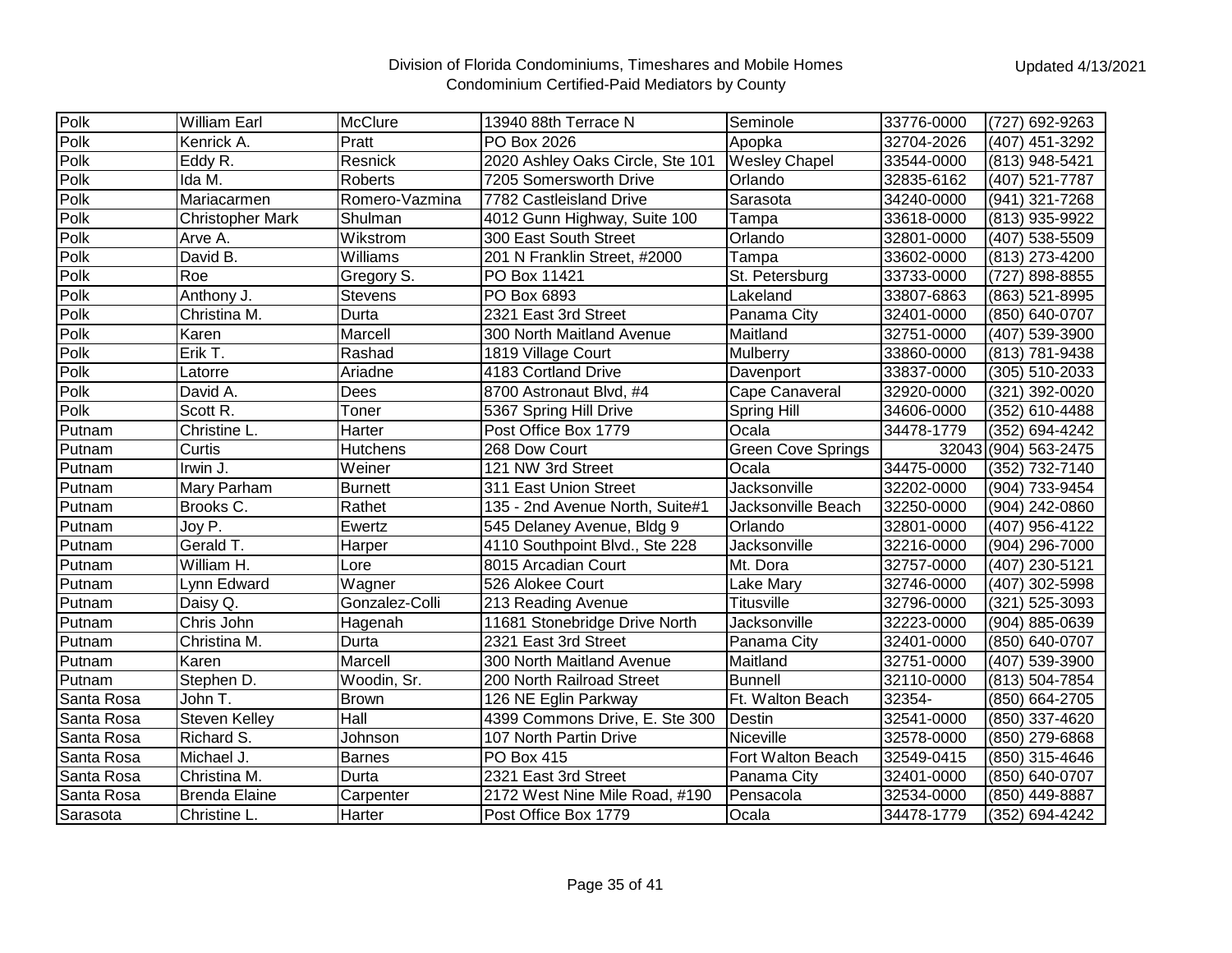| Sarasota | Dana J.                 | Watts                | 1620 Main Street                | Sarasota        | 34236-0000 | (941) 955-5791 |
|----------|-------------------------|----------------------|---------------------------------|-----------------|------------|----------------|
| Sarasota | Daniel J.               | Baldwin, II          | 1429 Davenport Drive            | New Port Richey | 34655-     | (727) 375-0565 |
| Sarasota | Edwin L.                | Ford                 | 107 South Osprey Avenue         | Sarasota        | 34236-0000 | (941) 957-1811 |
|          |                         |                      | Suite 210                       |                 |            |                |
| Sarasota | Herbert                 | Donica               | 106 S. Tampania Ave.            | Tampa           | 33609-     | (813) 878-9790 |
|          |                         |                      | Ste. 250.                       |                 |            |                |
| Sarasota | Herbert E.              | Langford, Jr.        | Post Office Box 15632           | Clearwater      | 33766-5632 | (727) 725-8774 |
| Sarasota | Jacquelyn M.            | Shannon              | 9160 Oakhurst Road              | Seminole        | 33776-     | (727) 596-7100 |
|          |                         |                      | Suite 3                         |                 |            |                |
| Sarasota | James D.                | Park                 | 1039 US 41 By-Pass, South       | Venice          | 34285-     | (941) 483-3305 |
| Sarasota | Jean                    | <b>Brasel</b>        | 1243 South Martin Luther King   | Clearwater      | 33756-0000 | (727) 441-4070 |
|          |                         |                      | Avenue                          |                 |            |                |
|          |                         |                      | #304-B                          |                 |            |                |
| Sarasota | Julee L.                | Milham               | Post Office Box 66504           | St. Petersburg  | 33736-0000 | (727) 363-8114 |
| Sarasota | Marcia S.               | Cohen                | 111 2nd Avenue NE               | St. Petersburg  | 33701-3441 | (727) 894-4446 |
|          |                         |                      | Suite 810                       |                 |            |                |
| Sarasota | Paul L.                 | Kutcher              | 902 West Lumsden Road, Suite    | <b>Brandon</b>  | 33511-0000 | (813) 654-7285 |
|          |                         |                      | 109                             |                 |            |                |
| Sarasota | Preston                 | DeVilbiss, Jr.       | 2070 Ringling Boulevard         | Sarasota        | 34237-0000 | (941) 366-7550 |
| Sarasota | Richard S.              | Fein                 | 20051 Alana Court               | Estero          | 33928-     | (239) 498-7996 |
| Sarasota | Roger C.                | Benson               | 2158 Blossom Way South          | St. Petersburg  | 33712-6016 | (727) 822-0357 |
| Sarasota | Gayle B.                | Carlson              | 3111 West Dr. MLK Jr Blvd, #100 | Tampa           | 33607-0000 | (813) 229-2900 |
| Sarasota | Joy P.                  | Ewertz               | 545 Delaney Avenue, Bldg 9      | Orlando         | 32801-0000 | (407) 956-4122 |
| Sarasota | Reinhard M.             | Hack                 | 11720 SW Rossano Lane           | Tradition       | 34987-2343 | (772) 579-8327 |
| Sarasota | David N.                | Hamilton             | 4023 West Arch Street           | Tampa           | 33607-0000 | (813) 966-9053 |
| Sarasota | William H.              | Lore                 | 8015 Arcadian Court             | Mt. Dora        | 32757-0000 | (407) 230-5121 |
| Sarasota | Deborah L.              | Martohue             | 9150 Blind Pass Road            | St. Pete Beach  | 33706-0000 | (727) 460-8431 |
| Sarasota | <b>William Earl</b>     | <b>McClure</b>       | 13940 88th Terrace N            | Seminole        | 33776-0000 | (727) 692-9263 |
| Sarasota | David E.                | <b>McCormick</b>     | PO Box 2046                     | Anna Maria      | 34216-0000 | (941) 567-5530 |
| Sarasota | Walter Z.               | Neighbors            | 2130 Hawksridge Dr. #1604       | <b>Naples</b>   | 34105-0000 | (239) 777-6629 |
| Sarasota | Sylvia                  | <b>Golden Norris</b> | 1670 Stickney Point Road        | Sarasota        | 34231-3701 | (941) 926-1516 |
| Sarasota | Mariacarmen             | Romero-Vazmina       | 7782 Castleisland Drive         | Sarasota        | 34240-0000 | (941) 321-7268 |
| Sarasota | <b>Christopher Mark</b> | Shulman              | 4012 Gunn Highway, Suite 100    | Tampa           | 33618-0000 | (813) 935-9922 |
| Sarasota | S. Kirk                 | Studstrup            | 2135 Anastasia Way S            | St. Petersburg  | 33712-0000 | (727) 481-5042 |
| Sarasota | <b>Rachel Marie</b>     | Wagoner              | 7243 Bryan Diary Road           | Largo           | 33777-0000 | (727) 723-0008 |
| Sarasota | David B.                | Williams             | 201 N Franklin Street, #2000    | Tampa           | 33602-0000 | (813) 273-4200 |
| Sarasota | Roe                     | Gregory S.           | PO Box 11421                    | St. Petersburg  | 33733-0000 | (727) 898-8855 |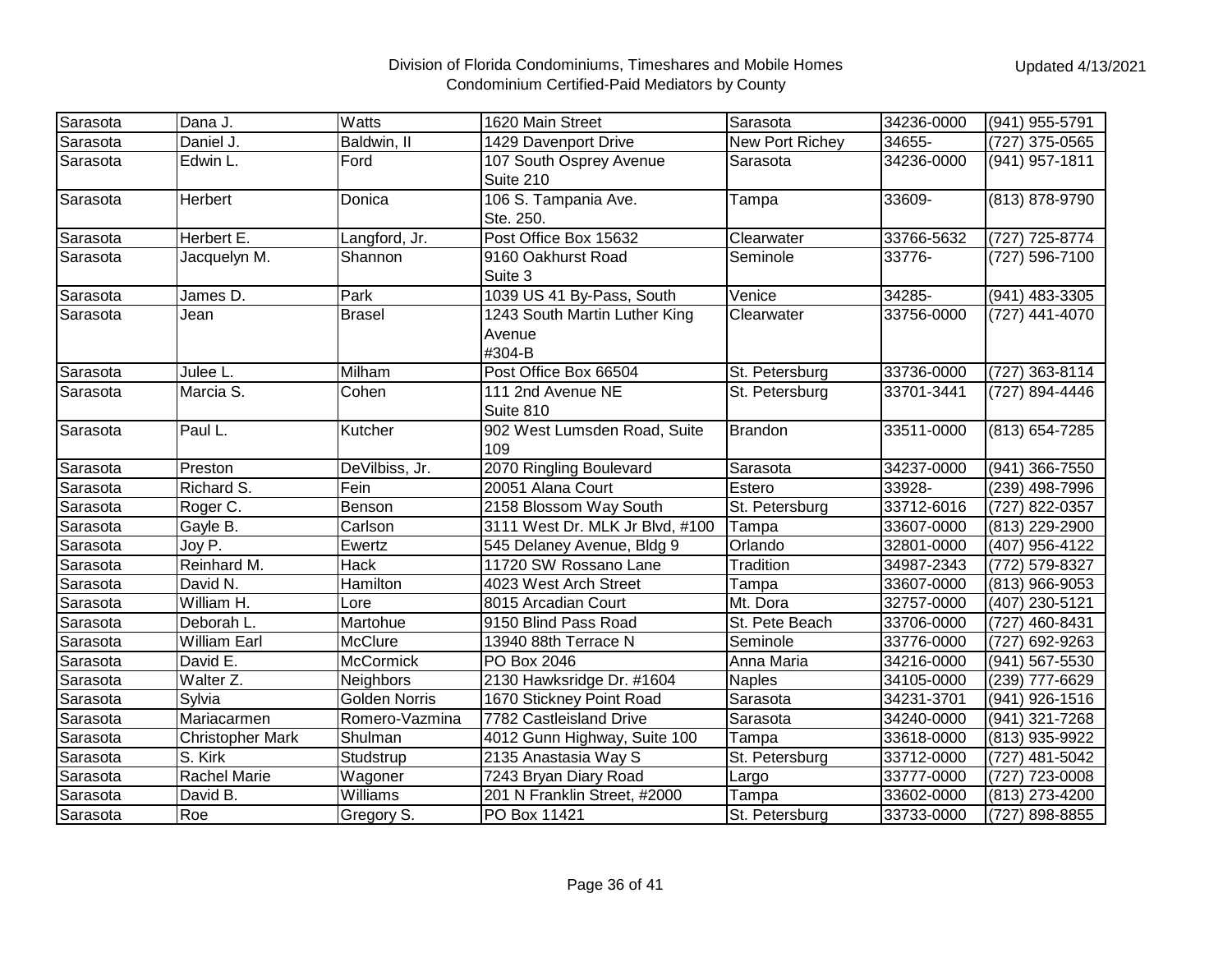| Sarasota | Mary R.                 | <b>Hawk</b>    | 1205 Manatee Avenue West                  | <b>Bradenton</b>         | 34205-0000 | (941) 748-3770 |
|----------|-------------------------|----------------|-------------------------------------------|--------------------------|------------|----------------|
| Sarasota | Anthony J.              | <b>Stevens</b> | PO Box 6893                               | Lakeland                 | 33807-6863 | (863) 521-8995 |
| Sarasota | Elizabeth G.            | Long           | 12770 Allendale Circle                    | Fort Myers               | 33912-0000 | (239) 961-3288 |
| Sarasota | Karen                   | Marcell        | 300 North Maitland Avenue                 | Maitland                 | 32751-0000 | (407) 539-3900 |
| Sarasota | Erik T.                 | Rashad         | 1819 Village Court                        | Mulberry                 | 33860-0000 | (813) 781-9438 |
| Sarasota | Jessica D.              | Roberts        | 1800 N. Federal Highway, #207             | Pompano Beach            | 33062-0000 | (305) 333-0335 |
| Sarasota | Scott R.                | Toner          | 5367 Spring Hill Drive                    | Spring Hill              | 34606-0000 | (352) 610-4488 |
| Sarasota | Alan D.                 | <b>Stewart</b> | 13014 N. Dale Mabry Hwy, #329             | Tampa                    | 33618-0000 | (813) 820-5000 |
| Seminole | Arthur                  | Hillman        | 1523 Lake Shore Drive                     | Orlando                  | 33803-0000 | (407) 898-9186 |
| Seminole | Christine L.            | Harter         | Post Office Box 1779                      | Ocala                    | 34478-1779 | (352) 694-4242 |
| Seminole | Clifford B.             | Shepard, III   | 2300 Maitland Center Pkwy,#100            | Maitland                 | 32751-0000 | (407) 622-1722 |
| Seminole | David G.                | <b>Shields</b> | 1101 East 1st Street                      | Sanford                  | 32771-0000 | (407) 665-7254 |
| Seminole | Diana                   | Mitchell       | Post Office Box 2224                      | <b>Winter Park</b>       | 32790-0000 | (407) 484-4665 |
| Seminole | Eric D.                 | Dunlap         | 105 Spring Valley Loop                    | <b>Altamonte Springs</b> | 32714-0000 | (407) 682-2785 |
| Seminole | Howard R.               | Marsee         | 1060 Maitland Center Commons<br>Suite 440 | Maitland                 | 32751-0000 | (407) 661-1123 |
| Seminole | Lynn Edward             | Wagner         | 526 Alokee Court                          | Lake Mary                | 32746-0000 | (407) 302-5998 |
| Seminole | Michael H.              | Gotschall      | Post Office Box 4247                      | <b>Winter Park</b>       | 32793-0000 | (407) 617-5060 |
| Seminole | Patrick J.              | Mastronardo    | 395 Golf Brook Circle<br>Apt. 101         | Longwood                 | 32779-0000 | (407) 389-4270 |
| Seminole | Preston                 | DeVilbiss, Jr. | 2070 Ringling Boulevard                   | Sarasota                 | 34237-0000 | (941) 366-7550 |
| Seminole | Richard B.              | Lord           | 1060 Maitland Center Commons<br>Suite 440 | Maitland                 | 32751-0000 | (407) 661-1123 |
| Seminole | Roland H.               | Acosta         | 2500 Maitland Center Parkway<br>Suite 209 | Orlando                  | 32751-0000 | (407) 875-0955 |
| Seminole | Terence                 | Delahunty, Jr. | 118 East Jefferson Street, #203           | Orlando                  | 32801-0000 | (407) 810-3352 |
| Seminole | Eric D.                 | Dunlap         | 105 Spring Valley Loop                    | <b>Altamonte Springs</b> | 32714-0000 | (407) 682-2785 |
| Seminole | Joy P.                  | Ewertz         | 545 Delaney Avenue, Bldg 9                | Orlando                  | 32801-0000 | (407) 956-4122 |
| Seminole | Daniel                  | Greene         | PO Box 3092                               | Orlando                  | 32802-3092 | (407) 448-5391 |
| Seminole | William H.              | Lore           | 8015 Arcadian Court                       | Mt. Dora                 | 32757-0000 | (407) 230-5121 |
| Seminole | Nadine                  | Mitchell       | 1300 Armstrong Drive, #104                | <b>Titusville</b>        | 32780-0000 | (321) 269-6900 |
| Seminole | Kenrick A.              | Pratt          | PO Box 2026                               | Apopka                   | 32704-2026 | (407) 451-3292 |
| Seminole | Damien M.               | Richards       | PO Box 730296                             | Ormond Beach             | 32173-0000 | (386) 676-0199 |
| Seminole | Ida M.                  | <b>Roberts</b> | 7205 Somersworth Drive                    | Orlando                  | 32835-6162 | (407) 521-7787 |
| Seminole | <b>Christopher Mark</b> | Shulman        | 4012 Gunn Highway, Suite 100              | Tampa                    | 33618-0000 | (813) 935-9922 |
| Seminole | Lewis S.                | Waxman         | 6905 NW 77th Street                       | Tamarac                  | 33321-0000 | (954) 288-1915 |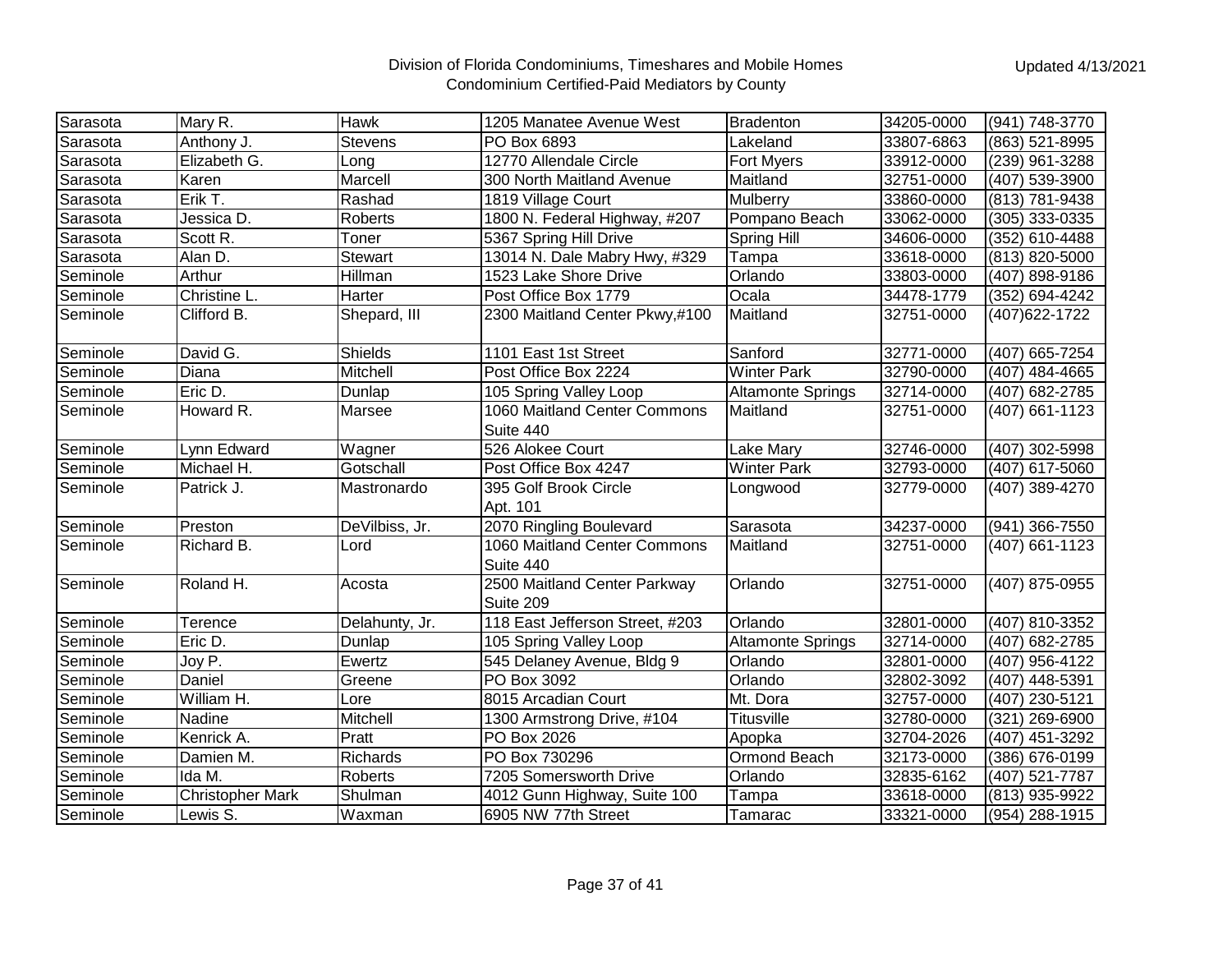| Seminole  | Arve A.      | Wikstrom          | 300 East South Street                 | Orlando                   | 32801-0000 | (407) 538-5509       |
|-----------|--------------|-------------------|---------------------------------------|---------------------------|------------|----------------------|
| Seminole  | Daisy Q.     | Gonzalez-Colli    | 213 Reading Avenue                    | <b>Titusville</b>         | 32796-0000 | (321) 525-3093       |
| Seminole  | Harvey M.    | Alper             | PO Box 162967                         | <b>Altamonte Springs</b>  | 32716-2767 | (407) 869-0900       |
| Seminole  | Christina M. | Durta             | 2321 East 3rd Street                  | Panama City               | 32401-0000 | (850) 640-0707       |
| Seminole  | Karen        | Marcell           | 300 North Maitland Avenue             | Maitland                  | 32751-0000 | (407) 539-3900       |
| Seminole  | Deborah D.   | Haataja-Deratany  | PO Box 33626                          | Indialantic               | 32903-0000 | (321) 591-6934       |
| Seminole  | David A.     | Dees              | 8700 Astronaut Blvd, #4               | Cape Canaveral            | 32920-0000 | (321) 392-0020       |
| St. Johns | Carolyn S.   | Herman            | 126 South First Street                | Jacksonville Beach        | 32250-0000 | (904) 247-9420       |
| St. Johns | Christine L. | Harter            | Post Office Box 1779                  | Ocala                     | 34478-1779 | (352) 694-4242       |
| St. Johns | Curtis       | <b>Hutchens</b>   | 268 Dow Court                         | <b>Green Cove Springs</b> |            | 32043 (904) 563-2475 |
| St. Johns | Irwin J.     | Weiner            | 121 NW 3rd Street                     | Ocala                     | 34475-0000 | (352) 732-7140       |
| St. Johns | Lynn Edward  | Wagner            | 526 Alokee Court                      | Lake Mary                 | 32746-0000 | (407) 302-5998       |
| St. Johns | Mary Parham  | <b>Burnett</b>    | 311 East Union Street                 | Jacksonville              | 32202-0000 | (904) 733-9454       |
| St. Johns | Meade        | Marston-Coplan    | 320 First Street, Ste# 710            | Jacksonville Beach        | 32250-0000 | (904) 242-0952       |
| St. Johns | P. Ause      | Brown             | Post Office Box 90237                 | Gainesville               | 32607-0237 | (352) 376-4494       |
| St. Johns | Brooks C.    | Rathet            | 135 - 2nd Avenue North, Suite#1       | Jacksonville Beach        | 32250-0000 | (904) 242-0860       |
| St. Johns | Cindy L.     | Anderson          | 1770 Park Terrace East                | <b>Atlantic Beach</b>     | 32233-0000 | (904) 247-7410       |
| St. Johns | Joy P.       | Ewertz            | 545 Delaney Avenue, Bldg 9            | Orlando                   | 32801-0000 | (407) 956-4122       |
| St. Johns | Gerald T.    | Harper            | 4110 Southpoint Blvd., Ste 228        | Jacksonville              | 32216-0000 | (904) 296-7000       |
| St. Johns | William H.   | Lore              | 8015 Arcadian Court                   | Mt. Dora                  | 32757-0000 | (407) 230-5121       |
| St. Johns | Claude R.    | Moulton           | 1354 N. Laura Street                  | Jacksonville              | 32206-0000 | (904) 632-0120       |
| St. Johns | Michael S.   | Price             | 1616 Jork Road, Suite 102             | Jacksonville              | 32207-0000 | (904) 396-4445       |
| St. Johns | Damien M.    | Richards          | PO Box 730296                         | Ormond Beach              | 32173-0000 | (386) 676-0199       |
| St. Johns | George E.    | Ridge             | 136 E. Bay Street, #301               | <b>Jacksonville</b>       | 32202-0000 | (904) 353-6555       |
| St. Johns | <b>Stacy</b> | <b>Watson May</b> | 6320 St. Augustine Road, Ste 2        | Jacksonville              | 32217-0000 | (904) 866-4641       |
| St. Johns | Arve A.      | Wikstrom          | 300 East South Street                 | Orlando                   | 32801-0000 | (407) 538-5509       |
| St. Johns | Daisy Q.     | Gonzalez-Colli    | 213 Reading Avenue                    | <b>Titusville</b>         | 32796-0000 | (321) 525-3093       |
| St. Johns | Chris John   | Hagenah           | 11681 Stonebridge Drive North         | Jacksonville              | 32223-0000 | (904) 885-0639       |
| St. Johns | Christina M. | Durta             | 2321 East 3rd Street                  | Panama City               | 32401-0000 | (850) 640-0707       |
| St. Johns | Karen        | Marcell           | 300 North Maitland Avenue             | Maitland                  | 32751-0000 | (407) 539-3900       |
| St. Johns | Stephen D.   | Woodin, Sr.       | 200 North Railroad Street             | <b>Bunnell</b>            | 32110-0000 | (813) 504-7854       |
| St. Lucie | Douglas K.   | Sands             | Post Office Box 287                   | <b>Stuart</b>             | 34995-0000 | (772) 287-3930       |
| St. Lucie | John E.      | Downey            | 3485 South West Forrest Hill<br>Court | Palm City                 | 34990-2601 | (561) 223-9299       |
| St. Lucie | John G.      | Jordan            | 4367 North Federal Highway            | Ft. Lauderdale            | 33308-0000 | (954) 772-8222       |
|           |              |                   | Suite 101                             |                           |            |                      |
| St. Lucie | Kelli        | Beal              | 470 39th Ct.                          | Vero Beach                | 32968-     | (772) 562-9502       |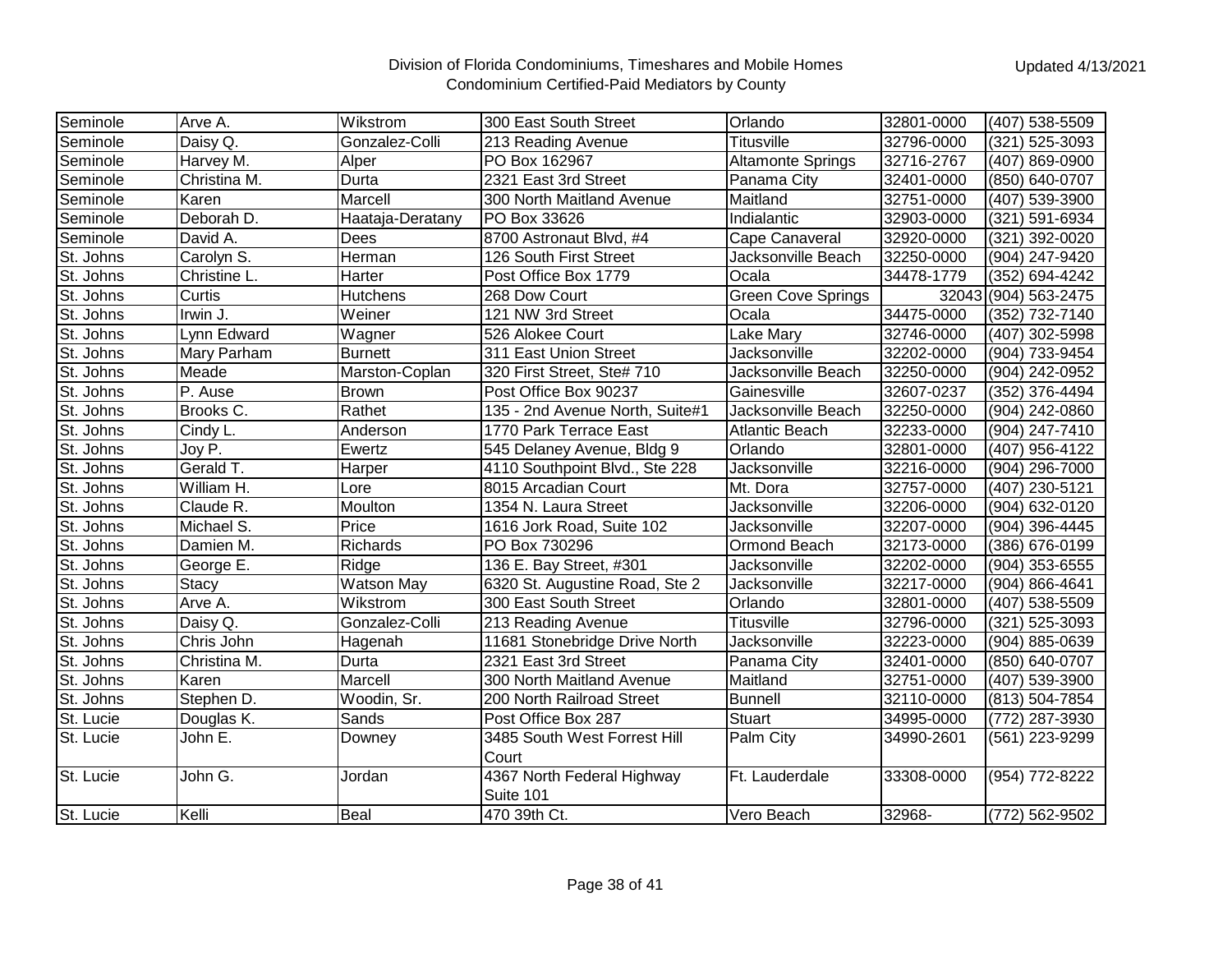| St. Lucie | Kevin S.            | Doty           | 1701 Highway A1A                                | Vero Beach            | 33963-2206 | $(772)$ 234-4711 |
|-----------|---------------------|----------------|-------------------------------------------------|-----------------------|------------|------------------|
|           |                     |                | Suite 220                                       |                       |            |                  |
| St. Lucie | Leif J.             | Grazi          | 217 East Ocean Boulevard                        | <b>Stuart</b>         | 34994-     | (772) 286-0200   |
| St. Lucie | <b>Noel</b>         | Miner          | 328 Leeward Drive                               | Jupiter               | 33477-0000 | (561) 301-5561   |
| St. Lucie | Thomas              | Meyer          | 2936 Florida Blvd.                              | Delray Beach          | 33483-     | (561) 272-5015   |
| St. Lucie | Kevin S.            | Doty           | 1701 A1A, Suite 220                             | Vero Beach            | 32963-2206 | (772) 234-4711   |
| St. Lucie | Geli M.             | Eldemire       | 15157 SW 15th Street                            | <b>Pembroke Pines</b> | 33027-0000 | (954) 433-8221   |
| St. Lucie | Joy P.              | Ewertz         | 545 Delaney Avenue, Bldg 9                      | Orlando               | 32801-0000 | (407) 956-4122   |
| St. Lucie | Reinhard M.         | Hack           | 11720 SW Rossano Lane                           | Tradition             | 34987-2343 | (772) 579-8327   |
| St. Lucie | Jane S.             | Hunston        | 801 Maplewood Drive, Suite 22-A                 | Jupiter               | 33458-0000 | (561) 659-3000   |
| St. Lucie | William H.          | Lore           | 8015 Arcadian Court                             | Mt. Dora              | 32757-0000 | (407) 230-5121   |
| St. Lucie | <b>William Earl</b> | McClure        | 13940 88th Terrace N                            | Seminole              | 33776-0000 | (727) 692-9263   |
| St. Lucie | Amber E.B.          | McMichael      | 224 SW 6th Avenue                               | Boynton Beach         | 33435-0000 | (954) 829-8091   |
| St. Lucie | Michael P.          | <b>McSoley</b> | 1880 82nd Avenue, Suite 201                     | Vero Beach            | 32966-0000 | (772) 257-0700   |
| St. Lucie | Lawrence            | Plonsker       | 10580 Northgreen Drive                          | Lake Worth            | 33449-0000 | (561) 714-9798   |
| St. Lucie | Jocelyn             | Poole          | 7 E. Silver Springs Blvd, #300                  | Ocala                 | 34470-0000 | (352) 629-7777   |
| St. Lucie | Maria L.            | Rodriguez      | 425 Caligula Avenue                             | <b>Coral Gables</b>   | 33146-0000 | (305) 588-5391   |
| St. Lucie | Maria V.            |                | Rodriguez-Echeverri 8306 Mills Drive, Suite 179 | Miami                 | 33183-0000 | (305) 541-7400   |
| St. Lucie | Lynn S.             | Waterman       | PO Box 530948                                   | Miami Shores          | 33153-0000 | (305) 758-4074   |
| St. Lucie | Lewis S.            | Waxman         | 6905 NW 77th Street                             | Tamarac               | 33321-0000 | (954) 288-1915   |
| St. Lucie | Deborah Rachel      | <b>Beylus</b>  | 22191 Larkspur Trail                            | Boca Raton            | 33433-0000 | (561) 789-0710   |
| St. Lucie | Daisy Q.            | Gonzalez-Colli | 213 Reading Avenue                              | Titusville            | 32796-0000 | (321) 525-3093   |
| St. Lucie | Karen               | Marcell        | 300 North Maitland Avenue                       | Maitland              | 32751-0000 | (407) 539-3900   |
| St. Lucie | Latorre             | Ariadne        | 4183 Cortland Drive                             | Davenport             | 33837-0000 | (305) 510-2033   |
| St. Lucie | Jessica D.          | Roberts        | 1800 N. Federal Highway, #207                   | Pompano Beach         | 33062-0000 | (305) 333-0335   |
| St. Lucie | David A.            | Dees           | 8700 Astronaut Blvd, #4                         | Cape Canaveral        | 32920-0000 | (321) 392-0020   |
| Sumter    | Christine L.        | Harter         | Post Office Box 1779                            | Ocala                 | 34478-1779 | (352) 694-4242   |
| Sumter    | Herbert             | Donica         | 106 S. Tampania Ave.                            | Tampa                 | 33609-     | (813) 878-9790   |
|           |                     |                | Ste. 250.                                       |                       |            |                  |
| Sumter    | P. Ause             | Brown          | Post Office Box 90237                           | Gainesville           | 32607-0237 | (352) 376-4494   |
| Sumter    | Ronald J.           | Lebio          | 14332 SW 115th Circle                           | Dunnellon             | 34432-     | (352) 861-9532   |
| Sumter    | Russell L.          | Hollingsworth  | 165 West Liberty Street                         | Hernando              | 34442-0000 | (352) 746-3885   |
| Sumter    | Gayle B.            | Carlson        | 3111 West Dr. MLK Jr Blvd, #100                 | Tampa                 | 33607-0000 | (813) 229-2900   |
| Sumter    | Joy P.              | Ewertz         | 545 Delaney Avenue, Bldg 9                      | Orlando               | 32801-0000 | (407) 956-4122   |
| Sumter    | John M.             | Green          | 125 NE 1st Avenue, Suite 2                      | Ocala                 | 34470-0000 | (352) 732-9252   |
| Sumter    | William H.          | Lore           | 8015 Arcadian Court                             | Mt. Dora              | 32757-0000 | (407) 230-5121   |
| Sumter    | William Earl        | <b>McClure</b> | 13940 88th Terrace N                            | Seminole              | 33776-0000 | (727) 692-9263   |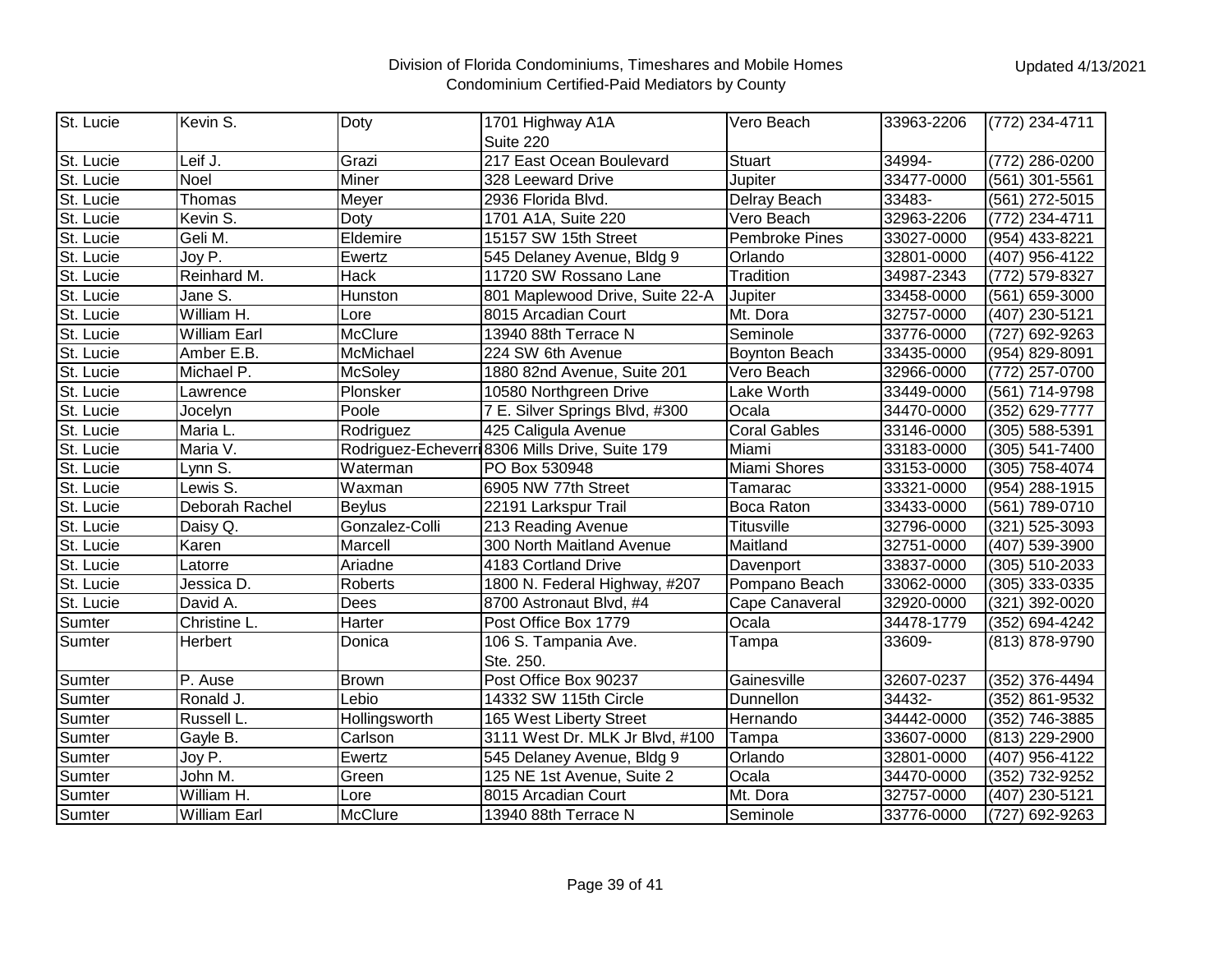| Sumter   | Kenrick A.              | Pratt           | PO Box 2026                    | Apopka                    | 32704-2026 | (407) 451-3292       |
|----------|-------------------------|-----------------|--------------------------------|---------------------------|------------|----------------------|
| Sumter   | <b>Christopher Mark</b> | Shulman         | 4012 Gunn Highway, Suite 100   | Tampa                     | 33618-0000 | (813) 935-9922       |
| Sumter   | Robin                   | Dombroski       | 19101 Cortez Blvd, #10395      | <b>Brooksville</b>        | 34603-0000 | (352) 563-5575       |
| Sumter   | Christina M.            | Durta           | 2321 East 3rd Street           | Panama City               | 32401-0000 | (850) 640-0707       |
| Sumter   | Karen                   | Marcell         | 300 North Maitland Avenue      | Maitland                  | 32751-0000 | (407) 539-3900       |
| Sumter   | Latorre                 | Ariadne         | 4183 Cortland Drive            | Davenport                 | 33837-0000 | (305) 510-2033       |
| Sumter   | David A.                | Dees            | 8700 Astronaut Blvd, #4        | Cape Canaveral            | 32920-0000 | (321) 392-0020       |
| Sumter   | Scott R.                | Toner           | 5367 Spring Hill Drive         | <b>Spring Hill</b>        | 34606-0000 | (352) 610-4488       |
| Suwannee | Christine L.            | Harter          | Post Office Box 1779           | Ocala                     | 34478-1779 | (352) 694-4242       |
| Suwannee | Curtis                  | <b>Hutchens</b> | 268 Dow Court                  | <b>Green Cove Springs</b> |            | 32043 (904) 563-2475 |
| Suwannee | Christina M.            | Durta           | 2321 East 3rd Street           | Panama City               | 32401-0000 | (850) 640-0707       |
| Suwannee | Karen                   | Marcell         | 300 North Maitland Avenue      | Maitland                  | 32751-0000 | (407) 539-3900       |
| Suwannee | John L.                 | Carmen          | 10661 Hillside Drive           | Macclenny                 | 32063-0000 | (904) 207-9987       |
| Taylor   | Christine L.            | Harter          | Post Office Box 1779           | Ocala                     | 34478-1779 | (352) 694-4242       |
| Taylor   | Curtis                  | <b>Hutchens</b> | 268 Dow Court                  | Green Cove Springs        |            | 32043 (904) 563-2475 |
| Taylor   | Christina M.            | Durta           | 2321 East 3rd Street           | Panama City               | 32401-0000 | (850) 640-0707       |
| Taylor   | Karen                   | Marcell         | 300 North Maitland Avenue      | Maitland                  | 32751-0000 | (407) 539-3900       |
| Taylor   | John L.                 | Carmen          | 10661 Hillside Drive           | Macclenny                 | 32063-0000 | (904) 207-9987       |
| Union    | Christine L.            | Harter          | Post Office Box 1779           | Ocala                     | 34478-1779 | (352) 694-4242       |
| Union    | Curtis                  | <b>Hutchens</b> | 268 Dow Court                  | <b>Green Cove Springs</b> |            | 32043 (904) 563-2475 |
| Union    | P. Ause                 | <b>Brown</b>    | Post Office Box 90237          | Gainesville               | 32607-0237 | (352) 376-4494       |
| Union    | Gerald T.               | Harper          | 4110 Southpoint Blvd., Ste 228 | Jacksonville              | 32216-0000 | (904) 296-7000       |
| Union    | Christina M.            | Durta           | 2321 East 3rd Street           | Panama City               | 32401-0000 | (850) 640-0707       |
| Union    | Karen                   | Marcell         | 300 North Maitland Avenue      | Maitland                  | 32751-0000 | (407) 539-3900       |
| Union    | John L.                 | Carmen          | 10661 Hillside Drive           | Macclenny                 | 32063-0000 | (904) 207-9987       |
| Volusia  | Christine L.            | Harter          | Post Office Box 1779           | Ocala                     | 34478-1779 | (352) 694-4242       |
| Volusia  | Clifford B.             | Shepard, III    | 2300 Maitland Center Pkwy,#100 | Maitland                  | 32751-0000 | (407) 622-1772       |
| Volusia  | Curtis                  | Hutchens        | 268 Dow Court                  | Green Cove Springs        |            | 32043 (904) 563-2475 |
| Volusia  | Diana                   | Mitchell        | Post Office Box 2224           | <b>Winter Park</b>        | 32790-0000 | (407) 484-4665       |
| Volusia  | Howard R.               | Marsee          | 1060 Maitland Center Commons   | Maitland                  | 32751-0000 | (407) 661-1123       |
|          |                         |                 | Suite 440                      |                           |            |                      |
| Volusia  | Lynn Edward             | Wagner          | 526 Alokee Court               | Lake Mary                 | 32746-0000 | (407) 302-5998       |
| Volusia  | Meade                   | Marston-Coplan  | 320 First Street, Ste# 710     | Jacksonville Beach        | 32250-0000 | (904) 242-0952       |
| Volusia  | P. Ause                 | <b>Brown</b>    | Post Office Box 90237          | Gainesville               | 32607-0237 | (352) 376-4494       |
| Volusia  | Patrick J.              | Mastronardo     | 395 Golf Brook Circle          | Longwood                  | 32779-0000 | (407) 389-4270       |
|          |                         |                 | Apt. 101                       |                           |            |                      |